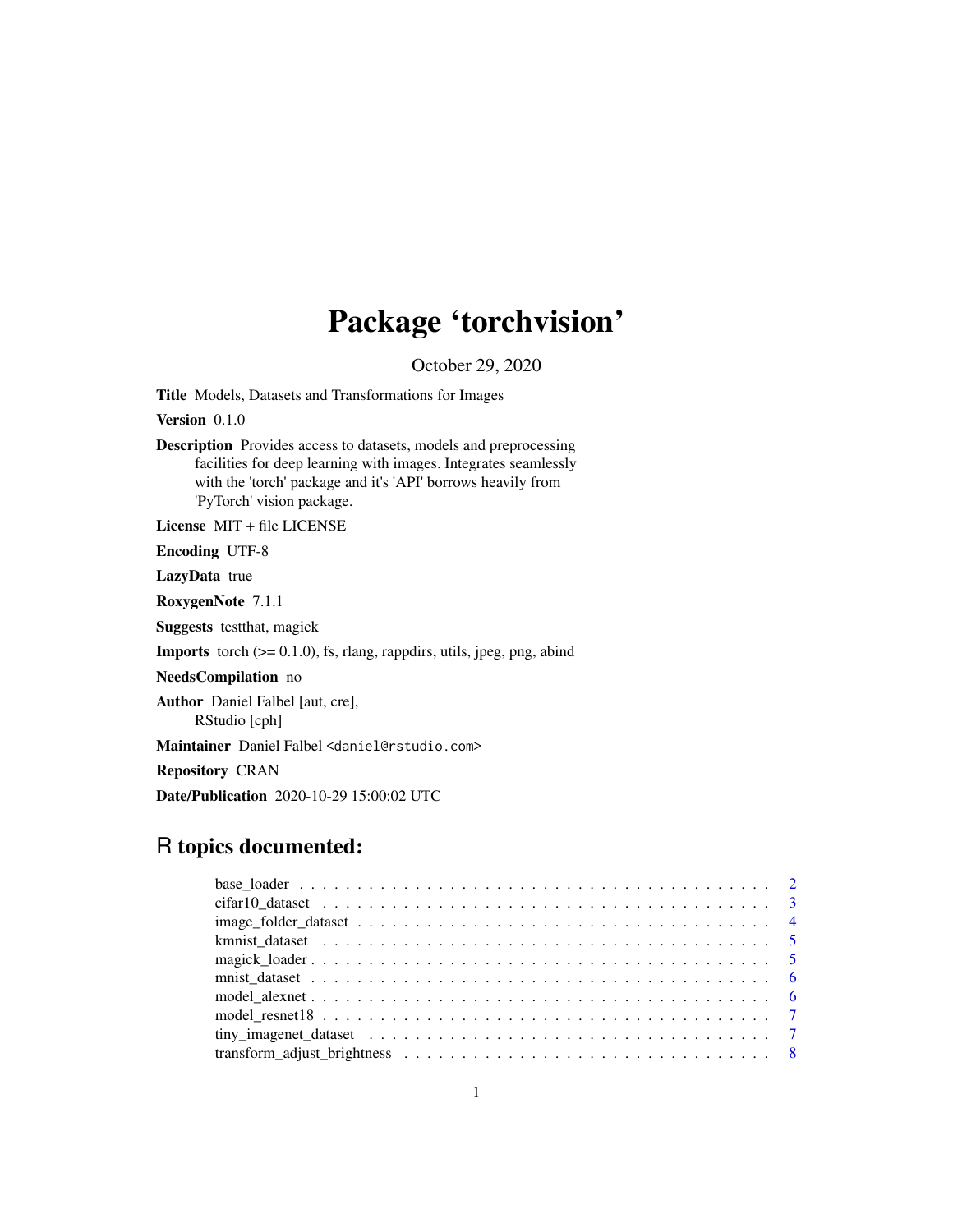<span id="page-1-0"></span>

| 9  |
|----|
| 9  |
| 10 |
| 11 |
| 12 |
| 13 |
| 14 |
| 15 |
| 15 |
| 16 |
| 17 |
| 18 |
| 18 |
| 19 |
| 20 |
| 21 |
| 22 |
| 23 |
| 24 |
| 25 |
| 26 |
| 27 |
| 28 |
| 28 |
| 29 |
| 30 |
| 31 |
| 32 |
| 33 |
| 34 |
| 35 |
| 35 |
| 36 |
| 37 |
| 38 |
| 39 |
|    |

#### $\blacksquare$

base\_loader *Base loader*

## Description

Loads an image using jpeg, or png packages depending on the file extension.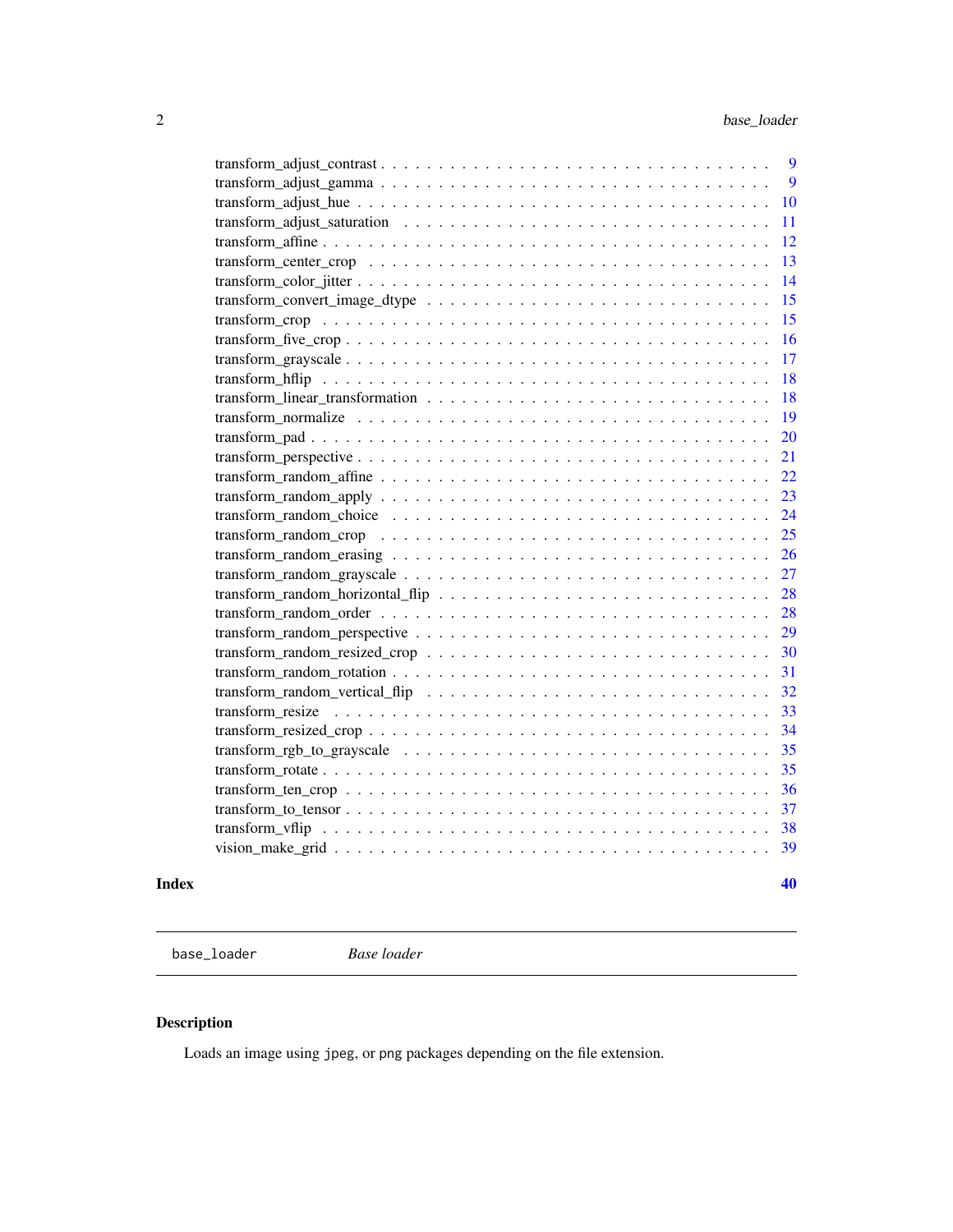## <span id="page-2-0"></span>cifar10\_dataset 3

## Usage

base\_loader(path)

## Arguments

path path to the image to load from

cifar10\_dataset *Cifar datasets*

## Description

[CIFAR10](https://www.cs.toronto.edu/~kriz/cifar.html) Dataset.

Downloads and prepares the CIFAR100 dataset.

## Usage

```
cifar10_dataset(
  root,
  train = TRUE,
  transform = NULL,
  target_transform = NULL,
  download = FALSE
\mathcal{L}cifar100_dataset(
  root,
  train = TRUE,
  transform = NULL,
  target_transform = NULL,
  download = FALSE
)
```

| root             | (string): Root directory of dataset where directory cifar-10-batches-bin ex-<br>ists or will be saved to if download is set to TRUE.                               |  |
|------------------|--------------------------------------------------------------------------------------------------------------------------------------------------------------------|--|
| train            | (bool, optional): If TRUE, creates dataset from training set, otherwise creates<br>from test set.                                                                  |  |
| transform        | (callable, optional): A function/transform that takes in an PIL image and returns<br>a transformed version. E.g. transforms. RandomCrop                            |  |
| target_transform |                                                                                                                                                                    |  |
|                  | (callable, optional): A function/transform that takes in the target and transforms<br>it.                                                                          |  |
| download         | (bool, optional): If true, downloads the dataset from the internet and puts it in<br>root directory. If dataset is already downloaded, it is not downloaded again. |  |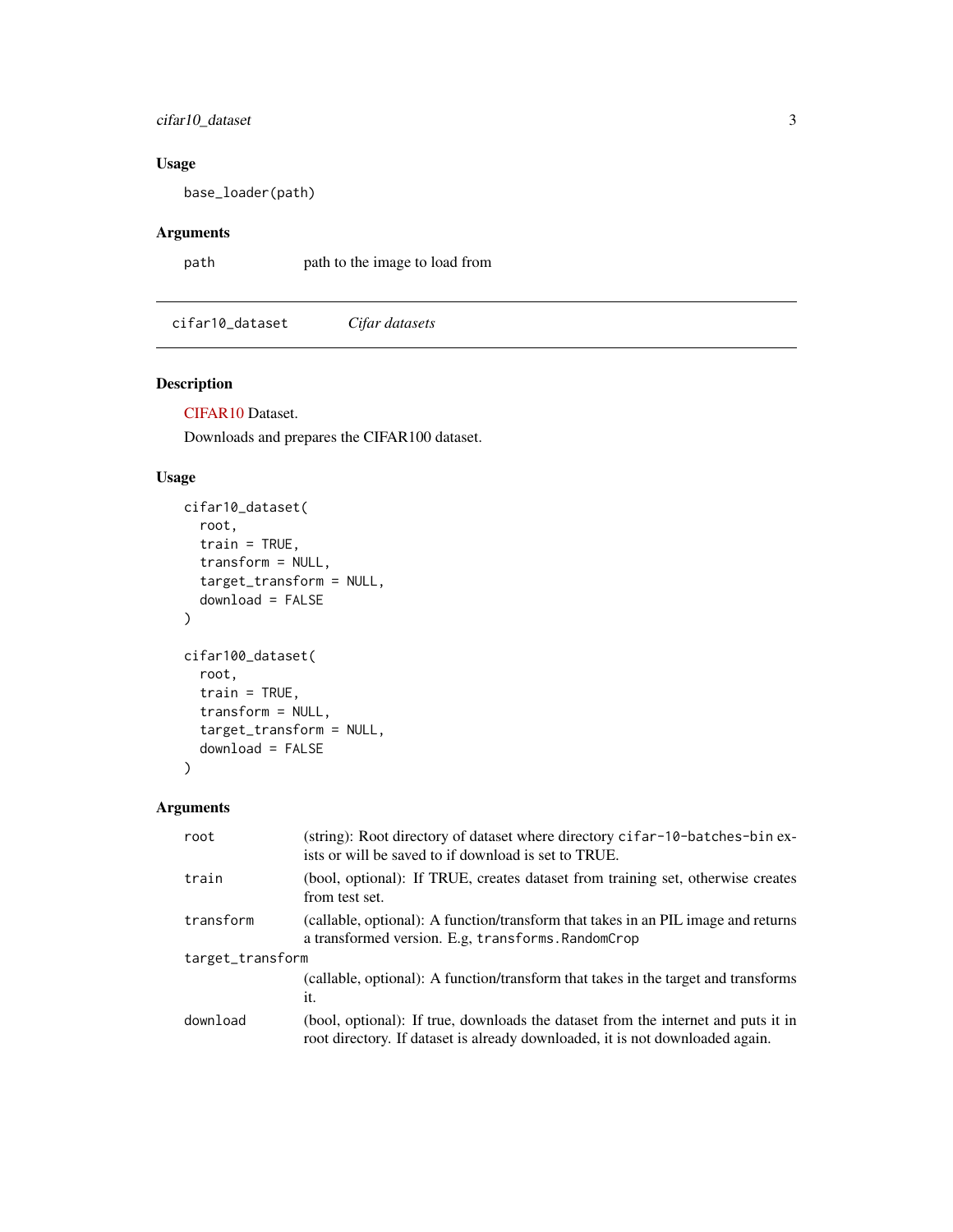<span id="page-3-1"></span><span id="page-3-0"></span>image\_folder\_dataset *Create an image folder dataset*

## Description

A generic data loader for images stored in folders. See Details for more information.

#### Usage

```
image_folder_dataset(
  root,
  transform = NULL,
  target_transform = NULL,
  loader = NULL,
  is_valid_file = NULL
)
```
#### Arguments

| root             | Root directory path.                                                                                                       |
|------------------|----------------------------------------------------------------------------------------------------------------------------|
| transform        | A function/transform that takes in an PIL image and returns a transformed ver-<br>sion. E.g. $transform\_random\_crop()$ . |
| target_transform |                                                                                                                            |
|                  | A function/transform that takes in the target and transforms it.                                                           |
| loader           | A function to load an image given its path.                                                                                |
| is_valid_file    | A function that takes path of an Image file and check if the file is a valid file<br>(used to check of corrupt files)      |

## Details

This function assumes that the images for each class are contained in subdirectories of root. The names of these subdirectories are stored in the classes attribute of the returned object.

An example folder structure might look as follows:

root/dog/xxx.png root/dog/xxy.png root/dog/xxz.png

root/cat/123.png root/cat/nsdf3.png root/cat/asd932\_.png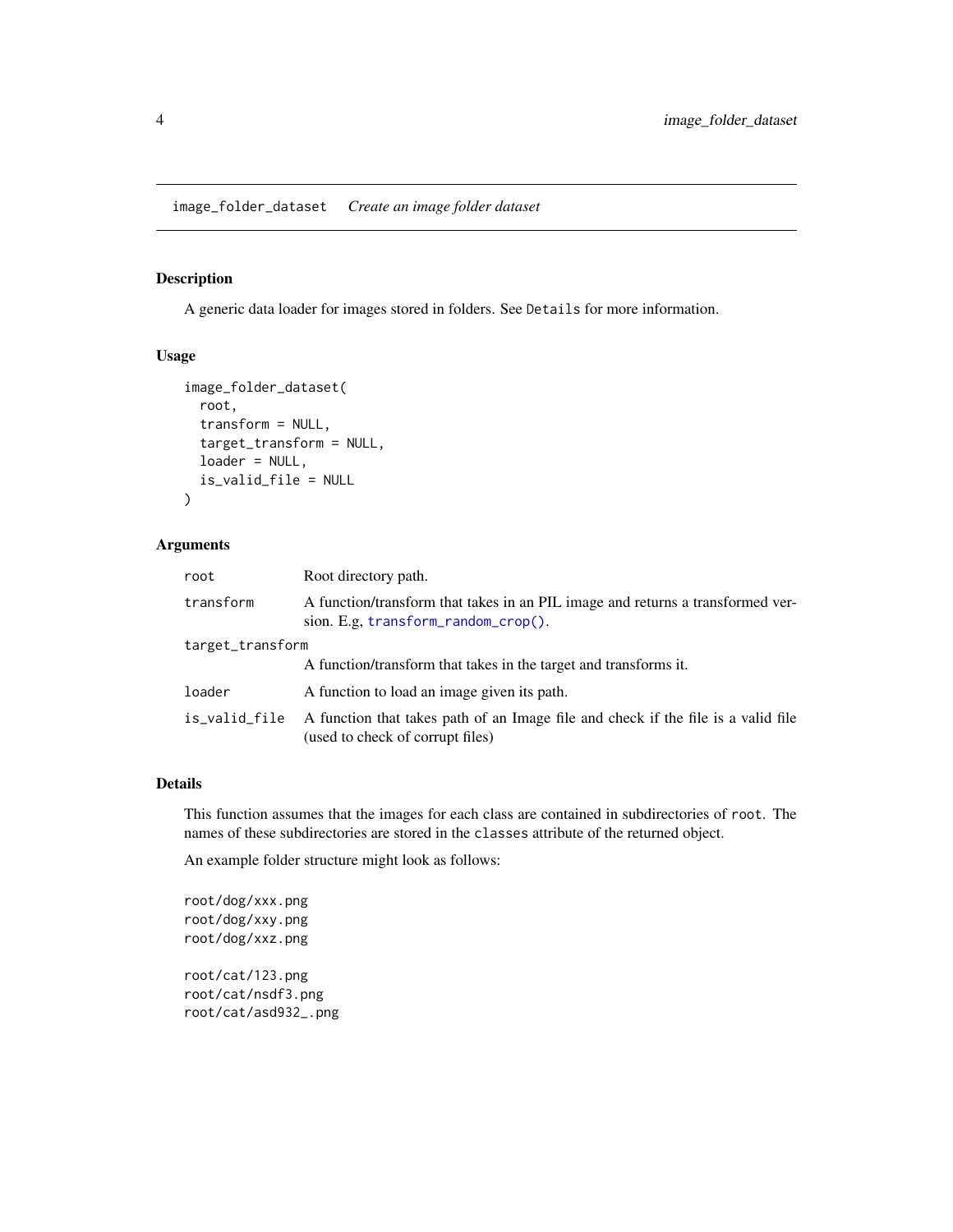<span id="page-4-0"></span>kmnist\_dataset *Kuzushiji-MNIST*

## Description

Prepares the [Kuzushiji-MNIST](https://github.com/rois-codh/kmnist) dataset and optionally downloads it.

## Usage

```
kmnist_dataset(
 root,
  train = TRUE,
  transform = NULL,
  target_transform = NULL,
  download = FALSE
)
```
## Arguments

| (string): Root directory of dataset where KMNIST/processed/training.pt and<br>KMNIST/processed/test.pt exist.                                                      |
|--------------------------------------------------------------------------------------------------------------------------------------------------------------------|
| (bool, optional): If TRUE, creates dataset from training.pt, otherwise from<br>test.pt.                                                                            |
| (callable, optional): A function/transform that takes in an PIL image and returns<br>a transformed version. E.g. transforms. RandomCrop.                           |
| target_transform                                                                                                                                                   |
| (callable, optional): A function/transform that takes in the target and transforms<br>it.                                                                          |
| (bool, optional): If true, downloads the dataset from the internet and puts it in<br>root directory. If dataset is already downloaded, it is not downloaded again. |
|                                                                                                                                                                    |

magick\_loader *Load an Image using ImageMagick*

## Description

Load an image located at path using the {magick} package.

## Usage

```
magick_loader(path)
```
## Arguments

path path to the image to load from.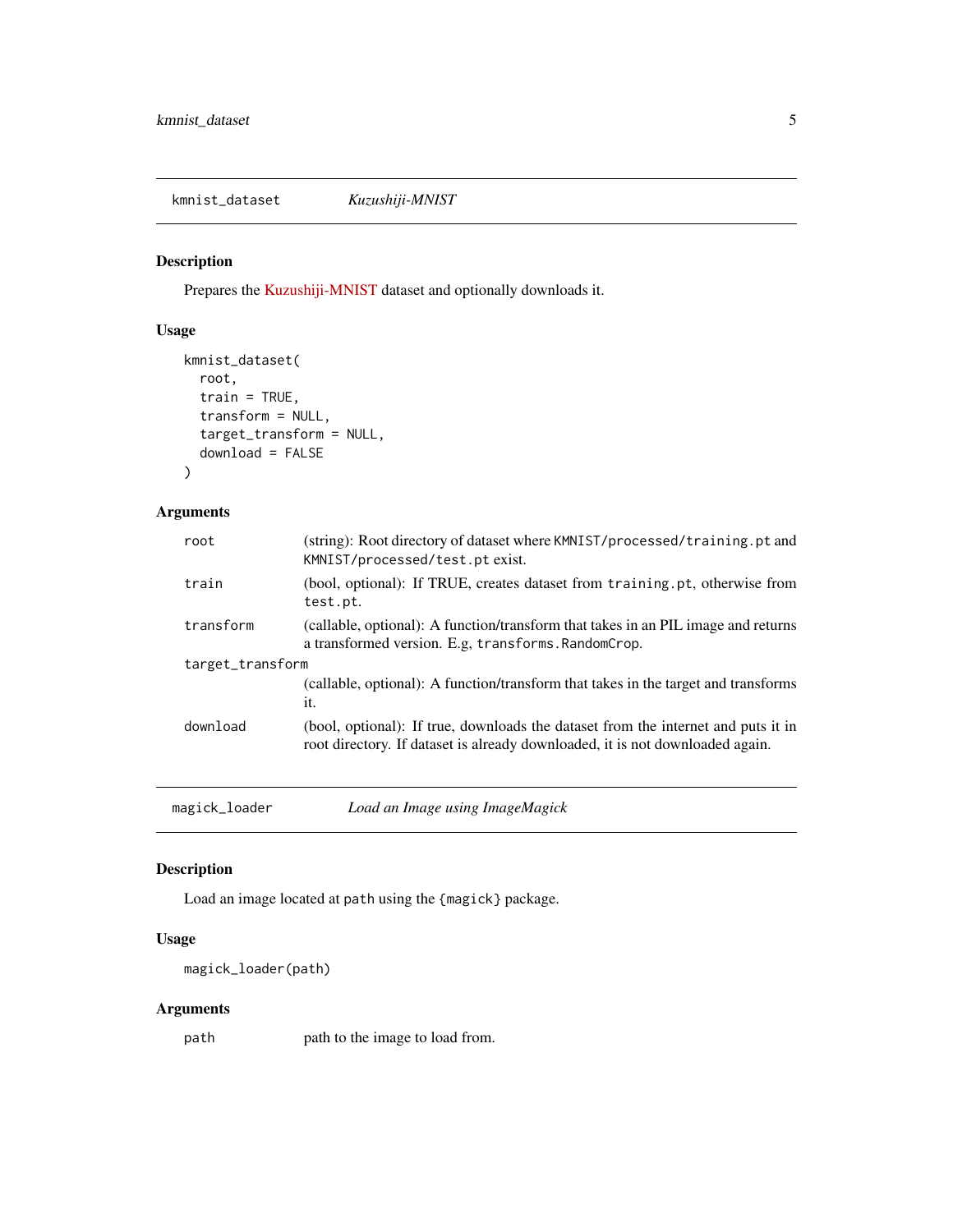<span id="page-5-0"></span>mnist\_dataset *MNIST dataset*

## Description

Prepares the MNIST dataset and optionally downloads it.

## Usage

```
mnist_dataset(
 root,
 train = TRUE,
 transform = NULL,
 target_transform = NULL,
 download = FALSE
)
```
## Arguments

| train<br>test.pt.<br>transform<br>a transformed version. E.g. transforms. RandomCrop.<br>target_transform<br>it.<br>download<br>root directory. If dataset is already downloaded, it is not downloaded again. | root | (string): Root directory of dataset where MNIST/processed/training.pt and<br>MNIST/processed/test.pt exist. |  |
|---------------------------------------------------------------------------------------------------------------------------------------------------------------------------------------------------------------|------|-------------------------------------------------------------------------------------------------------------|--|
|                                                                                                                                                                                                               |      | (bool, optional): If True, creates dataset from training.pt, otherwise from                                 |  |
|                                                                                                                                                                                                               |      | (callable, optional): A function/transform that takes in an PIL image and returns                           |  |
|                                                                                                                                                                                                               |      |                                                                                                             |  |
|                                                                                                                                                                                                               |      | (callable, optional): A function/transform that takes in the target and transforms                          |  |
|                                                                                                                                                                                                               |      | (bool, optional): If true, downloads the dataset from the internet and puts it in                           |  |

<span id="page-5-1"></span>

| model alexnet | AlexNet Model Architecture |  |
|---------------|----------------------------|--|
|---------------|----------------------------|--|

## Description

AlexNet model architecture from the [One weird trick...](https://arxiv.org/abs/1404.5997) paper.

## Usage

```
model_alexnet(pretrained = FALSE, progress = TRUE, ...)
```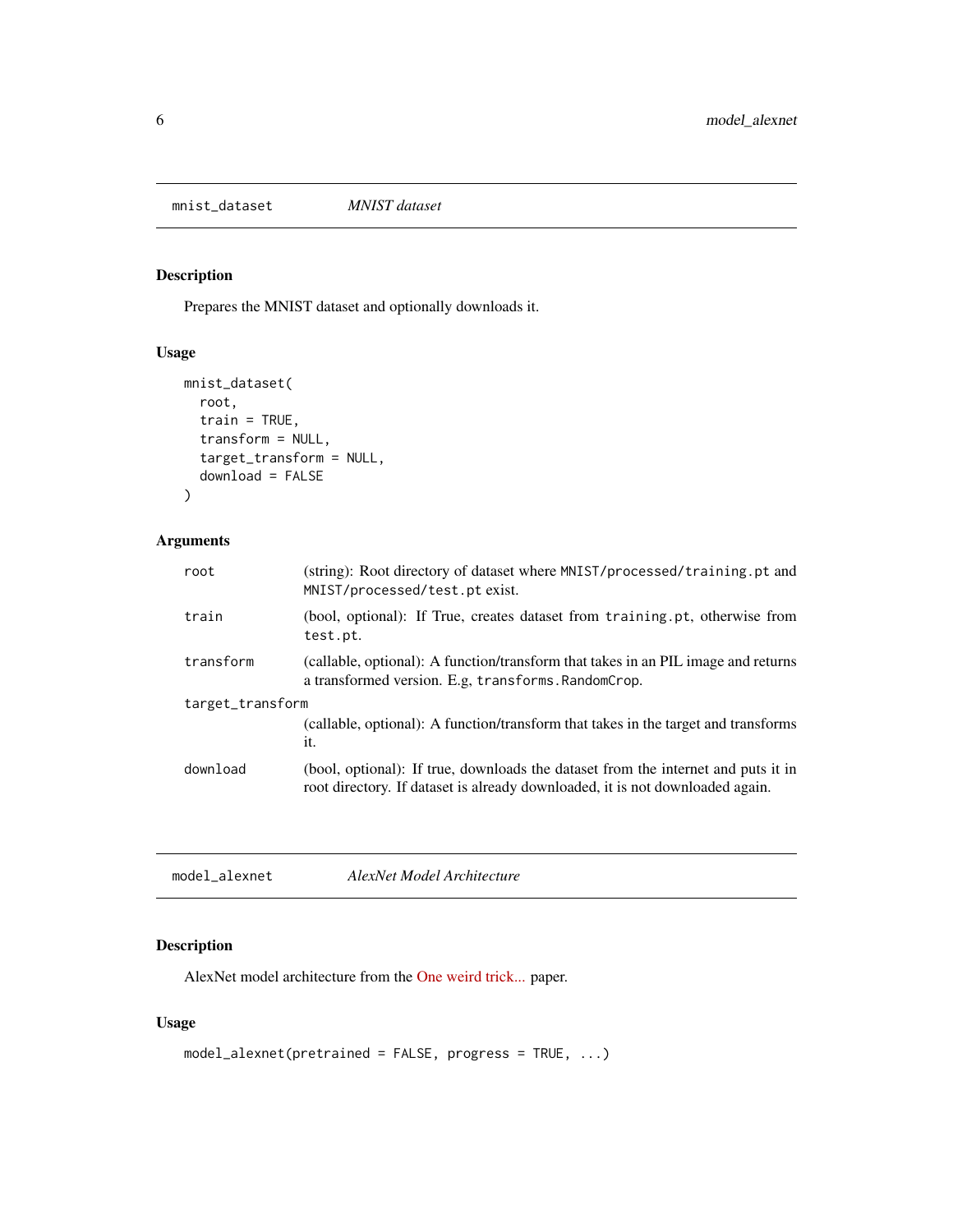## <span id="page-6-0"></span>model\_resnet18 7

## Arguments

| pretrained              | (bool): If TRUE, returns a model pre-trained on ImageNet.                               |
|-------------------------|-----------------------------------------------------------------------------------------|
| progress                | (bool): If TRUE, displays a progress bar of the download to stder.                      |
| $\cdot$ $\cdot$ $\cdot$ | other parameters passed to the model intializer, currently only num classes is<br>used. |

## See Also

Other models: [model\\_resnet18\(](#page-6-1))

<span id="page-6-1"></span>model\_resnet18 *ResNet-18 Model Architecture*

## Description

ResNet-18 model architecture from [Deep Residual Learning for Image Recognition](https://arxiv.org/pdf/1512.03385.pdf)

## Usage

```
model_resnet18(pretrained = FALSE, progress = TRUE, ...)
```
## Arguments

| pretrained              | (bool): If TRUE, returns a model pre-trained on ImageNet.          |
|-------------------------|--------------------------------------------------------------------|
| progress                | (bool): If TRUE, displays a progress bar of the download to stder. |
| $\cdot$ $\cdot$ $\cdot$ | Other parameters passed to the resnet model.                       |

## See Also

Other models: [model\\_alexnet\(](#page-5-1))

tiny\_imagenet\_dataset *Tiny ImageNet dataset*

## Description

Prepares the Tiny ImageNet dataset and optionally downloads it.

#### Usage

```
tiny_imagenet_dataset(root, split = "train", download = FALSE, ...)
```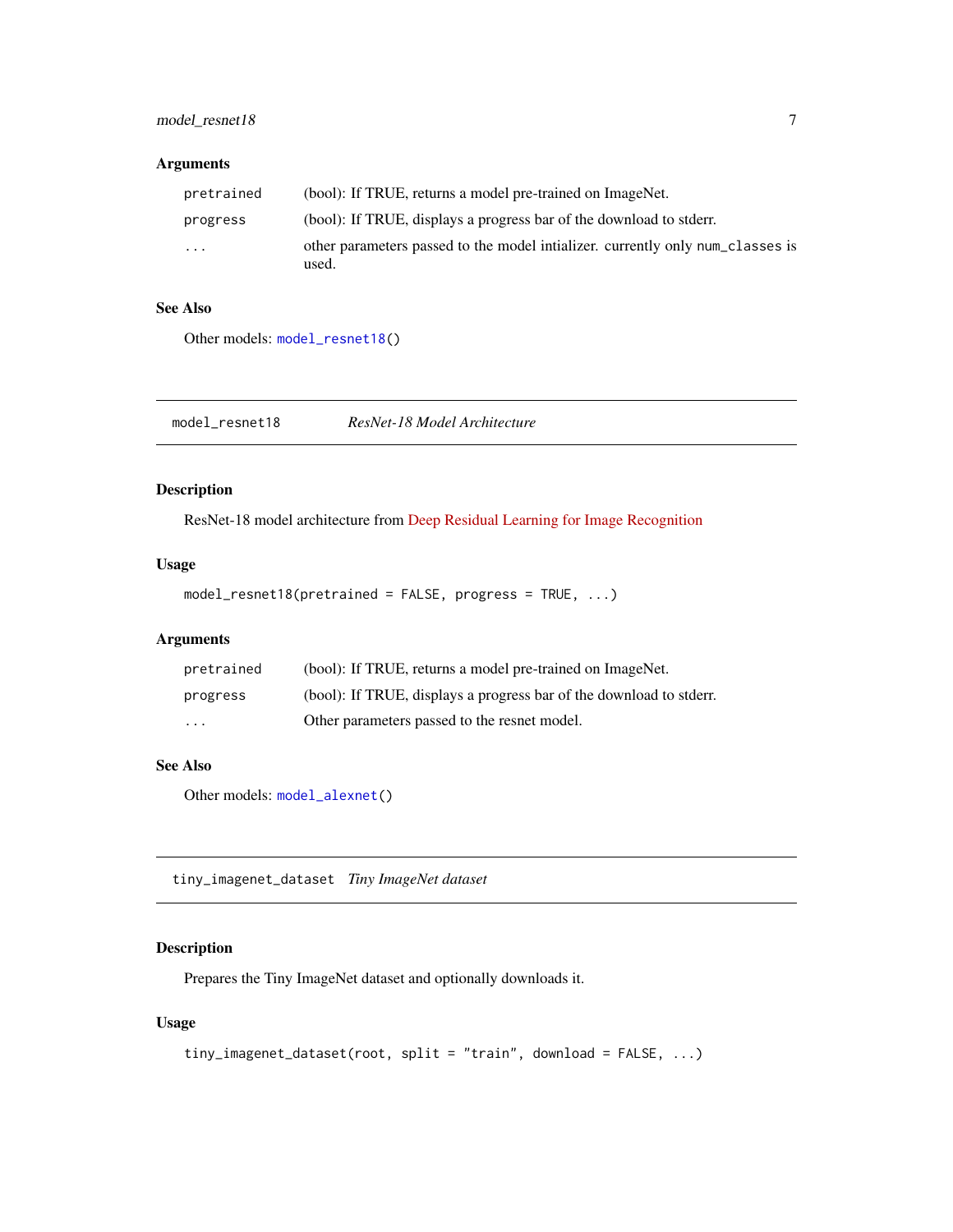#### <span id="page-7-0"></span>Arguments

| root     | directory path to download the dataset.           |
|----------|---------------------------------------------------|
| split    | dataset split, train, validation or test.         |
| download | whether to download or not the dataset.           |
|          | other arguments passed to image_folder_dataset(). |

<span id="page-7-1"></span>transform\_adjust\_brightness

*Adjust the brightness of an image*

## Description

Adjust the brightness of an image

#### Usage

transform\_adjust\_brightness(img, brightness\_factor)

## Arguments

img A magick-image, array or torch\_tensor.

brightness\_factor

(float): How much to adjust the brightness. Can be any non negative number. 0 gives a black image, 1 gives the original image while 2 increases the brightness by a factor of 2.

#### See Also

Other transforms: [transform\\_adjust\\_contrast\(](#page-8-1)), [transform\\_adjust\\_gamma\(](#page-8-2)), [transform\\_adjust\\_hue\(](#page-9-1)), [transform\\_adjust\\_saturation\(](#page-10-1)), [transform\\_affine\(](#page-11-1)), [transform\\_center\\_crop\(](#page-12-1)), [transform\\_color\\_jitter\(](#page-13-1)), [transform\\_convert\\_image\\_dtype\(](#page-14-1)), [transform\\_crop\(](#page-14-2)), [transform\\_five\\_crop\(](#page-15-1)), [transform\\_grayscale\(](#page-16-1)), [transform\\_hflip\(](#page-17-1)), [transform\\_linear\\_transformation\(](#page-17-2)), [transform\\_normalize\(](#page-18-1)), [transform\\_pad\(](#page-19-1)), [transform\\_perspective\(](#page-20-1)), [transform\\_random\\_affine\(](#page-21-1)), [transform\\_random\\_apply\(](#page-22-1)), [transform\\_random\\_choice\(](#page-23-1)), [transform\\_random\\_crop\(](#page-24-1)), [transform\\_random\\_erasing\(](#page-25-1)), [transform\\_random\\_grayscale\(](#page-26-1)), [transform\\_random\\_horizontal\\_flip\(](#page-27-1)), [transform\\_random\\_order\(](#page-27-2)), [transform\\_random\\_perspective\(](#page-28-1)), [transform\\_random\\_resized\\_crop\(](#page-29-1)), [transform\\_random\\_rotation\(](#page-30-1)), [transform\\_random\\_vertical\\_flip\(](#page-31-1)), [transform\\_resized\\_crop\(](#page-33-1)), [transform\\_resize\(](#page-32-1)), [transform\\_rgb\\_to\\_grayscale\(](#page-34-1)), [transform\\_rotate\(](#page-34-2)), [transform\\_ten\\_crop\(](#page-35-1)), [transform\\_to\\_tensor\(](#page-36-1)), [transform\\_vflip\(](#page-37-1))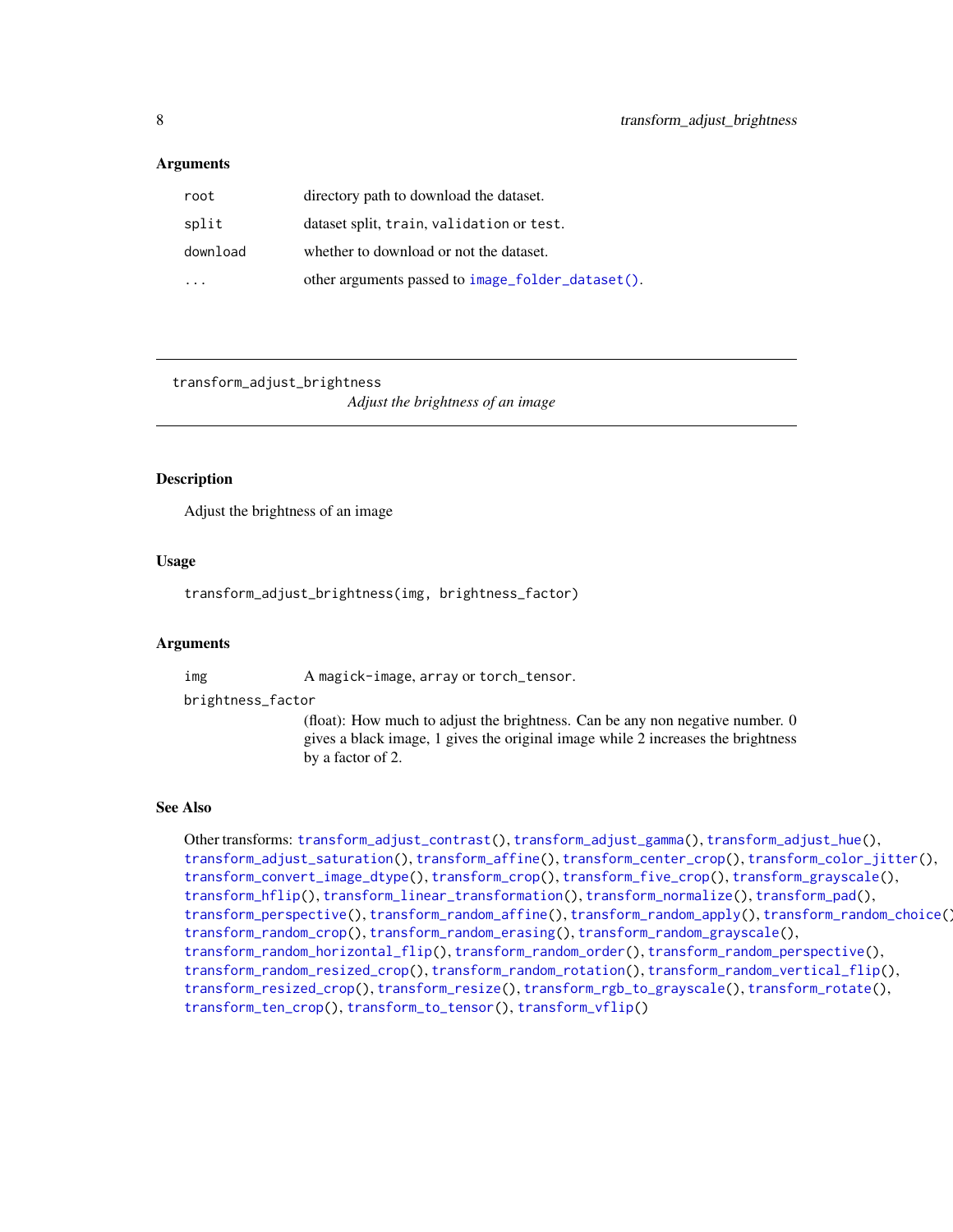<span id="page-8-1"></span><span id="page-8-0"></span>transform\_adjust\_contrast

*Adjust the contrast of an image*

#### **Description**

Adjust the contrast of an image

#### Usage

transform\_adjust\_contrast(img, contrast\_factor)

#### Arguments

img A magick-image, array or torch\_tensor.

contrast\_factor

(float): How much to adjust the contrast. Can be any non negative number. 0 gives a solid gray image, 1 gives the original image while 2 increases the contrast by a factor of 2.

#### See Also

Other transforms: [transform\\_adjust\\_brightness\(](#page-7-1)), [transform\\_adjust\\_gamma\(](#page-8-2)), [transform\\_adjust\\_hue\(](#page-9-1)), [transform\\_adjust\\_saturation\(](#page-10-1)), [transform\\_affine\(](#page-11-1)), [transform\\_center\\_crop\(](#page-12-1)), [transform\\_color\\_jitter\(](#page-13-1)), [transform\\_convert\\_image\\_dtype\(](#page-14-1)), [transform\\_crop\(](#page-14-2)), [transform\\_five\\_crop\(](#page-15-1)), [transform\\_grayscale\(](#page-16-1)), [transform\\_hflip\(](#page-17-1)), [transform\\_linear\\_transformation\(](#page-17-2)), [transform\\_normalize\(](#page-18-1)), [transform\\_pad\(](#page-19-1)), [transform\\_perspective\(](#page-20-1)), [transform\\_random\\_affine\(](#page-21-1)), [transform\\_random\\_apply\(](#page-22-1)), [transform\\_random\\_choice\(](#page-23-1)), [transform\\_random\\_crop\(](#page-24-1)), [transform\\_random\\_erasing\(](#page-25-1)), [transform\\_random\\_grayscale\(](#page-26-1)), [transform\\_random\\_horizontal\\_flip\(](#page-27-1)), [transform\\_random\\_order\(](#page-27-2)), [transform\\_random\\_perspective\(](#page-28-1)), [transform\\_random\\_resized\\_crop\(](#page-29-1)), [transform\\_random\\_rotation\(](#page-30-1)), [transform\\_random\\_vertical\\_flip\(](#page-31-1)), [transform\\_resized\\_crop\(](#page-33-1)), [transform\\_resize\(](#page-32-1)), [transform\\_rgb\\_to\\_grayscale\(](#page-34-1)), [transform\\_rotate\(](#page-34-2)), [transform\\_ten\\_crop\(](#page-35-1)), [transform\\_to\\_tensor\(](#page-36-1)), [transform\\_vflip\(](#page-37-1))

<span id="page-8-2"></span>transform\_adjust\_gamma

*Adjust the gamma of an RGB image*

#### Description

Also known as Power Law Transform. Intensities in RGB mode are adjusted based on the following equation:

$$
I_{\text{out}} = 255 \times \text{gain} \times \left(\frac{I_{\text{in}}}{255}\right)^{\gamma}
$$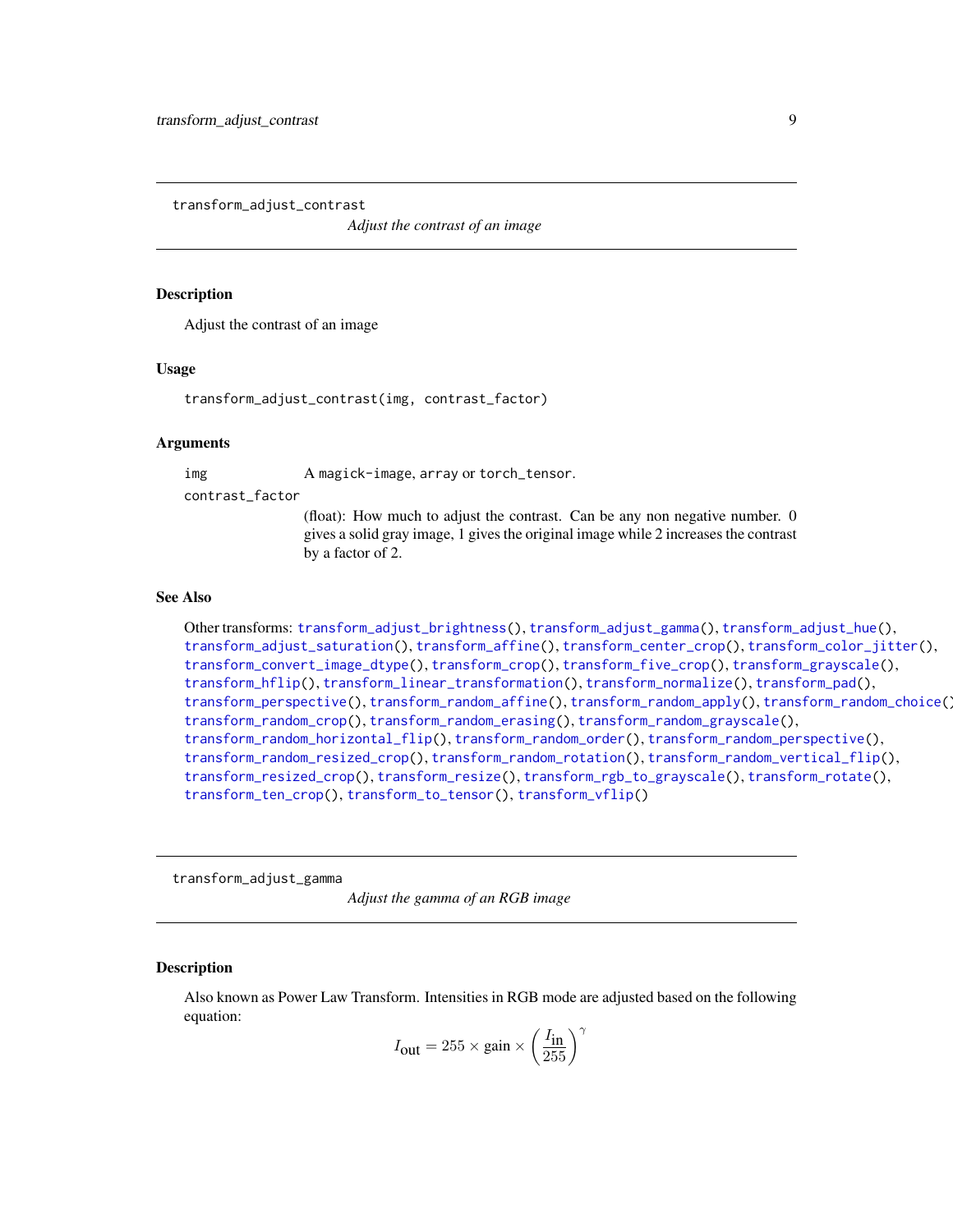#### Usage

```
transform_adjust_gamma(img, gamma, gain = 1)
```
#### Arguments

| img   | A magick-image, array or torch_tensor.                                                                                                                                        |
|-------|-------------------------------------------------------------------------------------------------------------------------------------------------------------------------------|
| gamma | (float): Non negative real number, same as $\gamma$ in the equation. gamma larger than<br>1 make the shadows darker, while gamma smaller than 1 make dark regions<br>lighter. |
| gain  | (float): The constant multiplier.                                                                                                                                             |

## Details

See [Gamma Correction](https://en.wikipedia.org/wiki/Gamma_correction) for more details.

#### See Also

Other transforms: [transform\\_adjust\\_brightness\(](#page-7-1)), [transform\\_adjust\\_contrast\(](#page-8-1)), [transform\\_adjust\\_hue\(](#page-9-1)), [transform\\_adjust\\_saturation\(](#page-10-1)), [transform\\_affine\(](#page-11-1)), [transform\\_center\\_crop\(](#page-12-1)), [transform\\_color\\_jitter\(](#page-13-1)), [transform\\_convert\\_image\\_dtype\(](#page-14-1)), [transform\\_crop\(](#page-14-2)), [transform\\_five\\_crop\(](#page-15-1)), [transform\\_grayscale\(](#page-16-1)), [transform\\_hflip\(](#page-17-1)), [transform\\_linear\\_transformation\(](#page-17-2)), [transform\\_normalize\(](#page-18-1)), [transform\\_pad\(](#page-19-1)), [transform\\_perspective\(](#page-20-1)), [transform\\_random\\_affine\(](#page-21-1)), [transform\\_random\\_apply\(](#page-22-1)), [transform\\_random\\_choice\(](#page-23-1)), [transform\\_random\\_crop\(](#page-24-1)), [transform\\_random\\_erasing\(](#page-25-1)), [transform\\_random\\_grayscale\(](#page-26-1)), [transform\\_random\\_horizontal\\_flip\(](#page-27-1)), [transform\\_random\\_order\(](#page-27-2)), [transform\\_random\\_perspective\(](#page-28-1)), [transform\\_random\\_resized\\_crop\(](#page-29-1)), [transform\\_random\\_rotation\(](#page-30-1)), [transform\\_random\\_vertical\\_flip\(](#page-31-1)), [transform\\_resized\\_crop\(](#page-33-1)), [transform\\_resize\(](#page-32-1)), [transform\\_rgb\\_to\\_grayscale\(](#page-34-1)), [transform\\_rotate\(](#page-34-2)), [transform\\_ten\\_crop\(](#page-35-1)), [transform\\_to\\_tensor\(](#page-36-1)), [transform\\_vflip\(](#page-37-1))

<span id="page-9-1"></span>transform\_adjust\_hue *Adjust the hue of an image*

#### Description

The image hue is adjusted by converting the image to HSV and cyclically shifting the intensities in the hue channel (H). The image is then converted back to original image mode.

#### Usage

```
transform_adjust_hue(img, hue_factor)
```

| img        | A magick-image, array or torch_tensor.                                                                                                                                                                                                                                                                                            |
|------------|-----------------------------------------------------------------------------------------------------------------------------------------------------------------------------------------------------------------------------------------------------------------------------------------------------------------------------------|
| hue factor | (float): How much to shift the hue channel. Should be in $[-0.5, 0.5]$ . 0.5 and -<br>0.5 give complete reversal of hue channel in HSV space in positive and negative<br>direction respectively. 0 means no shift. Therefore, both -0.5 and 0.5 will give<br>an image with complementary colors while 0 gives the original image. |

<span id="page-9-0"></span>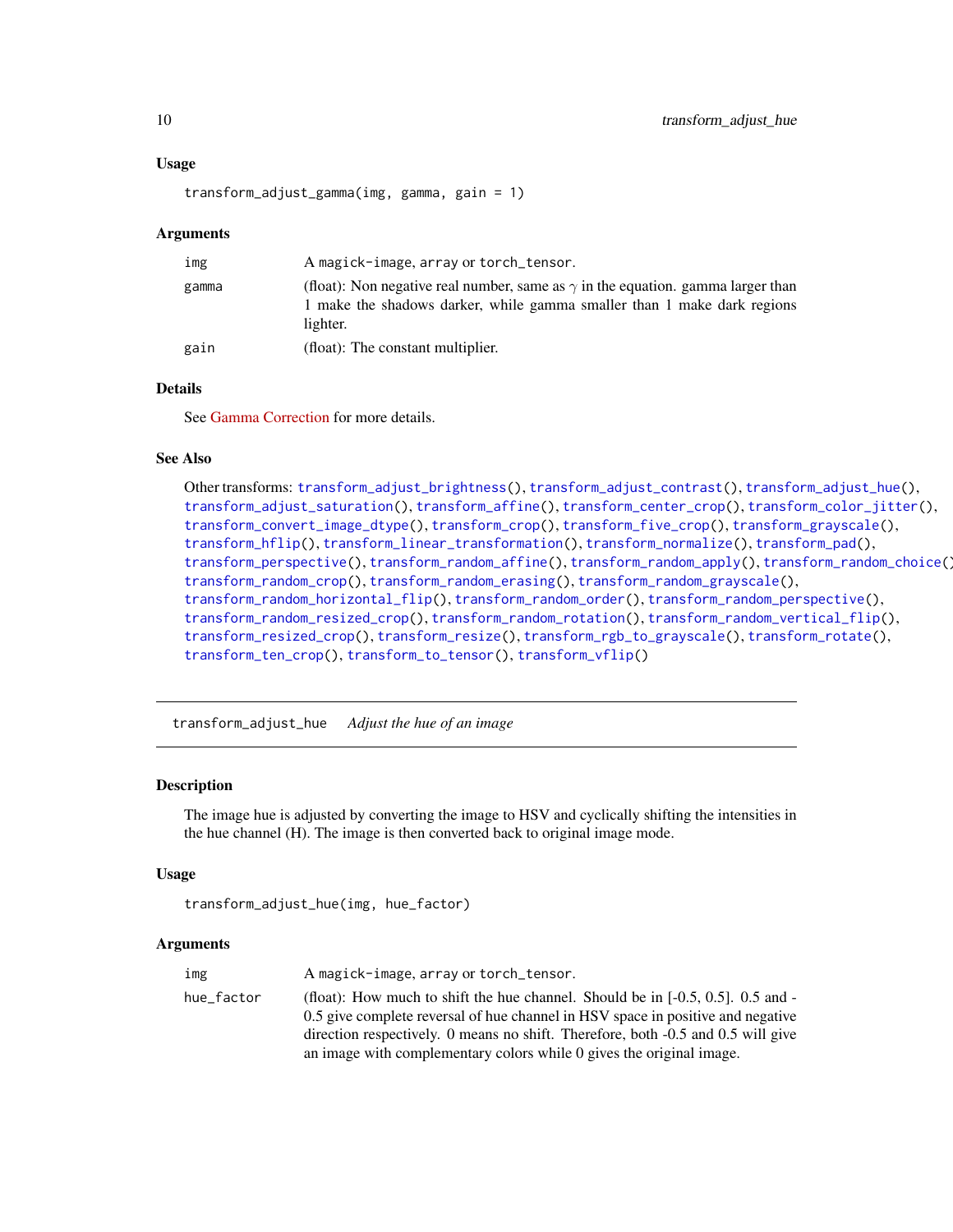#### <span id="page-10-0"></span>Details

hue\_factor is the amount of shift in H channel and must be in the interval [-0.5, 0.5]. See [Hue](https://en.wikipedia.org/wiki/Hue) for more details.

#### See Also

```
Other transforms: transform_adjust_brightness(), transform_adjust_contrast(), transform_adjust_gamma(),
transform_adjust_saturation(), transform_affine(), transform_center_crop(), transform_color_jitter(),
transform_convert_image_dtype(), transform_crop(), transform_five_crop(), transform_grayscale(),
transform_hflip(), transform_linear_transformation(), transform_normalize(), transform_pad(),
transform_perspective(), transform_random_affine(), transform_random_apply(), transform_random_choice(),
transform_random_crop(), transform_random_erasing(), transform_random_grayscale(),
transform_random_horizontal_flip(), transform_random_order(), transform_random_perspective(),
transform_random_resized_crop(), transform_random_rotation(), transform_random_vertical_flip(),
transform_resized_crop(), transform_resize(), transform_rgb_to_grayscale(), transform_rotate(),
transform_ten_crop(), transform_to_tensor(), transform_vflip()
```
<span id="page-10-1"></span>transform\_adjust\_saturation

*Adjust the color saturation of an image*

#### **Description**

Adjust the color saturation of an image

## Usage

transform\_adjust\_saturation(img, saturation\_factor)

#### Arguments

img A magick-image, array or torch\_tensor.

saturation\_factor

(float): How much to adjust the saturation. 0 will give a black and white image, 1 will give the original image while 2 will enhance the saturation by a factor of 2.

#### See Also

Other transforms: [transform\\_adjust\\_brightness\(](#page-7-1)), [transform\\_adjust\\_contrast\(](#page-8-1)), [transform\\_adjust\\_gamma\(](#page-8-2)), [transform\\_adjust\\_hue\(](#page-9-1)), [transform\\_affine\(](#page-11-1)), [transform\\_center\\_crop\(](#page-12-1)), [transform\\_color\\_jitter\(](#page-13-1)), [transform\\_convert\\_image\\_dtype\(](#page-14-1)), [transform\\_crop\(](#page-14-2)), [transform\\_five\\_crop\(](#page-15-1)), [transform\\_grayscale\(](#page-16-1)), [transform\\_hflip\(](#page-17-1)), [transform\\_linear\\_transformation\(](#page-17-2)), [transform\\_normalize\(](#page-18-1)), [transform\\_pad\(](#page-19-1)), [transform\\_perspective\(](#page-20-1)), [transform\\_random\\_affine\(](#page-21-1)), [transform\\_random\\_apply\(](#page-22-1)), [transform\\_random\\_choice\(](#page-23-1)), [transform\\_random\\_crop\(](#page-24-1)), [transform\\_random\\_erasing\(](#page-25-1)), [transform\\_random\\_grayscale\(](#page-26-1)), [transform\\_random\\_horizontal\\_flip\(](#page-27-1)), [transform\\_random\\_order\(](#page-27-2)), [transform\\_random\\_perspective\(](#page-28-1)),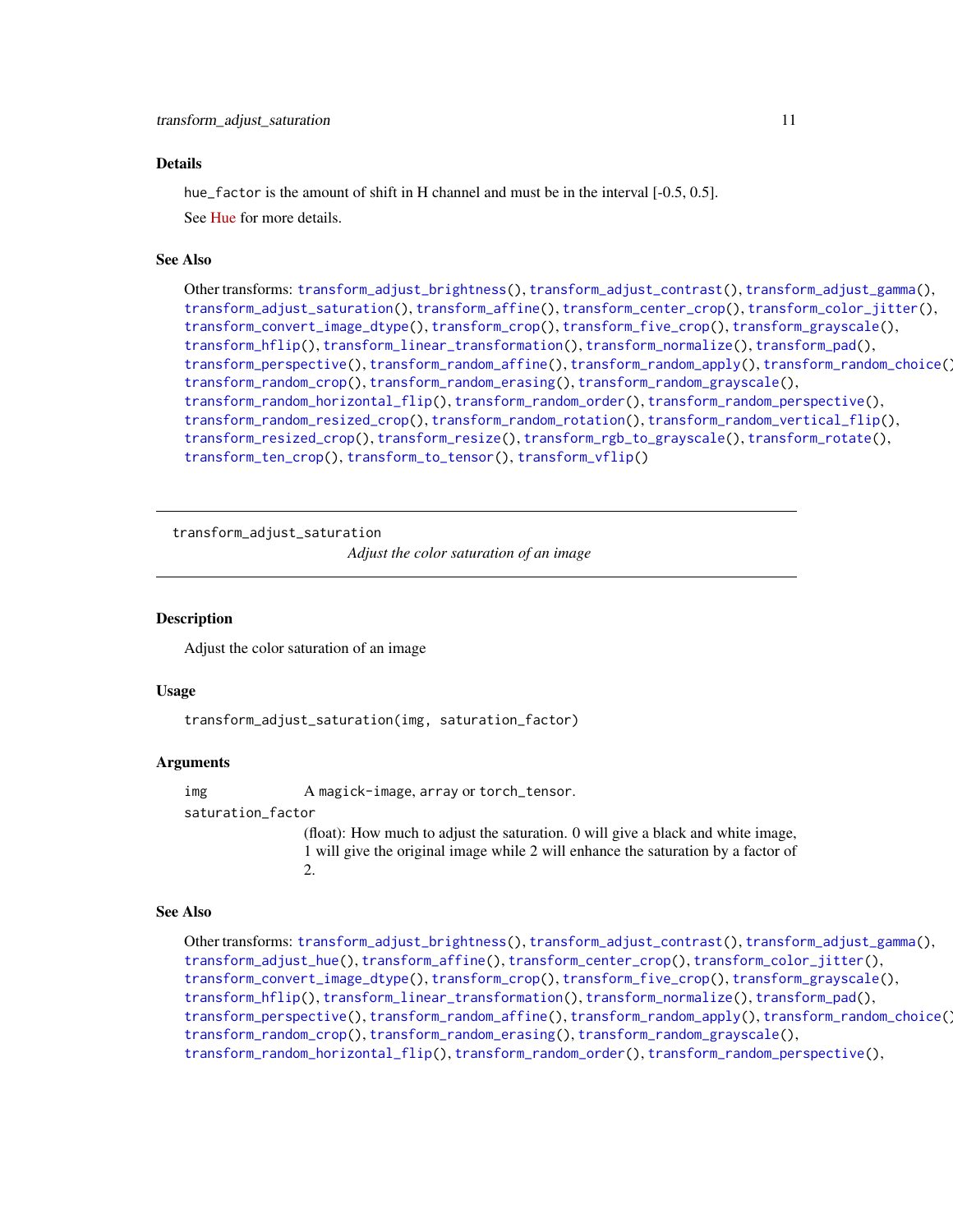[transform\\_random\\_resized\\_crop\(](#page-29-1)), [transform\\_random\\_rotation\(](#page-30-1)), [transform\\_random\\_vertical\\_flip\(](#page-31-1)), [transform\\_resized\\_crop\(](#page-33-1)), [transform\\_resize\(](#page-32-1)), [transform\\_rgb\\_to\\_grayscale\(](#page-34-1)), [transform\\_rotate\(](#page-34-2)), [transform\\_ten\\_crop\(](#page-35-1)), [transform\\_to\\_tensor\(](#page-36-1)), [transform\\_vflip\(](#page-37-1))

<span id="page-11-1"></span>transform\_affine *Apply affine transformation on an image keeping image center invariant*

#### Description

Apply affine transformation on an image keeping image center invariant

## Usage

```
transform_affine(
  img,
  angle,
  translate,
  scale,
  shear,
 resample = 0,
  fillcolor = NULL
)
```

| img       | A magick-image, array or torch_tensor.                                                                                                                                                                                                                                                                                                                                                                                                                                                                   |
|-----------|----------------------------------------------------------------------------------------------------------------------------------------------------------------------------------------------------------------------------------------------------------------------------------------------------------------------------------------------------------------------------------------------------------------------------------------------------------------------------------------------------------|
| angle     | (float or int): rotation angle value in degrees, counter-clockwise.                                                                                                                                                                                                                                                                                                                                                                                                                                      |
| translate | (tuple, optional): tuple of maximum absolute fraction for horizontal and verti-<br>cal translations. For example translate= $(a, b)$ , then horizontal shift is randomly<br>sampled in the range -img_width $* a < dx <$ img_width $* a$ and vertical shift is<br>randomly sampled in the range -img_height $*$ b < dy < img_height $*$ b. Will not<br>translate by default.                                                                                                                             |
| scale     | (tuple, optional): scaling factor interval, e.g $(a, b)$ , then scale is randomly sam-<br>pled from the range $a \leq$ scale $\leq$ b. Will keep original scale by default.                                                                                                                                                                                                                                                                                                                              |
| shear     | (sequence or float or int, optional): Range of degrees to select from. If shear is a<br>number, a shear parallel to the x axis in the range (-shear, +shear) will be applied.<br>Else if shear is a tuple or list of 2 values a shear parallel to the x axis in the range<br>(shear[1], shear[2]) will be applied. Else if shear is a tuple or list of 4 values, a<br>x-axis shear in (shear[1], shear[2]) and y-axis shear in (shear[3], shear[4]) will<br>be applied. Will not apply shear by default. |
| resample  | (int, optional): An optional resampling filter.                                                                                                                                                                                                                                                                                                                                                                                                                                                          |
| fillcolor | (tuple or int): Optional fill color (Tuple for RGB Image and int for grayscale) for<br>the area outside the transform in the output image (Pillow $>=$ 5.0.0). This option<br>is not supported for Tensor input. Fill value for the area outside the transform in<br>the output image is always 0.                                                                                                                                                                                                       |

<span id="page-11-0"></span>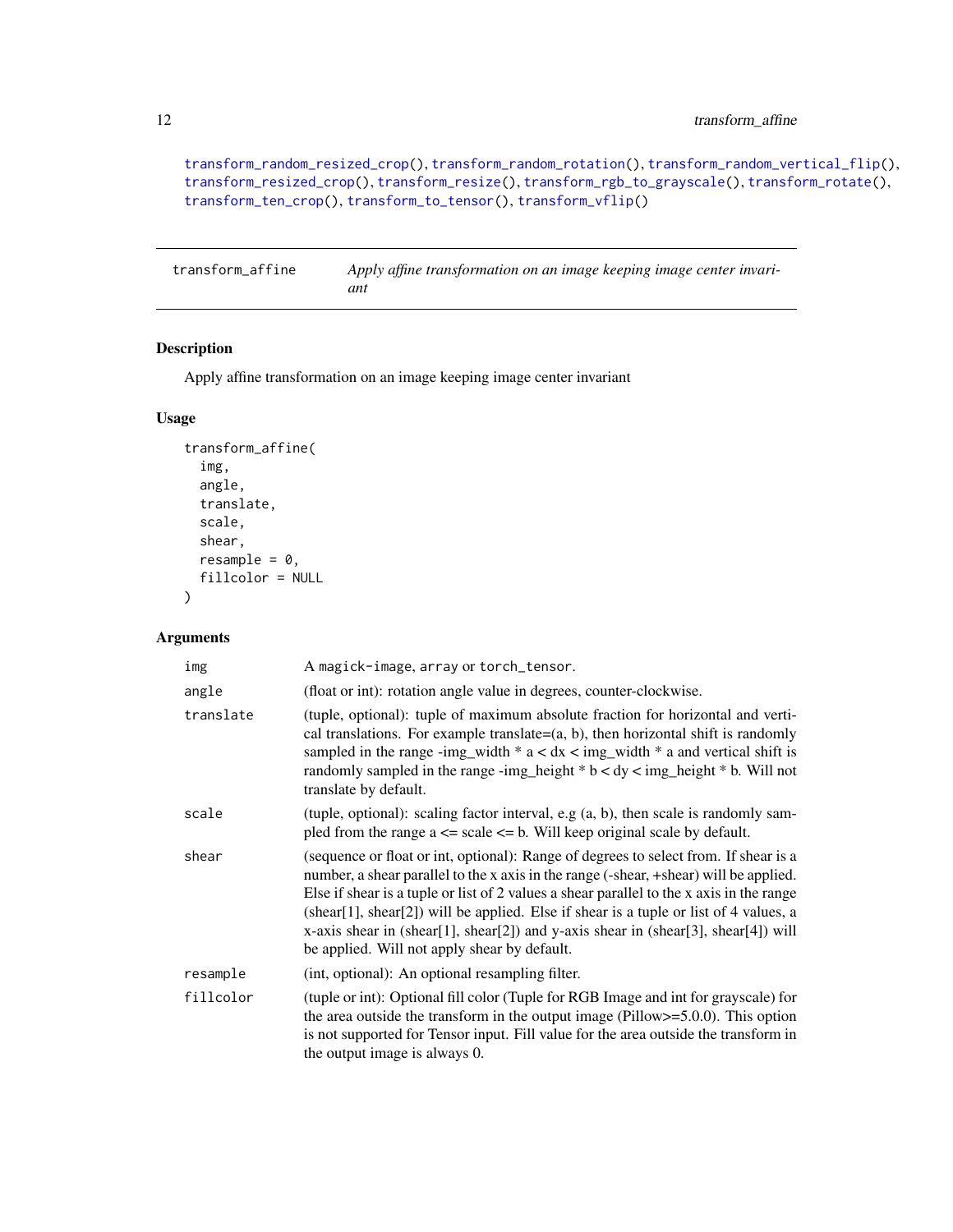<span id="page-12-0"></span>Other transforms: [transform\\_adjust\\_brightness\(](#page-7-1)), [transform\\_adjust\\_contrast\(](#page-8-1)), [transform\\_adjust\\_gamma\(](#page-8-2)), [transform\\_adjust\\_hue\(](#page-9-1)), [transform\\_adjust\\_saturation\(](#page-10-1)), [transform\\_center\\_crop\(](#page-12-1)), [transform\\_color\\_jitter\(](#page-13-1)), [transform\\_convert\\_image\\_dtype\(](#page-14-1)), [transform\\_crop\(](#page-14-2)), [transform\\_five\\_crop\(](#page-15-1)), [transform\\_grayscale\(](#page-16-1)), [transform\\_hflip\(](#page-17-1)), [transform\\_linear\\_transformation\(](#page-17-2)), [transform\\_normalize\(](#page-18-1)), [transform\\_pad\(](#page-19-1)), [transform\\_perspective\(](#page-20-1)), [transform\\_random\\_affine\(](#page-21-1)), [transform\\_random\\_apply\(](#page-22-1)), [transform\\_random\\_choice\(](#page-23-1)), [transform\\_random\\_crop\(](#page-24-1)), [transform\\_random\\_erasing\(](#page-25-1)), [transform\\_random\\_grayscale\(](#page-26-1)), [transform\\_random\\_horizontal\\_flip\(](#page-27-1)), [transform\\_random\\_order\(](#page-27-2)), [transform\\_random\\_perspective\(](#page-28-1)), [transform\\_random\\_resized\\_crop\(](#page-29-1)), [transform\\_random\\_rotation\(](#page-30-1)), [transform\\_random\\_vertical\\_flip\(](#page-31-1)), [transform\\_resized\\_crop\(](#page-33-1)), [transform\\_resize\(](#page-32-1)), [transform\\_rgb\\_to\\_grayscale\(](#page-34-1)), [transform\\_rotate\(](#page-34-2)), [transform\\_ten\\_crop\(](#page-35-1)), [transform\\_to\\_tensor\(](#page-36-1)), [transform\\_vflip\(](#page-37-1))

<span id="page-12-1"></span>transform\_center\_crop *Crops the given image at the center*

## Description

The image can be a Magick Image or a torch Tensor, in which case it is expected to have [..., H, W] shape, where ... means an arbitrary number of leading dimensions.

#### Usage

transform\_center\_crop(img, size)

#### Arguments

| img  | A magick-image, array or torch_tensor.                                                                                                                                                                                            |
|------|-----------------------------------------------------------------------------------------------------------------------------------------------------------------------------------------------------------------------------------|
| size | (sequence or int): Desired output size of the crop. If size is an int instead of<br>sequence like (h, w), a square crop (size, size) is made. If provided a tuple or<br>list of length 1, it will be interpreted as (size, size). |

#### See Also

Other transforms: [transform\\_adjust\\_brightness\(](#page-7-1)), [transform\\_adjust\\_contrast\(](#page-8-1)), [transform\\_adjust\\_gamma\(](#page-8-2)), [transform\\_adjust\\_hue\(](#page-9-1)), [transform\\_adjust\\_saturation\(](#page-10-1)), [transform\\_affine\(](#page-11-1)), [transform\\_color\\_jitter\(](#page-13-1)), [transform\\_convert\\_image\\_dtype\(](#page-14-1)), [transform\\_crop\(](#page-14-2)), [transform\\_five\\_crop\(](#page-15-1)), [transform\\_grayscale\(](#page-16-1)), [transform\\_hflip\(](#page-17-1)), [transform\\_linear\\_transformation\(](#page-17-2)), [transform\\_normalize\(](#page-18-1)), [transform\\_pad\(](#page-19-1)), [transform\\_perspective\(](#page-20-1)), [transform\\_random\\_affine\(](#page-21-1)), [transform\\_random\\_apply\(](#page-22-1)), [transform\\_random\\_choice\(](#page-23-1)), [transform\\_random\\_crop\(](#page-24-1)), [transform\\_random\\_erasing\(](#page-25-1)), [transform\\_random\\_grayscale\(](#page-26-1)), [transform\\_random\\_horizontal\\_flip\(](#page-27-1)), [transform\\_random\\_order\(](#page-27-2)), [transform\\_random\\_perspective\(](#page-28-1)), [transform\\_random\\_resized\\_crop\(](#page-29-1)), [transform\\_random\\_rotation\(](#page-30-1)), [transform\\_random\\_vertical\\_flip\(](#page-31-1)), [transform\\_resized\\_crop\(](#page-33-1)), [transform\\_resize\(](#page-32-1)), [transform\\_rgb\\_to\\_grayscale\(](#page-34-1)), [transform\\_rotate\(](#page-34-2)), [transform\\_ten\\_crop\(](#page-35-1)), [transform\\_to\\_tensor\(](#page-36-1)), [transform\\_vflip\(](#page-37-1))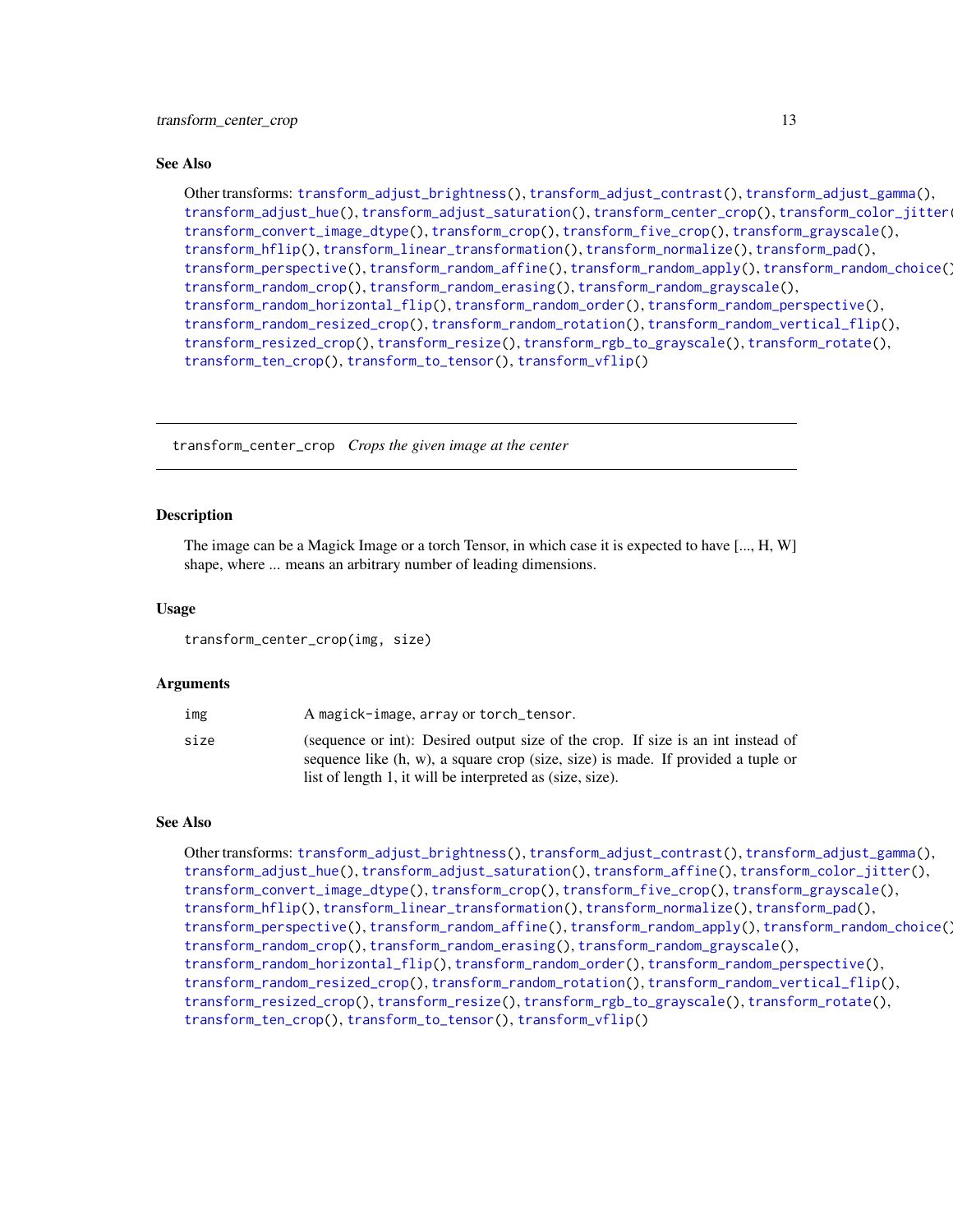```
transform_color_jitter
```
*Randomly change the brightness, contrast and saturation of an image*

## Description

Randomly change the brightness, contrast and saturation of an image

#### Usage

```
transform_color_jitter(
  img,
  brightness = 0,
  contrast = 0,
  saturation = 0,
  hue = \theta)
```
#### Arguments

| img        | A magick-image, array or torch_tensor.                                                                                                                                                                                                                  |
|------------|---------------------------------------------------------------------------------------------------------------------------------------------------------------------------------------------------------------------------------------------------------|
| brightness | (float or tuple of float (min, max)): How much to jitter brightness. brightness_factor<br>is chosen uniformly from $[\max(0, 1 - \text{brightness})$ , $1 + \text{brightness}]$ or the given<br>[min, max]. Should be non negative numbers.             |
| contrast   | (float or tuple of float (min, max)): How much to jitter contrast. contrast_factor<br>is chosen uniformly from $\lceil \max(0, 1 - \text{contrast}) \rceil$ , 1 + contrast or the given $\lceil \min, \max \rceil$ .<br>Should be non negative numbers. |
| saturation | (float or tuple of float (min, max)): How much to jitter saturation. saturation_factor<br>is chosen uniformly from $[\max(0, 1 - saturation), 1 + saturation]$ or the given<br>[min, max]. Should be non negative numbers.                              |
| hue        | (float or tuple of float (min, max)): How much to jitter hue. hue_factor is<br>chosen uniformly from [-hue, hue] or the given [min, max]. Should have $0 \le$<br>hue $\leq$ 0.5 or -0.5 $\leq$ min $\leq$ max $\leq$ 0.5.                               |

## See Also

Other transforms: [transform\\_adjust\\_brightness\(](#page-7-1)), [transform\\_adjust\\_contrast\(](#page-8-1)), [transform\\_adjust\\_gamma\(](#page-8-2)), [transform\\_adjust\\_hue\(](#page-9-1)), [transform\\_adjust\\_saturation\(](#page-10-1)), [transform\\_affine\(](#page-11-1)), [transform\\_center\\_crop\(](#page-12-1)), [transform\\_convert\\_image\\_dtype\(](#page-14-1)), [transform\\_crop\(](#page-14-2)), [transform\\_five\\_crop\(](#page-15-1)), [transform\\_grayscale\(](#page-16-1)), [transform\\_hflip\(](#page-17-1)), [transform\\_linear\\_transformation\(](#page-17-2)), [transform\\_normalize\(](#page-18-1)), [transform\\_pad\(](#page-19-1)), [transform\\_perspective\(](#page-20-1)), [transform\\_random\\_affine\(](#page-21-1)), [transform\\_random\\_apply\(](#page-22-1)), [transform\\_random\\_choice\(](#page-23-1)), [transform\\_random\\_crop\(](#page-24-1)), [transform\\_random\\_erasing\(](#page-25-1)), [transform\\_random\\_grayscale\(](#page-26-1)), [transform\\_random\\_horizontal\\_flip\(](#page-27-1)), [transform\\_random\\_order\(](#page-27-2)), [transform\\_random\\_perspective\(](#page-28-1)), [transform\\_random\\_resized\\_crop\(](#page-29-1)), [transform\\_random\\_rotation\(](#page-30-1)), [transform\\_random\\_vertical\\_flip\(](#page-31-1)), [transform\\_resized\\_crop\(](#page-33-1)), [transform\\_resize\(](#page-32-1)), [transform\\_rgb\\_to\\_grayscale\(](#page-34-1)), [transform\\_rotate\(](#page-34-2)), [transform\\_ten\\_crop\(](#page-35-1)), [transform\\_to\\_tensor\(](#page-36-1)), [transform\\_vflip\(](#page-37-1))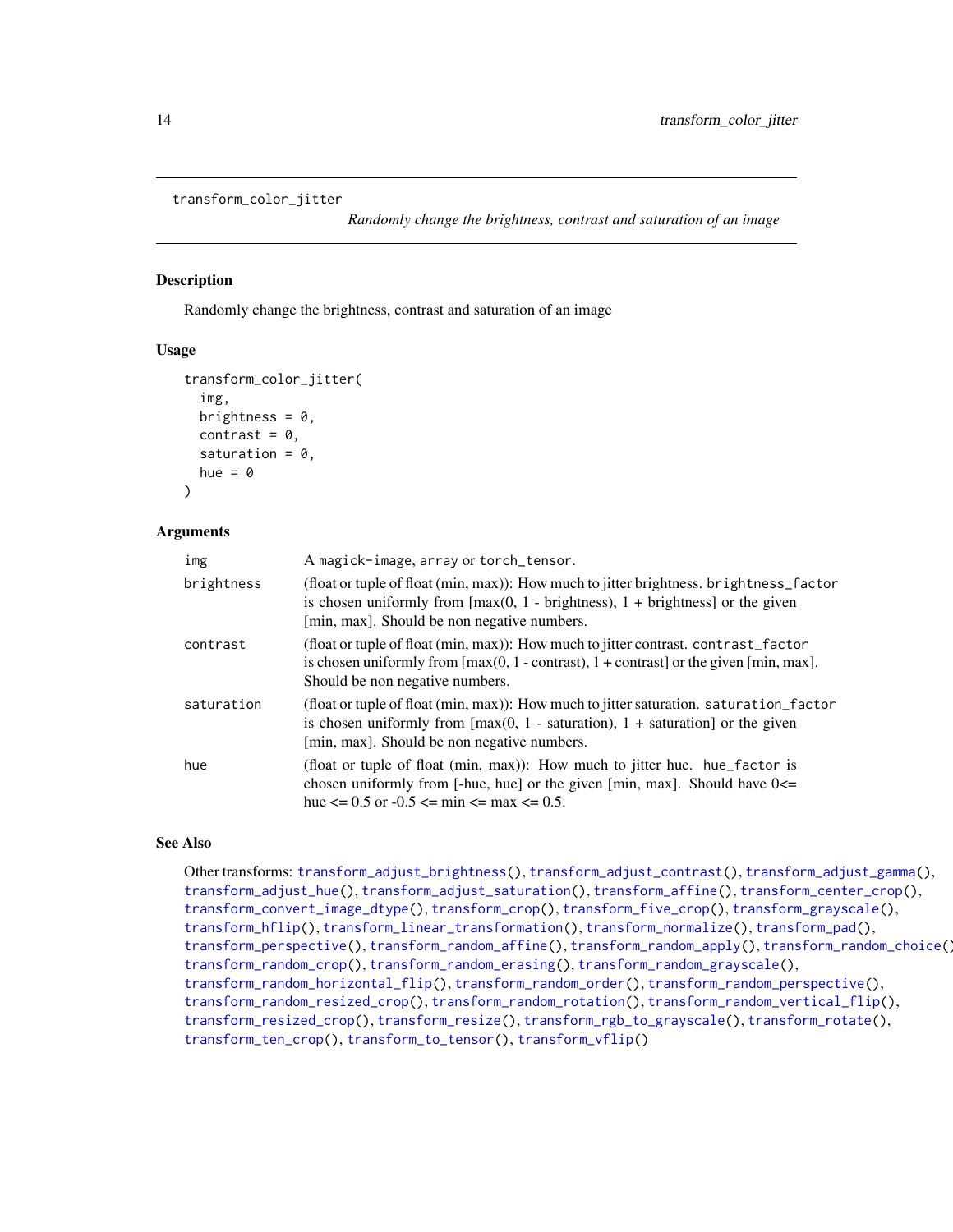<span id="page-14-1"></span><span id="page-14-0"></span>transform\_convert\_image\_dtype

*Convert a tensor image to the given* dtype *and scale the values accordingly*

#### Description

Convert a tensor image to the given dtype and scale the values accordingly

#### Usage

```
transform_convert_image_dtype(img, dtype = torch::torch_float())
```
#### Arguments

| img   | A magick-image, array or torch_tensor.          |
|-------|-------------------------------------------------|
| dtype | (torch.dtype): Desired data type of the output. |

## Note

When converting from a smaller to a larger integer dtype the maximum values are **not** mapped exactly. If converted back and forth, this mismatch has no effect.

#### See Also

```
Other transforms: transform_adjust_brightness(), transform_adjust_contrast(), transform_adjust_gamma(),
transform_adjust_hue(), transform_adjust_saturation(), transform_affine(), transform_center_crop(),
transform_color_jitter(), transform_crop(), transform_five_crop(), transform_grayscale(),
transform_hflip(), transform_linear_transformation(), transform_normalize(), transform_pad(),
transform_perspective(), transform_random_affine(), transform_random_apply(), transform_random_choice(),
transform_random_crop(), transform_random_erasing(), transform_random_grayscale(),
transform_random_horizontal_flip(), transform_random_order(), transform_random_perspective(),
transform_random_resized_crop(), transform_random_rotation(), transform_random_vertical_flip(),
transform_resized_crop(), transform_resize(), transform_rgb_to_grayscale(), transform_rotate(),
transform_ten_crop(), transform_to_tensor(), transform_vflip()
```
<span id="page-14-2"></span>transform\_crop *Crop the given image at specified location and output size*

## **Description**

Crop the given image at specified location and output size

## Usage

transform\_crop(img, top, left, height, width)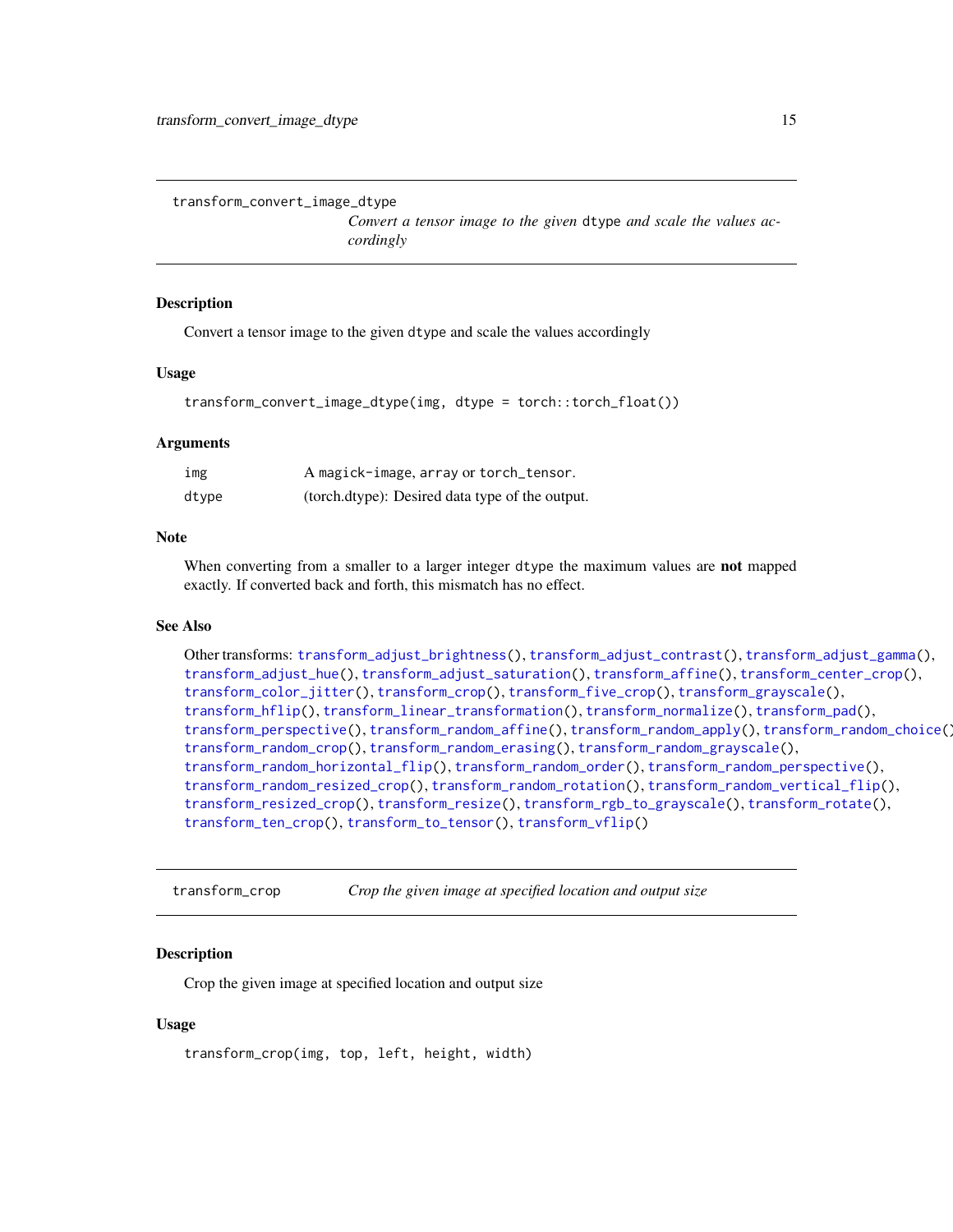## <span id="page-15-0"></span>Arguments

| img    | A magick-image, array or torch_tensor.                              |
|--------|---------------------------------------------------------------------|
| top    | (int): Vertical component of the top left corner of the crop box.   |
| left   | (int): Horizontal component of the top left corner of the crop box. |
| height | $(int)$ : Height of the crop box.                                   |
| width  | (int): Width of the crop box.                                       |

#### See Also

Other transforms: [transform\\_adjust\\_brightness\(](#page-7-1)), [transform\\_adjust\\_contrast\(](#page-8-1)), [transform\\_adjust\\_gamma\(](#page-8-2)), [transform\\_adjust\\_hue\(](#page-9-1)), [transform\\_adjust\\_saturation\(](#page-10-1)), [transform\\_affine\(](#page-11-1)), [transform\\_center\\_crop\(](#page-12-1)), [transform\\_color\\_jitter\(](#page-13-1)), [transform\\_convert\\_image\\_dtype\(](#page-14-1)), [transform\\_five\\_crop\(](#page-15-1)), [transform\\_grayscale\(](#page-16-1)), [transform\\_hflip\(](#page-17-1)), [transform\\_linear\\_transformation\(](#page-17-2)), [transform\\_normalize\(](#page-18-1)), [transform\\_pad\(](#page-19-1)), [transform\\_perspective\(](#page-20-1)), [transform\\_random\\_affine\(](#page-21-1)), [transform\\_random\\_apply\(](#page-22-1)), [transform\\_random\\_choice\(](#page-23-1)), [transform\\_random\\_crop\(](#page-24-1)), [transform\\_random\\_erasing\(](#page-25-1)), [transform\\_random\\_grayscale\(](#page-26-1)), [transform\\_random\\_horizontal\\_flip\(](#page-27-1)), [transform\\_random\\_order\(](#page-27-2)), [transform\\_random\\_perspective\(](#page-28-1)), [transform\\_random\\_resized\\_crop\(](#page-29-1)), [transform\\_random\\_rotation\(](#page-30-1)), [transform\\_random\\_vertical\\_flip\(](#page-31-1)), [transform\\_resized\\_crop\(](#page-33-1)), [transform\\_resize\(](#page-32-1)), [transform\\_rgb\\_to\\_grayscale\(](#page-34-1)), [transform\\_rotate\(](#page-34-2)), [transform\\_ten\\_crop\(](#page-35-1)), [transform\\_to\\_tensor\(](#page-36-1)), [transform\\_vflip\(](#page-37-1))

<span id="page-15-1"></span>transform\_five\_crop *Crop image into four corners and a central crop*

#### Description

Crop the given image into four corners and the central crop. This transform returns a tuple of images and there may be a mismatch in the number of inputs and targets your Dataset returns.

#### Usage

```
transform_five_crop(img, size)
```

| img  | A magick-image, array or torch_tensor.                                                                                                                                                                                                                                                            |
|------|---------------------------------------------------------------------------------------------------------------------------------------------------------------------------------------------------------------------------------------------------------------------------------------------------|
| size | (sequence or int): Desired output size. If size is a sequence like $(h, w)$ , output<br>size will be matched to this. If size is an int, smaller edge of the image will be<br>matched to this number. i.e., if height > width, then image will be rescaled to<br>$(size * height / width, size).$ |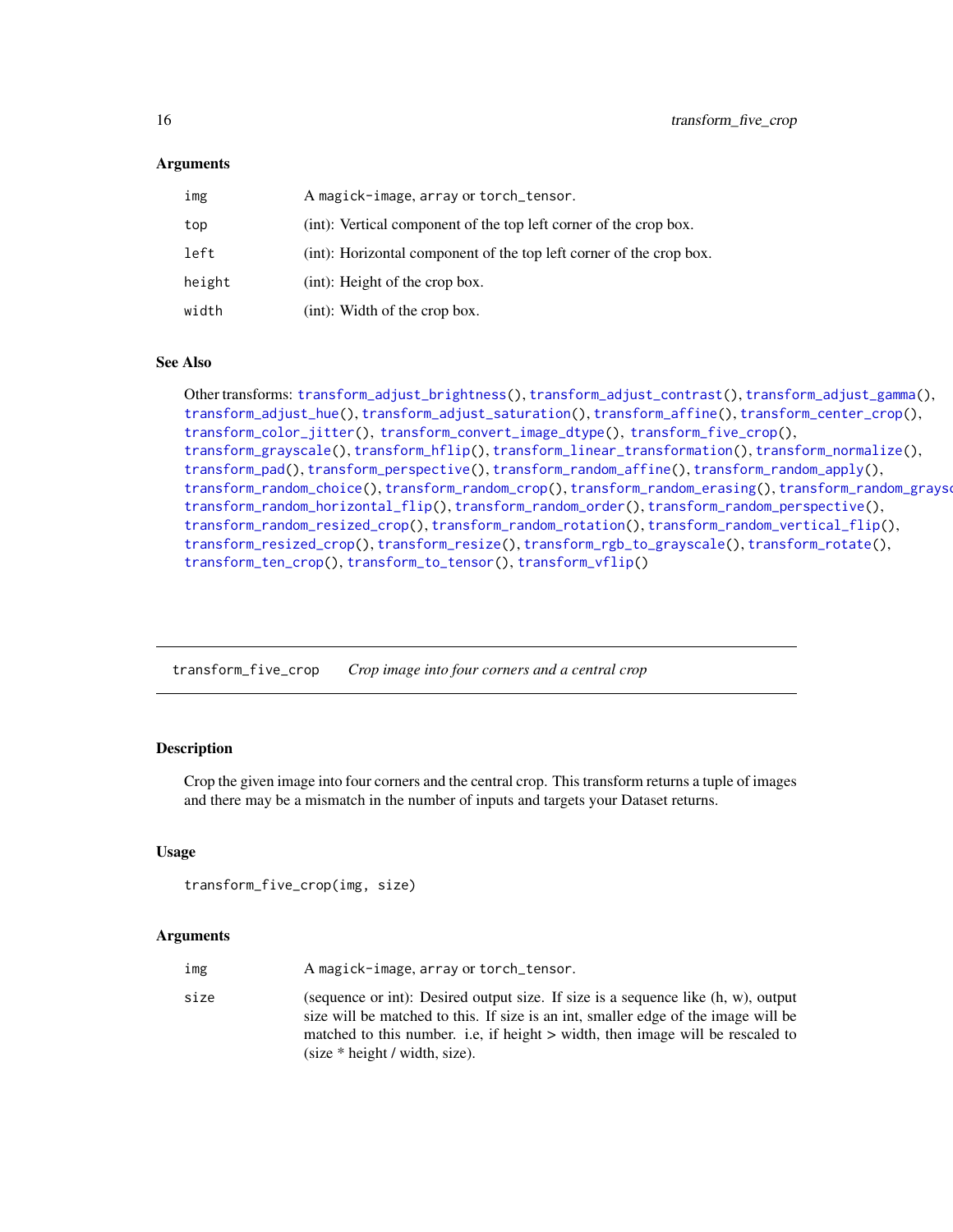<span id="page-16-0"></span>Other transforms: [transform\\_adjust\\_brightness\(](#page-7-1)), [transform\\_adjust\\_contrast\(](#page-8-1)), [transform\\_adjust\\_gamma\(](#page-8-2)), [transform\\_adjust\\_hue\(](#page-9-1)), [transform\\_adjust\\_saturation\(](#page-10-1)), [transform\\_affine\(](#page-11-1)), [transform\\_center\\_crop\(](#page-12-1)), [transform\\_color\\_jitter\(](#page-13-1)), [transform\\_convert\\_image\\_dtype\(](#page-14-1)), [transform\\_crop\(](#page-14-2)), [transform\\_grayscale\(](#page-16-1)), [transform\\_hflip\(](#page-17-1)), [transform\\_linear\\_transformation\(](#page-17-2)), [transform\\_normalize\(](#page-18-1)), [transform\\_pad\(](#page-19-1)), [transform\\_perspective\(](#page-20-1)), [transform\\_random\\_affine\(](#page-21-1)), [transform\\_random\\_apply\(](#page-22-1)), [transform\\_random\\_choice\(](#page-23-1)), [transform\\_random\\_crop\(](#page-24-1)), [transform\\_random\\_erasing\(](#page-25-1)), [transform\\_random\\_grayscale\(](#page-26-1)), [transform\\_random\\_horizontal\\_flip\(](#page-27-1)), [transform\\_random\\_order\(](#page-27-2)), [transform\\_random\\_perspective\(](#page-28-1)), [transform\\_random\\_resized\\_crop\(](#page-29-1)), [transform\\_random\\_rotation\(](#page-30-1)), [transform\\_random\\_vertical\\_flip\(](#page-31-1)), [transform\\_resized\\_crop\(](#page-33-1)), [transform\\_resize\(](#page-32-1)), [transform\\_rgb\\_to\\_grayscale\(](#page-34-1)), [transform\\_rotate\(](#page-34-2)), [transform\\_ten\\_crop\(](#page-35-1)), [transform\\_to\\_tensor\(](#page-36-1)), [transform\\_vflip\(](#page-37-1))

<span id="page-16-1"></span>transform\_grayscale *Convert image to grayscale*

#### **Description**

Convert image to grayscale

#### Usage

transform\_grayscale(img, num\_output\_channels)

#### Arguments

img A magick-image, array or torch\_tensor.

num\_output\_channels

(int): (1 or 3) number of channels desired for output image

#### See Also

Other transforms: [transform\\_adjust\\_brightness\(](#page-7-1)), [transform\\_adjust\\_contrast\(](#page-8-1)), [transform\\_adjust\\_gamma\(](#page-8-2)), [transform\\_adjust\\_hue\(](#page-9-1)), [transform\\_adjust\\_saturation\(](#page-10-1)), [transform\\_affine\(](#page-11-1)), [transform\\_center\\_crop\(](#page-12-1)), [transform\\_color\\_jitter\(](#page-13-1)), [transform\\_convert\\_image\\_dtype\(](#page-14-1)), [transform\\_crop\(](#page-14-2)), [transform\\_five\\_crop\(](#page-15-1)), [transform\\_hflip\(](#page-17-1)), [transform\\_linear\\_transformation\(](#page-17-2)), [transform\\_normalize\(](#page-18-1)), [transform\\_pad\(](#page-19-1)), [transform\\_perspective\(](#page-20-1)), [transform\\_random\\_affine\(](#page-21-1)), [transform\\_random\\_apply\(](#page-22-1)), [transform\\_random\\_choice\(](#page-23-1)), [transform\\_random\\_crop\(](#page-24-1)), [transform\\_random\\_erasing\(](#page-25-1)), [transform\\_random\\_grayscale\(](#page-26-1)), [transform\\_random\\_horizontal\\_flip\(](#page-27-1)), [transform\\_random\\_order\(](#page-27-2)), [transform\\_random\\_perspective\(](#page-28-1)), [transform\\_random\\_resized\\_crop\(](#page-29-1)), [transform\\_random\\_rotation\(](#page-30-1)), [transform\\_random\\_vertical\\_flip\(](#page-31-1)), [transform\\_resized\\_crop\(](#page-33-1)), [transform\\_resize\(](#page-32-1)), [transform\\_rgb\\_to\\_grayscale\(](#page-34-1)), [transform\\_rotate\(](#page-34-2)), [transform\\_ten\\_crop\(](#page-35-1)), [transform\\_to\\_tensor\(](#page-36-1)), [transform\\_vflip\(](#page-37-1))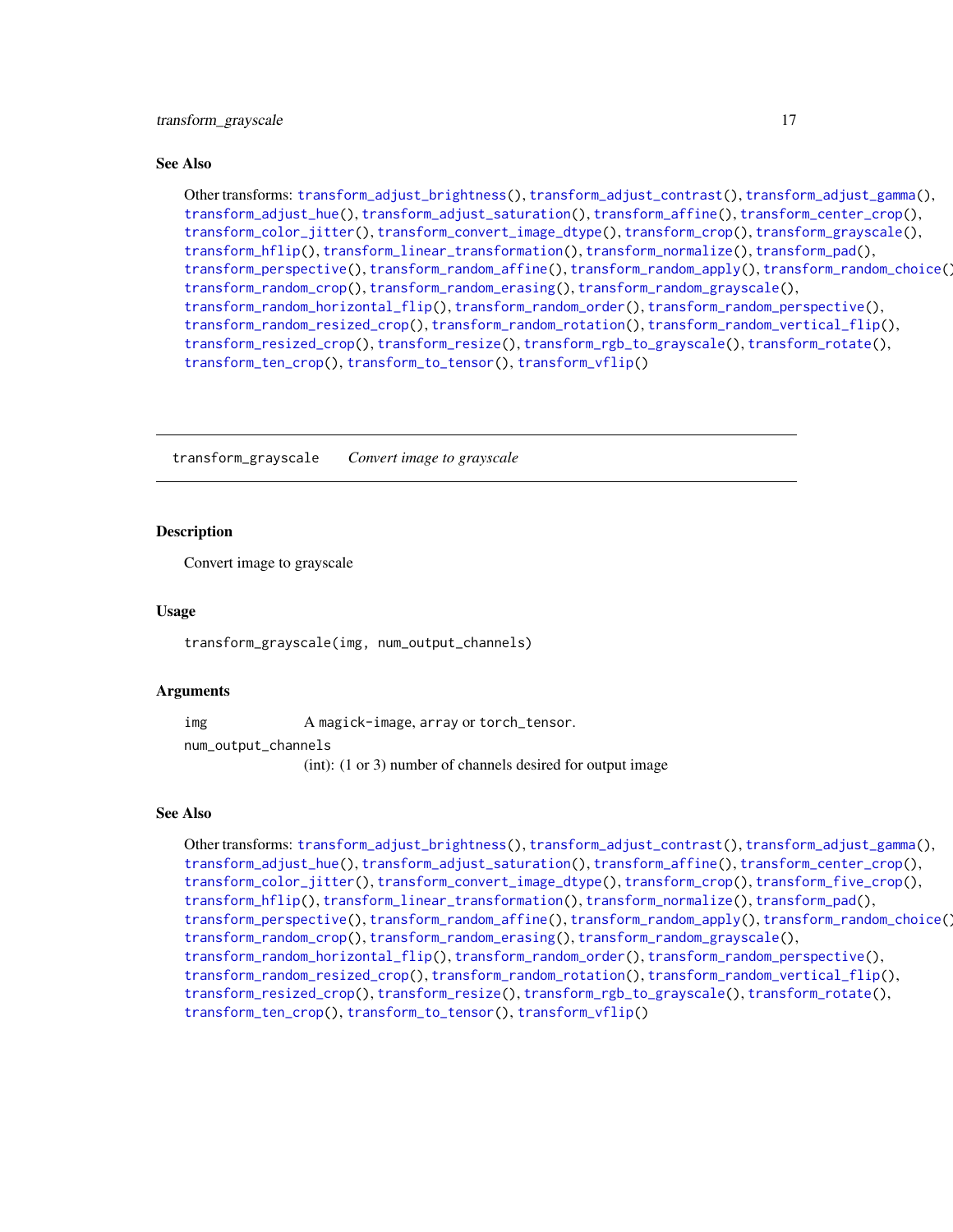<span id="page-17-1"></span><span id="page-17-0"></span>

#### Description

Horizontally flip a PIL Image or Tensor

#### Usage

transform\_hflip(img)

#### Arguments

img A magick-image, array or torch\_tensor.

## See Also

Other transforms: [transform\\_adjust\\_brightness\(](#page-7-1)), [transform\\_adjust\\_contrast\(](#page-8-1)), [transform\\_adjust\\_gamma\(](#page-8-2)), [transform\\_adjust\\_hue\(](#page-9-1)), [transform\\_adjust\\_saturation\(](#page-10-1)), [transform\\_affine\(](#page-11-1)), [transform\\_center\\_crop\(](#page-12-1)), [transform\\_color\\_jitter\(](#page-13-1)), [transform\\_convert\\_image\\_dtype\(](#page-14-1)), [transform\\_crop\(](#page-14-2)), [transform\\_five\\_crop\(](#page-15-1)), [transform\\_grayscale\(](#page-16-1)), [transform\\_linear\\_transformation\(](#page-17-2)), [transform\\_normalize\(](#page-18-1)), [transform\\_pad\(](#page-19-1)), [transform\\_perspective\(](#page-20-1)), [transform\\_random\\_affine\(](#page-21-1)), [transform\\_random\\_apply\(](#page-22-1)), [transform\\_random\\_choice\(](#page-23-1)), [transform\\_random\\_crop\(](#page-24-1)), [transform\\_random\\_erasing\(](#page-25-1)), [transform\\_random\\_grayscale\(](#page-26-1)), [transform\\_random\\_horizontal\\_flip\(](#page-27-1)), [transform\\_random\\_order\(](#page-27-2)), [transform\\_random\\_perspective\(](#page-28-1)), [transform\\_random\\_resized\\_crop\(](#page-29-1)), [transform\\_random\\_rotation\(](#page-30-1)), [transform\\_random\\_vertical\\_flip\(](#page-31-1)), [transform\\_resized\\_crop\(](#page-33-1)), [transform\\_resize\(](#page-32-1)), [transform\\_rgb\\_to\\_grayscale\(](#page-34-1)), [transform\\_rotate\(](#page-34-2)), [transform\\_ten\\_crop\(](#page-35-1)), [transform\\_to\\_tensor\(](#page-36-1)), [transform\\_vflip\(](#page-37-1))

<span id="page-17-2"></span>transform\_linear\_transformation

*Transform a tensor image with a square transformation matrix and a mean\_vector computed offline*

## Description

Given transformation\_matrix and mean\_vector, will flatten the torch\_tensor and subtract mean\_vector from it which is then followed by computing the dot product with the transformation matrix and then reshaping the tensor to its original shape.

#### Usage

transform\_linear\_transformation(img, transformation\_matrix, mean\_vector)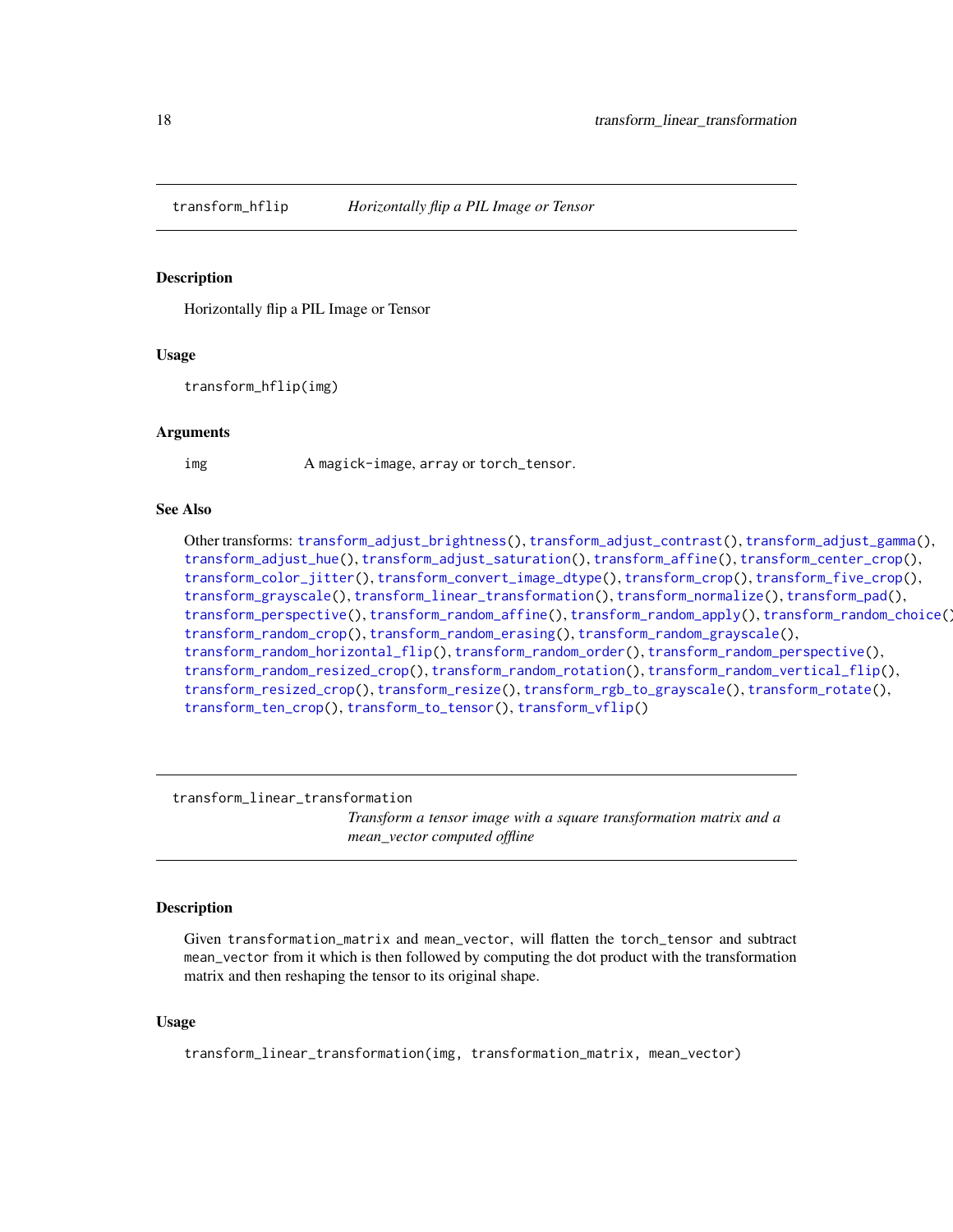## <span id="page-18-0"></span>transform\_normalize 19

#### Arguments

| img                   | A magick-image, array or torch_tensor.      |
|-----------------------|---------------------------------------------|
| transformation matrix |                                             |
|                       | (Tensor): tensor [D x D], $D = C x H x W$ . |
| mean vector           | (Tensor): tensor $D$ , $D = C x H x W$ .    |

## Applications

whitening transformation: Suppose X is a column vector zero-centered data. Then compute the data covariance matrix  $[D \times D]$  with torch.mm $(X.t(), X)$ , perform SVD on this matrix and pass it as transformation\_matrix.

#### See Also

```
Other transforms: transform_adjust_brightness(), transform_adjust_contrast(), transform_adjust_gamma(),
transform_adjust_hue(), transform_adjust_saturation(), transform_affine(), transform_center_crop(),
transform_color_jitter(), transform_convert_image_dtype(), transform_crop(), transform_five_crop(),
transform_grayscale(), transform_hflip(), transform_normalize(), transform_pad(), transform_perspective(),
transform_random_affine(), transform_random_apply(), transform_random_choice(), transform_random_crop(),
transform_random_erasing(), transform_random_grayscale(), transform_random_horizontal_flip(),
transform_random_order(), transform_random_perspective(), transform_random_resized_crop(),
transform_random_rotation(), transform_random_vertical_flip(), transform_resized_crop(),
transform_resize(), transform_rgb_to_grayscale(), transform_rotate(), transform_ten_crop(),
transform_to_tensor(), transform_vflip()
```
<span id="page-18-1"></span>transform\_normalize *Normalize a tensor image with mean and standard deviation*

#### Description

Given mean:  $(\text{mean}[1],...,\text{mean}[n])$  and std:  $(\text{std}[1],...,\text{std}[n])$  for n channels, this transform will normalize each channel of the input torch\_tensor i.e., output[channel] = (input[channel] -mean[channel]) / std[channel]

#### Usage

```
transform_normalize(img, mean, std, inplace = FALSE)
```

| img     | A magick-image, array or torch_tensor.                        |
|---------|---------------------------------------------------------------|
| mean    | (sequence): Sequence of means for each channel.               |
| std     | (sequence): Sequence of standard deviations for each channel. |
| inplace | (bool, optional): Bool to make this operation in-place.       |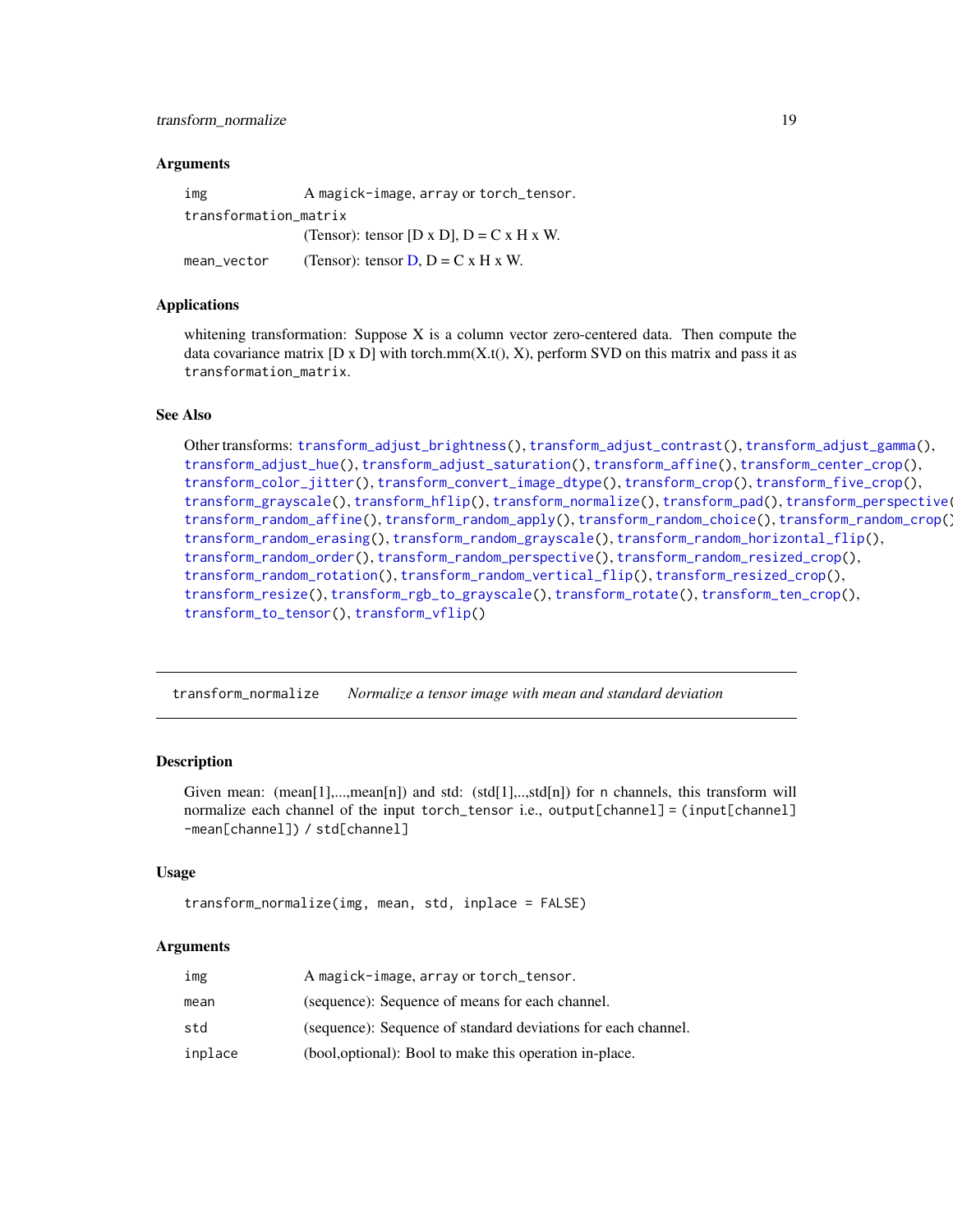This transform acts out of place, i.e., it does not mutate the input tensor.

#### See Also

```
Other transforms: transform_adjust_brightness(), transform_adjust_contrast(), transform_adjust_gamma(),
transform_adjust_hue(), transform_adjust_saturation(), transform_affine(), transform_center_crop(),
transform_color_jitter(), transform_convert_image_dtype(), transform_crop(), transform_five_crop(),
transform_grayscale(), transform_hflip(), transform_linear_transformation(), transform_pad(),
transform_perspective(), transform_random_affine(), transform_random_apply(), transform_random_choice(),
transform_random_crop(), transform_random_erasing(), transform_random_grayscale(),
transform_random_horizontal_flip(), transform_random_order(), transform_random_perspective(),
transform_random_resized_crop(), transform_random_rotation(), transform_random_vertical_flip(),
transform_resized_crop(), transform_resize(), transform_rgb_to_grayscale(), transform_rotate(),
transform_ten_crop(), transform_to_tensor(), transform_vflip()
```
<span id="page-19-1"></span>transform\_pad *Pad the given image on all sides with the given "pad" value*

#### Description

The image can be a Magick Image or a torch Tensor, in which case it is expected to have [..., H, W] shape, where ... means an arbitrary number of leading dimensions.

#### Usage

```
transform_pad(img, padding, fill = 0, padding_mode = "constant")
```

| img          | A magick-image, array or torch_tensor.                                                                                                                                                                                                                                                                                                                 |
|--------------|--------------------------------------------------------------------------------------------------------------------------------------------------------------------------------------------------------------------------------------------------------------------------------------------------------------------------------------------------------|
| padding      | (int or tuple or list): Padding on each border. If a single int is provided this is<br>used to pad all borders. If tuple of length 2 is provided this is the padding on<br>left/right and top/bottom respectively. If a tuple of length 4 is provided this is<br>the padding for the left, top, right and bottom borders respectively.                 |
| fill         | (int or str or tuple): Pixel fill value for constant fill. Default is 0. If a tuple of<br>length 3, it is used to fill R, G, B channels respectively. This value is only used<br>when the padding_mode is constant. Only int value is supported for Tensors.                                                                                           |
| padding_mode | Type of padding. Should be: constant, edge, reflect or symmetric. Default is<br>constant. Mode symmetric is not yet supported for Tensor inputs.                                                                                                                                                                                                       |
|              | • constant: pads with a constant value, this value is specified with fill<br>• edge: pads with the last value on the edge of the image<br>• reflect: pads with reflection of image (without repeating the last value on<br>the edge) padding $[1, 2, 3, 4]$ with 2 elements on both sides in reflect mode<br>will result in $[3, 2, 1, 2, 3, 4, 3, 2]$ |

<span id="page-19-0"></span>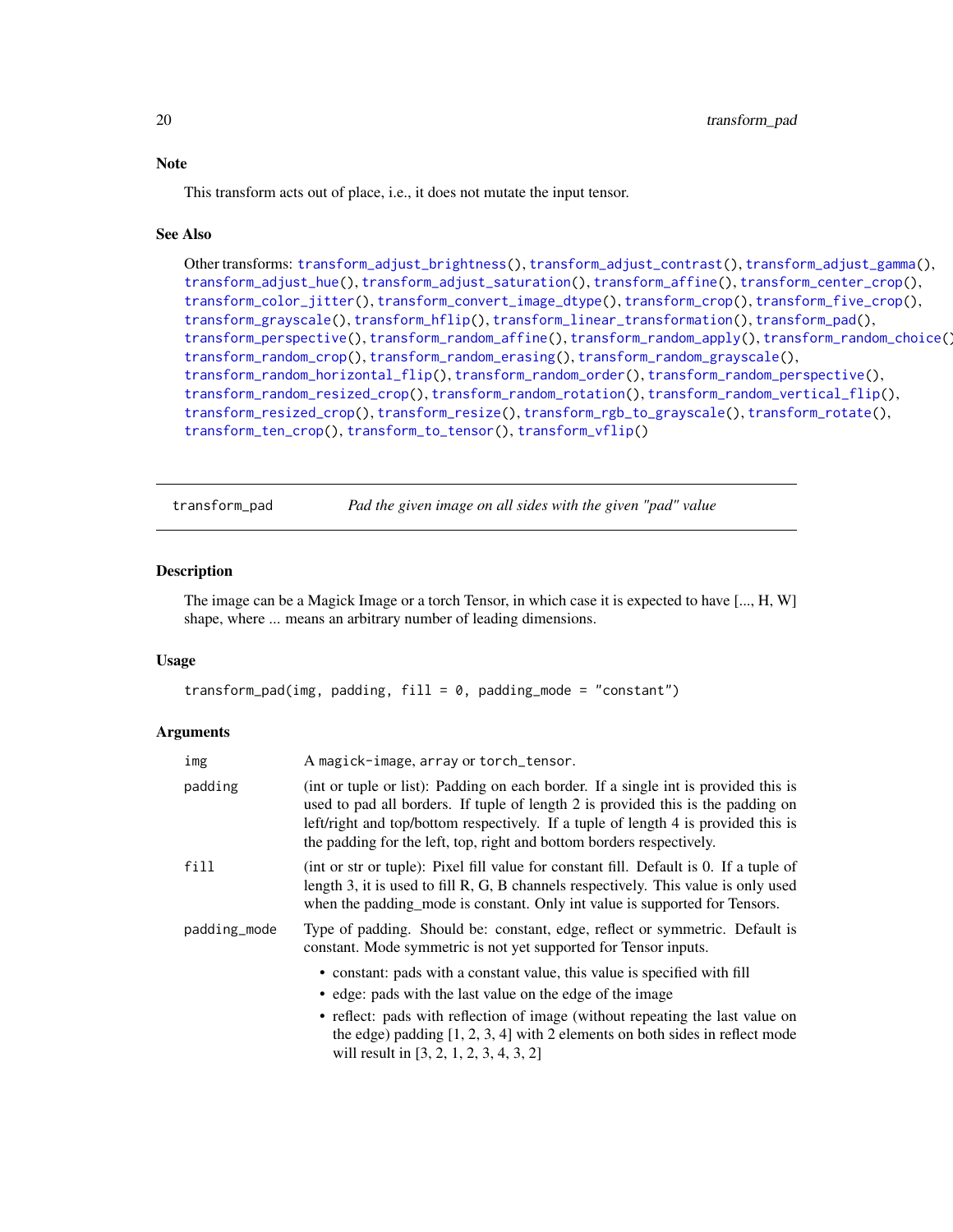• symmetric: pads with reflection of image (repeating the last value on the edge) padding [1, 2, 3, 4] with 2 elements on both sides in symmetric mode will result in [2, 1, 1, 2, 3, 4, 4, 3]

## <span id="page-20-0"></span>See Also

```
Other transforms: transform_adjust_brightness(), transform_adjust_contrast(), transform_adjust_gamma(),
transform_adjust_hue(), transform_adjust_saturation(), transform_affine(), transform_center_crop(),
transform_color_jitter(), transform_convert_image_dtype(), transform_crop(), transform_five_crop(),
transform_grayscale(), transform_hflip(), transform_linear_transformation(), transform_normalize(),
transform_perspective(), transform_random_affine(), transform_random_apply(), transform_random_choice(),
transform_random_crop(), transform_random_erasing(), transform_random_grayscale(),
transform_random_horizontal_flip(), transform_random_order(), transform_random_perspective(),
transform_random_resized_crop(), transform_random_rotation(), transform_random_vertical_flip(),
transform_resized_crop(), transform_resize(), transform_rgb_to_grayscale(), transform_rotate(),
transform_ten_crop(), transform_to_tensor(), transform_vflip()
```
<span id="page-20-1"></span>transform\_perspective *Perspective transformation of an image*

## **Description**

Perspective transformation of an image

#### Usage

```
transform_perspective(
  img,
  startpoints,
  endpoints,
  interpolation = 2,
  fill = NULL\lambda
```

| img           | A magick-image, array or torch_tensor.                                                                                                                                                                                                                       |
|---------------|--------------------------------------------------------------------------------------------------------------------------------------------------------------------------------------------------------------------------------------------------------------|
| startpoints   | (list of list of ints): List containing four lists of two integers corresponding to<br>four corners [top-left, top-right, bottom-right, bottom-left] of the original image.                                                                                  |
| endpoints     | (list of list of ints): List containing four lists of two integers corresponding to<br>four corners [top-left, top-right, bottom-right, bottom-left] of the transformed<br>image.                                                                            |
| interpolation | (int, optional) Desired interpolation. An integer $0 =$ nearest, $2 =$ bilinear,<br>and $3 = bicubic$ or a name from magick::filter_types().                                                                                                                 |
| fill          | (int or str or tuple): Pixel fill value for constant fill. Default is 0. If a tuple of<br>length 3, it is used to fill R, G, B channels respectively. This value is only used<br>when the padding_mode is constant. Only int value is supported for Tensors. |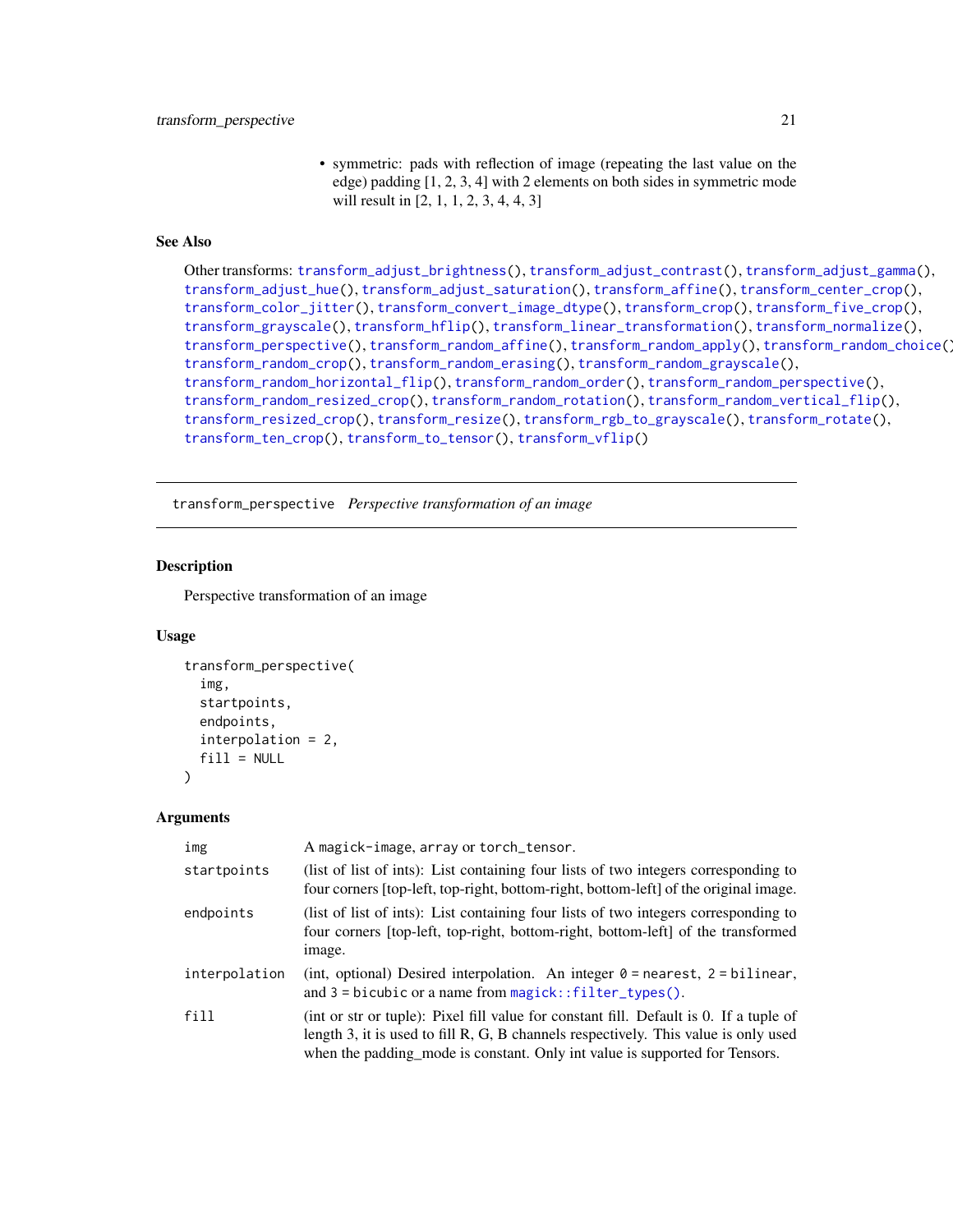Other transforms: [transform\\_adjust\\_brightness\(](#page-7-1)), [transform\\_adjust\\_contrast\(](#page-8-1)), [transform\\_adjust\\_gamma\(](#page-8-2)), [transform\\_adjust\\_hue\(](#page-9-1)), [transform\\_adjust\\_saturation\(](#page-10-1)), [transform\\_affine\(](#page-11-1)), [transform\\_center\\_crop\(](#page-12-1)), [transform\\_color\\_jitter\(](#page-13-1)), [transform\\_convert\\_image\\_dtype\(](#page-14-1)), [transform\\_crop\(](#page-14-2)), [transform\\_five\\_crop\(](#page-15-1)), [transform\\_grayscale\(](#page-16-1)), [transform\\_hflip\(](#page-17-1)), [transform\\_linear\\_transformation\(](#page-17-2)), [transform\\_normalize\(](#page-18-1)), [transform\\_pad\(](#page-19-1)), [transform\\_random\\_affine\(](#page-21-1)), [transform\\_random\\_apply\(](#page-22-1)), [transform\\_random\\_choice\(](#page-23-1)), [transform\\_random\\_crop\(](#page-24-1)), [transform\\_random\\_erasing\(](#page-25-1)), [transform\\_random\\_grayscale\(](#page-26-1)), [transform\\_random\\_horizontal\\_flip\(](#page-27-1)), [transform\\_random\\_order\(](#page-27-2)), [transform\\_random\\_perspective\(](#page-28-1)), [transform\\_random\\_resized\\_crop\(](#page-29-1)), [transform\\_random\\_rotation\(](#page-30-1)), [transform\\_random\\_vertical\\_flip\(](#page-31-1)), [transform\\_resized\\_crop\(](#page-33-1)), [transform\\_resize\(](#page-32-1)), [transform\\_rgb\\_to\\_grayscale\(](#page-34-1)), [transform\\_rotate\(](#page-34-2)), [transform\\_ten\\_crop\(](#page-35-1)), [transform\\_to\\_tensor\(](#page-36-1)), [transform\\_vflip\(](#page-37-1))

<span id="page-21-1"></span>transform\_random\_affine

*Random affine transformation of the image keeping center invariant*

#### **Description**

Random affine transformation of the image keeping center invariant

#### Usage

```
transform_random_affine(
  img,
  degrees,
  translate = NULL,
  scale = NULL,
  shear = NULL,resample = 0,
  fillcolor = 0)
```

| img       | A magick-image, array or torch_tensor.                                                                                                                                                                                                                                                                                                                                       |
|-----------|------------------------------------------------------------------------------------------------------------------------------------------------------------------------------------------------------------------------------------------------------------------------------------------------------------------------------------------------------------------------------|
| degrees   | (sequence or float or int): Range of degrees to select from. If degrees is a number<br>instead of sequence like (min, max), the range of degrees will be (-degrees,<br>+degrees).                                                                                                                                                                                            |
| translate | (tuple, optional): tuple of maximum absolute fraction for horizontal and verti-<br>cal translations. For example translate= $(a, b)$ , then horizontal shift is randomly<br>sampled in the range -img_width $* a < dx <$ img_width $* a$ and vertical shift is<br>randomly sampled in the range -img_height $*$ b < dy < img_height $*$ b. Will not<br>translate by default. |
| scale     | (tuple, optional): scaling factor interval, e.g $(a, b)$ , then scale is randomly sam-<br>pled from the range $a \leq$ scale $\leq$ b. Will keep original scale by default.                                                                                                                                                                                                  |

<span id="page-21-0"></span>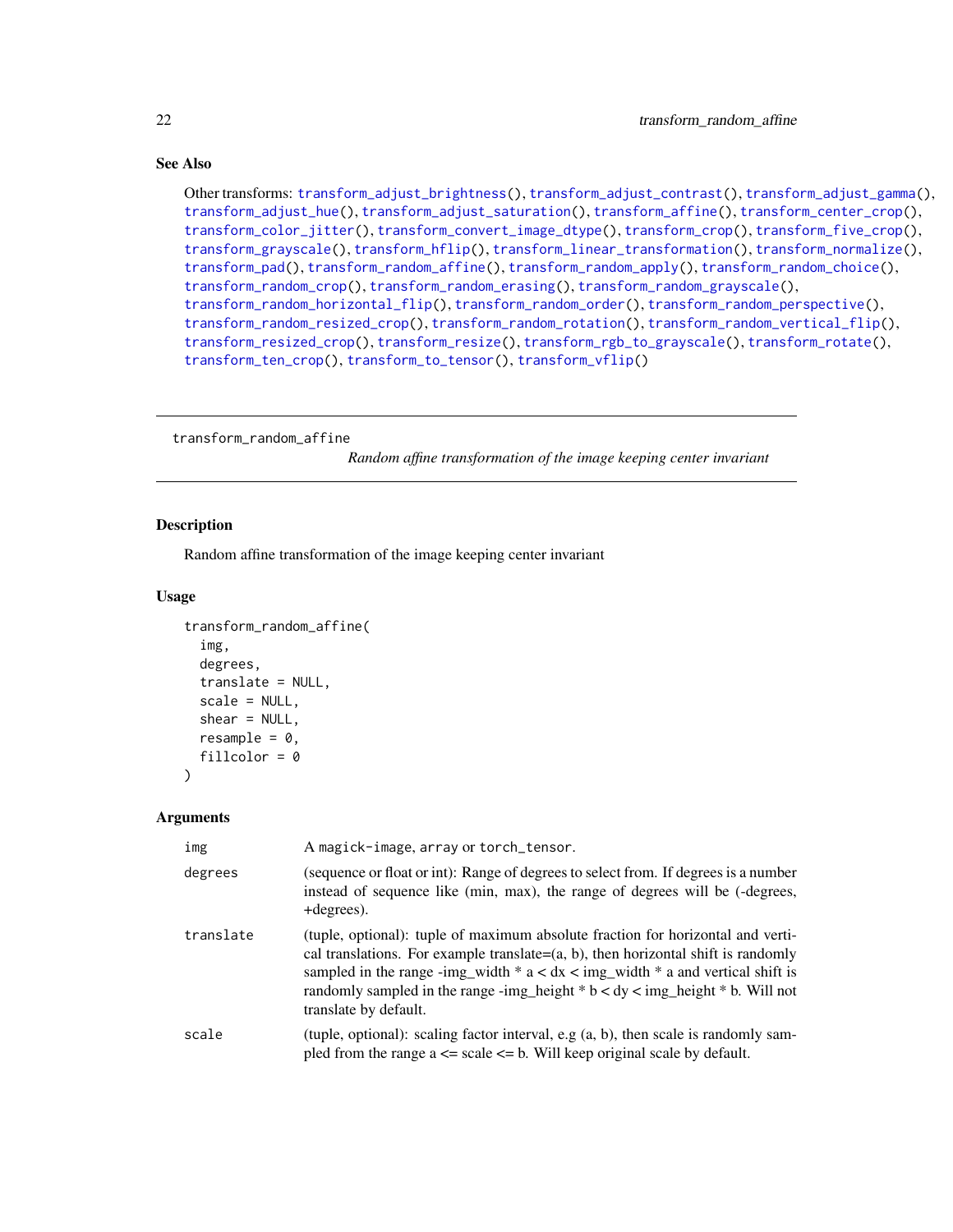<span id="page-22-0"></span>

| shear     | (sequence or float or int, optional): Range of degrees to select from. If shear is a<br>number, a shear parallel to the x axis in the range (-shear, +shear) will be applied.<br>Else if shear is a tuple or list of 2 values a shear parallel to the x axis in the range<br>(shear[1], shear[2]) will be applied. Else if shear is a tuple or list of 4 values, a<br>x-axis shear in (shear[1], shear[2]) and y-axis shear in (shear[3], shear[4]) will<br>be applied. Will not apply shear by default. |
|-----------|----------------------------------------------------------------------------------------------------------------------------------------------------------------------------------------------------------------------------------------------------------------------------------------------------------------------------------------------------------------------------------------------------------------------------------------------------------------------------------------------------------|
| resample  | (int, optional): An optional resampling filter.                                                                                                                                                                                                                                                                                                                                                                                                                                                          |
| fillcolor | (tuple or int): Optional fill color (Tuple for RGB Image and int for grayscale) for<br>the area outside the transform in the output image ( $Pillow \ge 5.0.0$ ). This option<br>is not supported for Tensor input. Fill value for the area outside the transform in<br>the output image is always 0.                                                                                                                                                                                                    |

Other transforms: [transform\\_adjust\\_brightness\(](#page-7-1)), [transform\\_adjust\\_contrast\(](#page-8-1)), [transform\\_adjust\\_gamma\(](#page-8-2)), [transform\\_adjust\\_hue\(](#page-9-1)), [transform\\_adjust\\_saturation\(](#page-10-1)), [transform\\_affine\(](#page-11-1)), [transform\\_center\\_crop\(](#page-12-1)), [transform\\_color\\_jitter\(](#page-13-1)), [transform\\_convert\\_image\\_dtype\(](#page-14-1)), [transform\\_crop\(](#page-14-2)), [transform\\_five\\_crop\(](#page-15-1)), [transform\\_grayscale\(](#page-16-1)), [transform\\_hflip\(](#page-17-1)), [transform\\_linear\\_transformation\(](#page-17-2)), [transform\\_normalize\(](#page-18-1)), [transform\\_pad\(](#page-19-1)), [transform\\_perspective\(](#page-20-1)), [transform\\_random\\_apply\(](#page-22-1)), [transform\\_random\\_choice\(](#page-23-1)), [transform\\_random\\_crop\(](#page-24-1)), [transform\\_random\\_erasing\(](#page-25-1)), [transform\\_random\\_grayscale\(](#page-26-1)), [transform\\_random\\_horizontal\\_flip\(](#page-27-1)), [transform\\_random\\_order\(](#page-27-2)), [transform\\_random\\_perspective\(](#page-28-1)), [transform\\_random\\_resized\\_crop\(](#page-29-1)), [transform\\_random\\_rotation\(](#page-30-1)), [transform\\_random\\_vertical\\_flip\(](#page-31-1)), [transform\\_resized\\_crop\(](#page-33-1)), [transform\\_resize\(](#page-32-1)), [transform\\_rgb\\_to\\_grayscale\(](#page-34-1)), [transform\\_rotate\(](#page-34-2)), [transform\\_ten\\_crop\(](#page-35-1)), [transform\\_to\\_tensor\(](#page-36-1)), [transform\\_vflip\(](#page-37-1))

<span id="page-22-1"></span>transform\_random\_apply

*Apply a list of transformations randomly with a given probability*

#### Description

Apply a list of transformations randomly with a given probability

#### Usage

```
transform_random_apply(img, transforms, p = 0.5)
```

| img        | A magick-image, array or torch_tensor.    |
|------------|-------------------------------------------|
| transforms | (list or tuple): list of transformations. |
| p          | (float): probability.                     |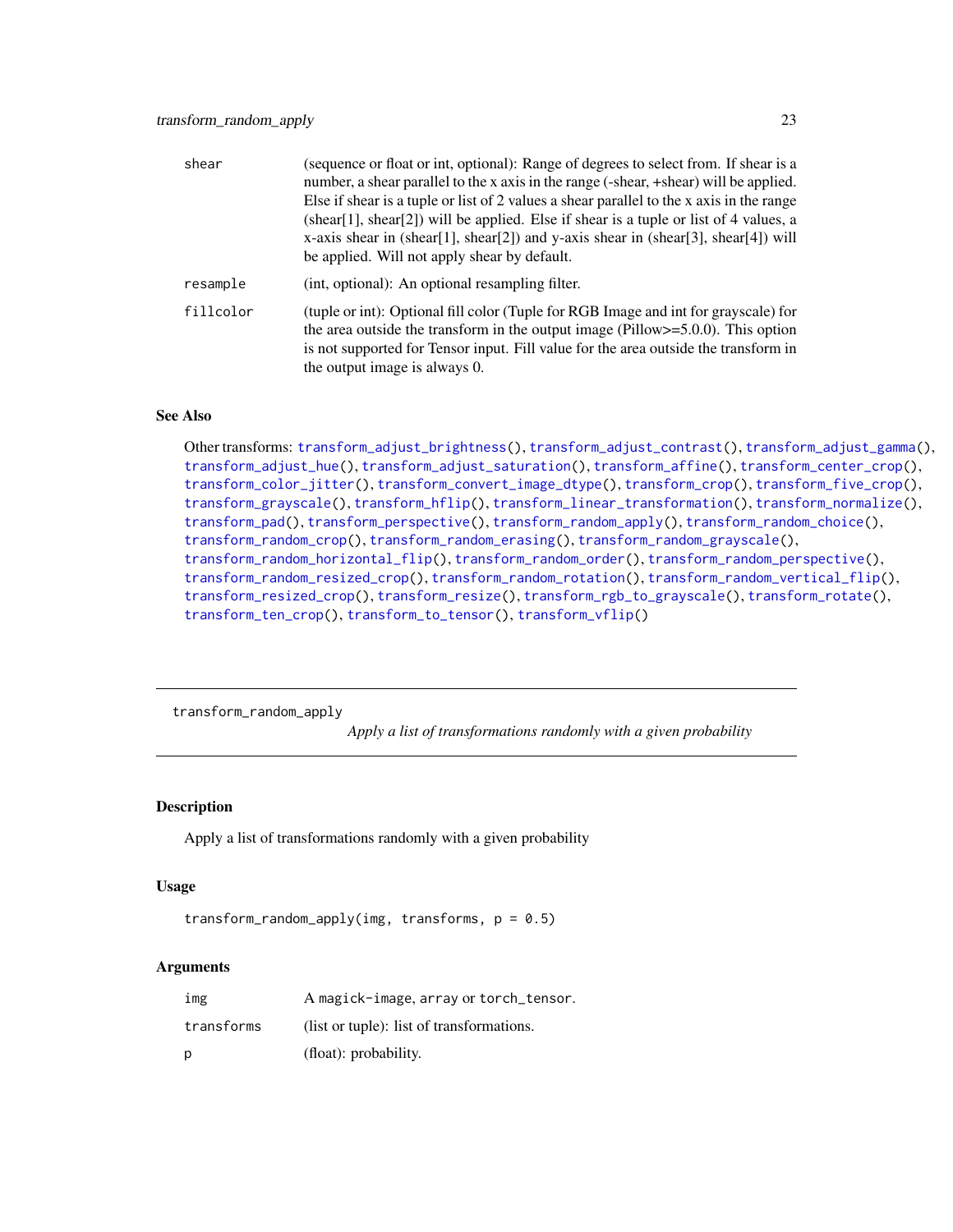Other transforms: [transform\\_adjust\\_brightness\(](#page-7-1)), [transform\\_adjust\\_contrast\(](#page-8-1)), [transform\\_adjust\\_gamma\(](#page-8-2)), [transform\\_adjust\\_hue\(](#page-9-1)), [transform\\_adjust\\_saturation\(](#page-10-1)), [transform\\_affine\(](#page-11-1)), [transform\\_center\\_crop\(](#page-12-1)), [transform\\_color\\_jitter\(](#page-13-1)), [transform\\_convert\\_image\\_dtype\(](#page-14-1)), [transform\\_crop\(](#page-14-2)), [transform\\_five\\_crop\(](#page-15-1)), [transform\\_grayscale\(](#page-16-1)), [transform\\_hflip\(](#page-17-1)), [transform\\_linear\\_transformation\(](#page-17-2)), [transform\\_normalize\(](#page-18-1)), [transform\\_pad\(](#page-19-1)), [transform\\_perspective\(](#page-20-1)), [transform\\_random\\_affine\(](#page-21-1)), [transform\\_random\\_choice\(](#page-23-1)), [transform\\_random\\_crop\(](#page-24-1)), [transform\\_random\\_erasing\(](#page-25-1)), [transform\\_random\\_grayscale\(](#page-26-1)), [transform\\_random\\_horizontal\\_flip\(](#page-27-1)), [transform\\_random\\_order\(](#page-27-2)), [transform\\_random\\_perspective\(](#page-28-1)), [transform\\_random\\_resized\\_crop\(](#page-29-1)), [transform\\_random\\_rotation\(](#page-30-1)), [transform\\_random\\_vertical\\_flip\(](#page-31-1)), [transform\\_resized\\_crop\(](#page-33-1)), [transform\\_resize\(](#page-32-1)), [transform\\_rgb\\_to\\_grayscale\(](#page-34-1)), [transform\\_rotate\(](#page-34-2)), [transform\\_ten\\_crop\(](#page-35-1)), [transform\\_to\\_tensor\(](#page-36-1)), [transform\\_vflip\(](#page-37-1))

<span id="page-23-1"></span>transform\_random\_choice

*Apply single transformation randomly picked from a list*

## **Description**

Apply single transformation randomly picked from a list

#### Usage

transform\_random\_choice(img, transforms)

#### Arguments

| img        | A magick-image, array or torch_tensor.    |
|------------|-------------------------------------------|
| transforms | (list or tuple): list of transformations. |

## See Also

Other transforms: [transform\\_adjust\\_brightness\(](#page-7-1)), [transform\\_adjust\\_contrast\(](#page-8-1)), [transform\\_adjust\\_gamma\(](#page-8-2)), [transform\\_adjust\\_hue\(](#page-9-1)), [transform\\_adjust\\_saturation\(](#page-10-1)), [transform\\_affine\(](#page-11-1)), [transform\\_center\\_crop\(](#page-12-1)), [transform\\_color\\_jitter\(](#page-13-1)), [transform\\_convert\\_image\\_dtype\(](#page-14-1)), [transform\\_crop\(](#page-14-2)), [transform\\_five\\_crop\(](#page-15-1)), [transform\\_grayscale\(](#page-16-1)), [transform\\_hflip\(](#page-17-1)), [transform\\_linear\\_transformation\(](#page-17-2)), [transform\\_normalize\(](#page-18-1)), [transform\\_pad\(](#page-19-1)), [transform\\_perspective\(](#page-20-1)), [transform\\_random\\_affine\(](#page-21-1)), [transform\\_random\\_apply\(](#page-22-1)), [transform\\_random\\_crop\(](#page-24-1)), [transform\\_random\\_erasing\(](#page-25-1)), [transform\\_random\\_grayscale\(](#page-26-1)), [transform\\_random\\_horizontal\\_flip\(](#page-27-1)), [transform\\_random\\_order\(](#page-27-2)), [transform\\_random\\_perspective\(](#page-28-1)), [transform\\_random\\_resized\\_crop\(](#page-29-1)), [transform\\_random\\_rotation\(](#page-30-1)), [transform\\_random\\_vertical\\_flip\(](#page-31-1)), [transform\\_resized\\_crop\(](#page-33-1)), [transform\\_resize\(](#page-32-1)), [transform\\_rgb\\_to\\_grayscale\(](#page-34-1)), [transform\\_rotate\(](#page-34-2)), [transform\\_ten\\_crop\(](#page-35-1)), [transform\\_to\\_tensor\(](#page-36-1)), [transform\\_vflip\(](#page-37-1))

<span id="page-23-0"></span>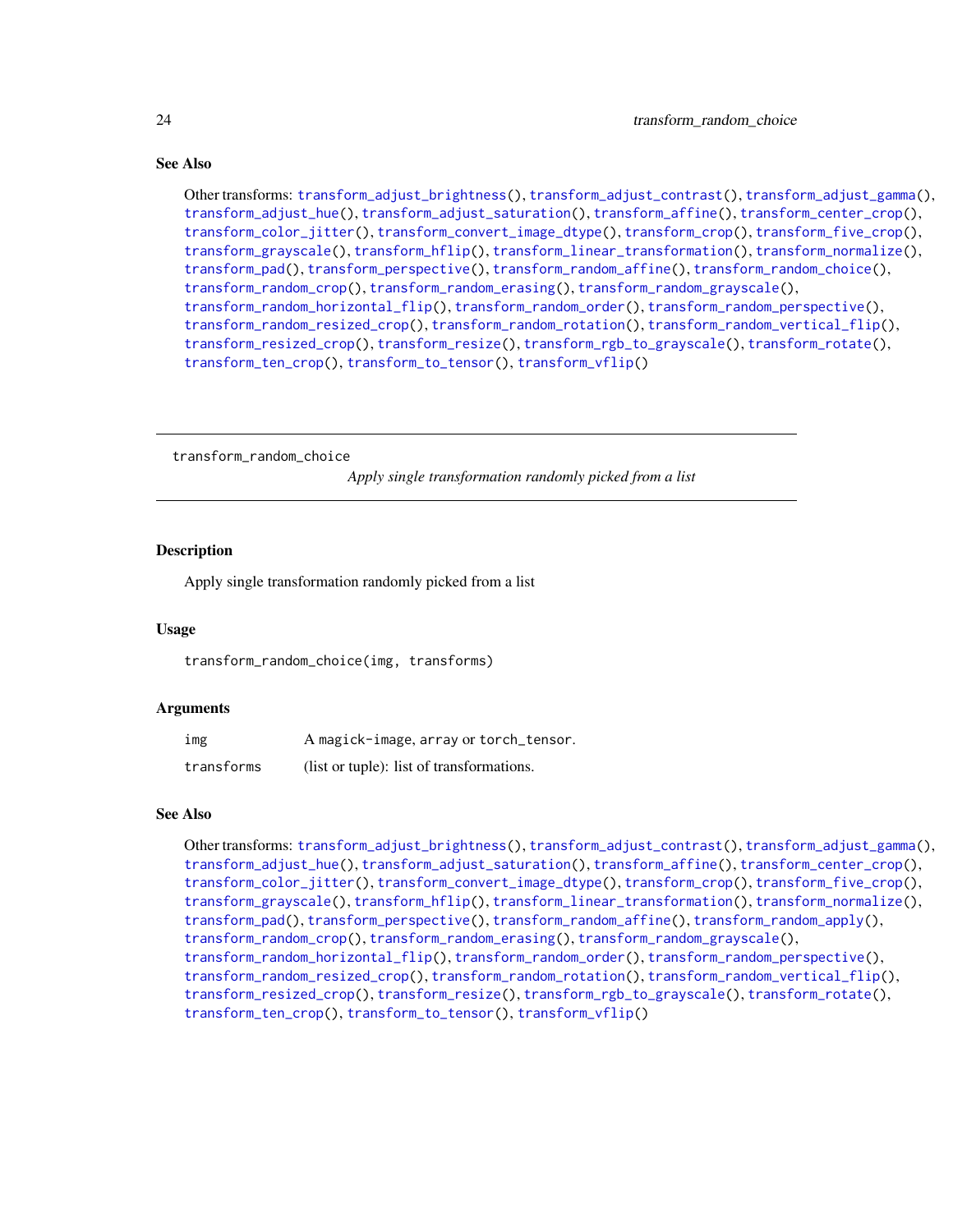<span id="page-24-1"></span><span id="page-24-0"></span>transform\_random\_crop *Crop the given image at a random location*

## Description

The image can be a Magick Image or a Tensor, in which case it is expected to have [..., H, W] shape, where ... means an arbitrary number of leading dimensions.

## Usage

```
transform_random_crop(
  img,
  size,
  padding = NULL,
  pad_if_needed = FALSE,
  fill = 0,padding_mode = "constant"
\mathcal{E}
```

| img           | A magick-image, array or torch_tensor.                                                                                                                                                                                                                                                                                                 |
|---------------|----------------------------------------------------------------------------------------------------------------------------------------------------------------------------------------------------------------------------------------------------------------------------------------------------------------------------------------|
| size          | (sequence or int): Desired output size. If size is a sequence like (h, w), output<br>size will be matched to this. If size is an int, smaller edge of the image will be<br>matched to this number. i.e, if height > width, then image will be rescaled to<br>$(size * height / width, size).$                                          |
| padding       | (int or tuple or list): Padding on each border. If a single int is provided this is<br>used to pad all borders. If tuple of length 2 is provided this is the padding on<br>left/right and top/bottom respectively. If a tuple of length 4 is provided this is<br>the padding for the left, top, right and bottom borders respectively. |
| pad_if_needed | (boolean): It will pad the image if smaller than the desired size to avoid raising<br>an exception. Since cropping is done after padding, the padding seems to be<br>done at a random offset.                                                                                                                                          |
| fill          | (int or str or tuple): Pixel fill value for constant fill. Default is 0. If a tuple of<br>length 3, it is used to fill R, G, B channels respectively. This value is only used<br>when the padding_mode is constant. Only int value is supported for Tensors.                                                                           |
| padding_mode  | Type of padding. Should be: constant, edge, reflect or symmetric. Default is<br>constant. Mode symmetric is not yet supported for Tensor inputs.                                                                                                                                                                                       |
|               | • constant: pads with a constant value, this value is specified with fill                                                                                                                                                                                                                                                              |
|               | • edge: pads with the last value on the edge of the image                                                                                                                                                                                                                                                                              |
|               | • reflect: pads with reflection of image (without repeating the last value on<br>the edge) padding $[1, 2, 3, 4]$ with 2 elements on both sides in reflect mode<br>will result in [3, 2, 1, 2, 3, 4, 3, 2]                                                                                                                             |
|               | • symmetric: pads with reflection of image (repeating the last value on the<br>edge) padding $[1, 2, 3, 4]$ with 2 elements on both sides in symmetric mode<br>will result in $[2, 1, 1, 2, 3, 4, 4, 3]$                                                                                                                               |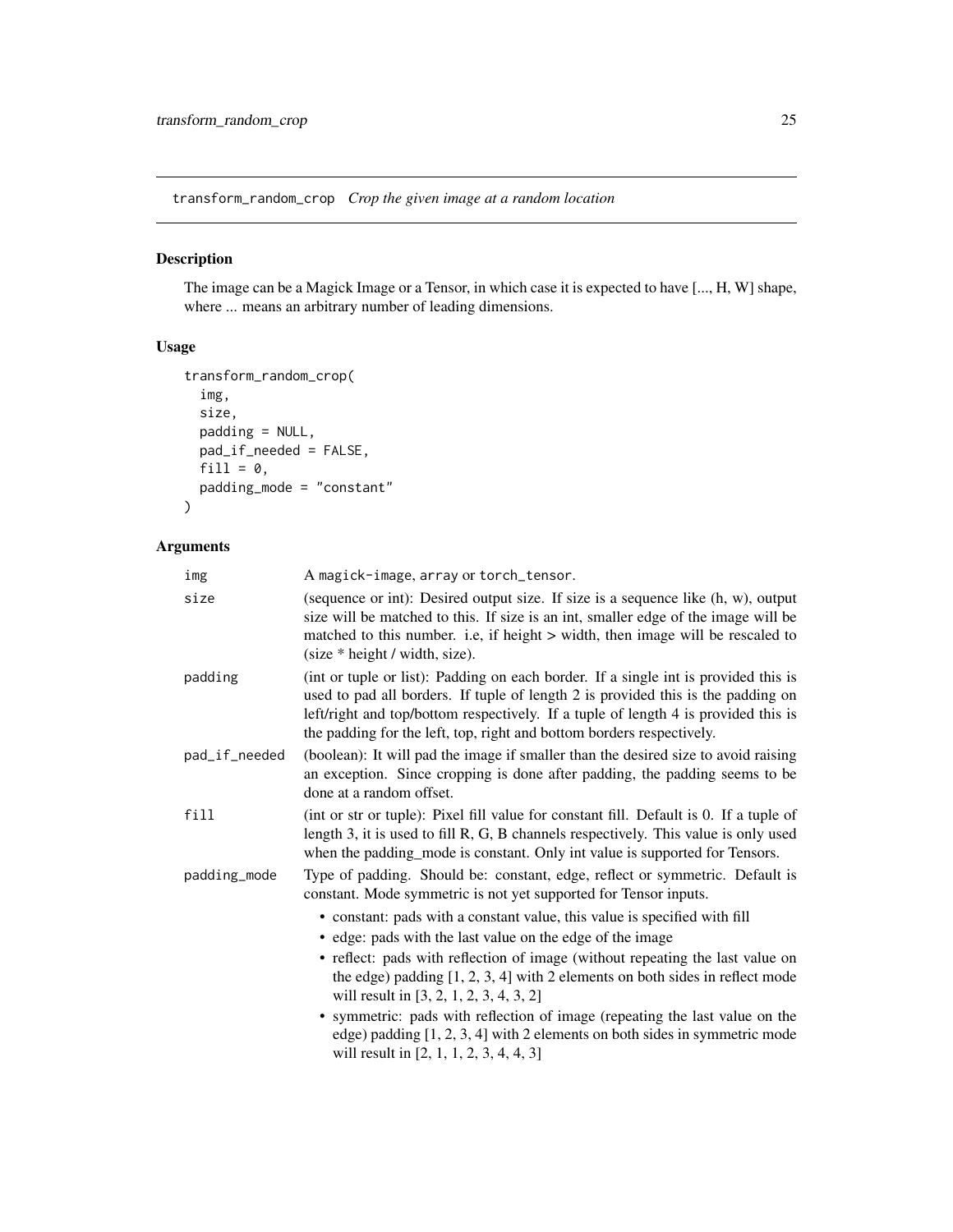Other transforms: [transform\\_adjust\\_brightness\(](#page-7-1)), [transform\\_adjust\\_contrast\(](#page-8-1)), [transform\\_adjust\\_gamma\(](#page-8-2)), [transform\\_adjust\\_hue\(](#page-9-1)), [transform\\_adjust\\_saturation\(](#page-10-1)), [transform\\_affine\(](#page-11-1)), [transform\\_center\\_crop\(](#page-12-1)), [transform\\_color\\_jitter\(](#page-13-1)), [transform\\_convert\\_image\\_dtype\(](#page-14-1)), [transform\\_crop\(](#page-14-2)), [transform\\_five\\_crop\(](#page-15-1)), [transform\\_grayscale\(](#page-16-1)), [transform\\_hflip\(](#page-17-1)), [transform\\_linear\\_transformation\(](#page-17-2)), [transform\\_normalize\(](#page-18-1)), [transform\\_pad\(](#page-19-1)), [transform\\_perspective\(](#page-20-1)), [transform\\_random\\_affine\(](#page-21-1)), [transform\\_random\\_apply\(](#page-22-1)), [transform\\_random\\_choice\(](#page-23-1)), [transform\\_random\\_erasing\(](#page-25-1)), [transform\\_random\\_grayscale\(](#page-26-1)), [transform\\_random\\_horizontal\\_flip\(](#page-27-1)), [transform\\_random\\_order\(](#page-27-2)), [transform\\_random\\_perspective\(](#page-28-1)), [transform\\_random\\_resized\\_crop\(](#page-29-1)), [transform\\_random\\_rotation\(](#page-30-1)), [transform\\_random\\_vertical\\_flip\(](#page-31-1)), [transform\\_resized\\_crop\(](#page-33-1)), [transform\\_resize\(](#page-32-1)), [transform\\_rgb\\_to\\_grayscale\(](#page-34-1)), [transform\\_rotate\(](#page-34-2)), [transform\\_ten\\_crop\(](#page-35-1)), [transform\\_to\\_tensor\(](#page-36-1)), [transform\\_vflip\(](#page-37-1))

<span id="page-25-1"></span>transform\_random\_erasing

*Randomly selects a rectangular region in an image and erases its pixel values*

#### Description

'Random Erasing Data Augmentation' by Zhong *et al.* See [https://arxiv.org/pdf/1708.04896.](https://arxiv.org/pdf/1708.04896.pdf) [pdf](https://arxiv.org/pdf/1708.04896.pdf)

#### Usage

```
transform_random_erasing(
  img,
  p = 0.5,
  scale = c(0.02, 0.33),
  ratio = c(0.3, 3.3),value = 0,
  inplace = FALSE
)
```

| img     | A magick-image, array or torch_tensor.                                                                                                                                                                                      |
|---------|-----------------------------------------------------------------------------------------------------------------------------------------------------------------------------------------------------------------------------|
| р       | probability that the random erasing operation will be performed.                                                                                                                                                            |
| scale   | range of proportion of erased area against input image.                                                                                                                                                                     |
| ratio   | range of aspect ratio of erased area.                                                                                                                                                                                       |
| value   | erasing value. Default is 0. If a single int, it is used to erase all pixels. If a tuple<br>of length 3, it is used to erase R, G, B channels respectively. If a str of 'random',<br>erasing each pixel with random values. |
| inplace | boolean to make this transform inplace. Default set to FALSE.                                                                                                                                                               |

<span id="page-25-0"></span>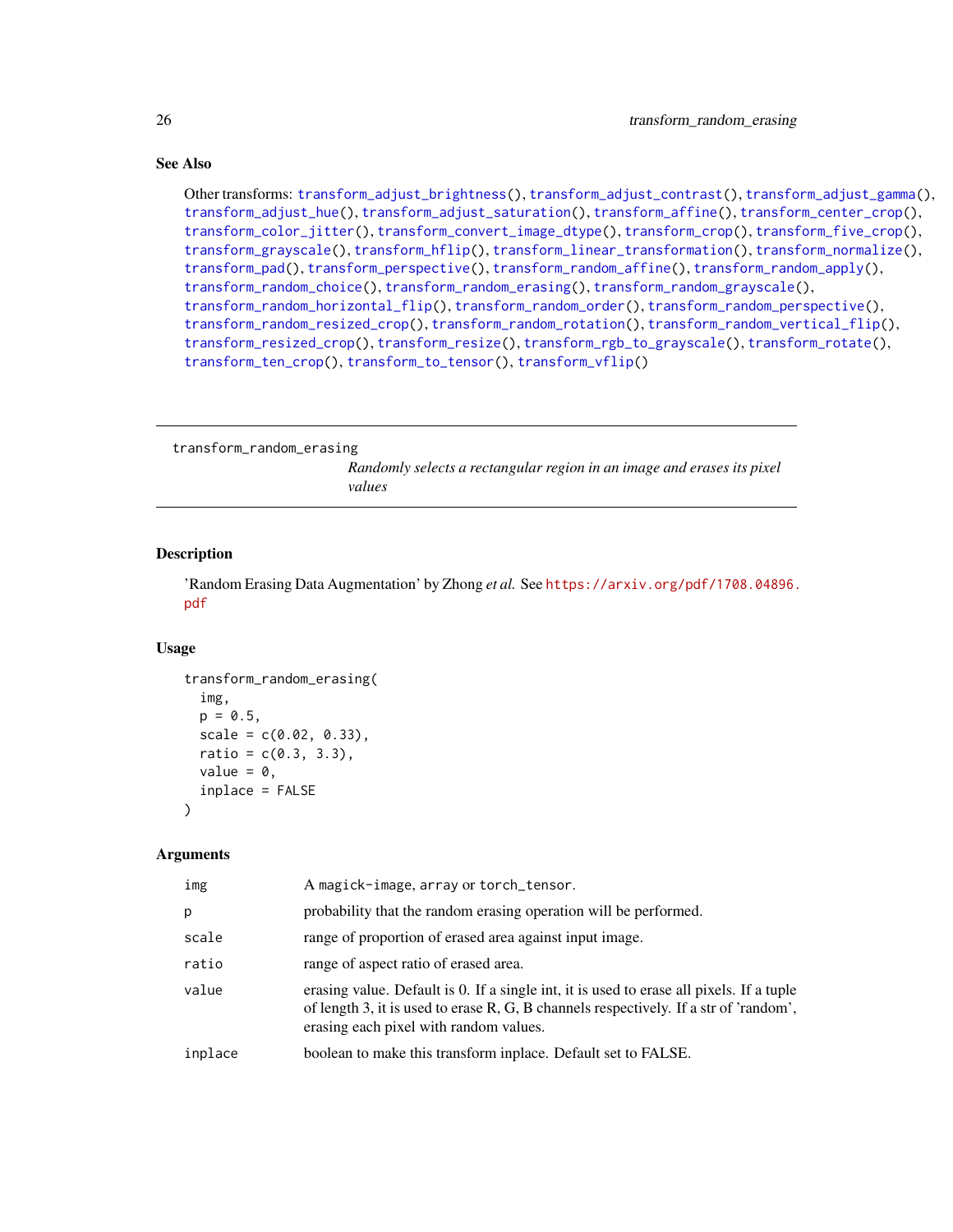<span id="page-26-0"></span>Other transforms: [transform\\_adjust\\_brightness\(](#page-7-1)), [transform\\_adjust\\_contrast\(](#page-8-1)), [transform\\_adjust\\_gamma\(](#page-8-2)), [transform\\_adjust\\_hue\(](#page-9-1)), [transform\\_adjust\\_saturation\(](#page-10-1)), [transform\\_affine\(](#page-11-1)), [transform\\_center\\_crop\(](#page-12-1)), [transform\\_color\\_jitter\(](#page-13-1)), [transform\\_convert\\_image\\_dtype\(](#page-14-1)), [transform\\_crop\(](#page-14-2)), [transform\\_five\\_crop\(](#page-15-1)), [transform\\_grayscale\(](#page-16-1)), [transform\\_hflip\(](#page-17-1)), [transform\\_linear\\_transformation\(](#page-17-2)), [transform\\_normalize\(](#page-18-1)), [transform\\_pad\(](#page-19-1)), [transform\\_perspective\(](#page-20-1)), [transform\\_random\\_affine\(](#page-21-1)), [transform\\_random\\_apply\(](#page-22-1)), [transform\\_random\\_choice\(](#page-23-1)), [transform\\_random\\_crop\(](#page-24-1)), [transform\\_random\\_grayscale\(](#page-26-1)), [transform\\_random\\_horizontal\\_flip\(](#page-27-1)), [transform\\_random\\_order\(](#page-27-2)), [transform\\_random\\_perspective\(](#page-28-1)), [transform\\_random\\_resized\\_crop\(](#page-29-1)), [transform\\_random\\_rotation\(](#page-30-1)), [transform\\_random\\_vertical\\_flip\(](#page-31-1)), [transform\\_resized\\_crop\(](#page-33-1)), [transform\\_resize\(](#page-32-1)), [transform\\_rgb\\_to\\_grayscale\(](#page-34-1)), [transform\\_rotate\(](#page-34-2)), [transform\\_ten\\_crop\(](#page-35-1)), [transform\\_to\\_tensor\(](#page-36-1)), [transform\\_vflip\(](#page-37-1))

<span id="page-26-1"></span>transform\_random\_grayscale

*Randomly convert image to grayscale with a given probability*

#### **Description**

Convert image to grayscale with a probability of p.

#### Usage

```
transform_random_grayscale(img, p = 0.1)
```
#### Arguments

| img | A magick-image, array or torch_tensor.                                             |
|-----|------------------------------------------------------------------------------------|
|     | (float): probability that image should be converted to grayscale (default $0.1$ ). |

## See Also

Other transforms: [transform\\_adjust\\_brightness\(](#page-7-1)), [transform\\_adjust\\_contrast\(](#page-8-1)), [transform\\_adjust\\_gamma\(](#page-8-2)), [transform\\_adjust\\_hue\(](#page-9-1)), [transform\\_adjust\\_saturation\(](#page-10-1)), [transform\\_affine\(](#page-11-1)), [transform\\_center\\_crop\(](#page-12-1)), [transform\\_color\\_jitter\(](#page-13-1)), [transform\\_convert\\_image\\_dtype\(](#page-14-1)), [transform\\_crop\(](#page-14-2)), [transform\\_five\\_crop\(](#page-15-1)), [transform\\_grayscale\(](#page-16-1)), [transform\\_hflip\(](#page-17-1)), [transform\\_linear\\_transformation\(](#page-17-2)), [transform\\_normalize\(](#page-18-1)), [transform\\_pad\(](#page-19-1)), [transform\\_perspective\(](#page-20-1)), [transform\\_random\\_affine\(](#page-21-1)), [transform\\_random\\_apply\(](#page-22-1)), [transform\\_random\\_choice\(](#page-23-1)), [transform\\_random\\_crop\(](#page-24-1)), [transform\\_random\\_erasing\(](#page-25-1)), transform\_random\_horizontal [transform\\_random\\_order\(](#page-27-2)), [transform\\_random\\_perspective\(](#page-28-1)), [transform\\_random\\_resized\\_crop\(](#page-29-1)), [transform\\_random\\_rotation\(](#page-30-1)), [transform\\_random\\_vertical\\_flip\(](#page-31-1)), [transform\\_resized\\_crop\(](#page-33-1)), [transform\\_resize\(](#page-32-1)), [transform\\_rgb\\_to\\_grayscale\(](#page-34-1)), [transform\\_rotate\(](#page-34-2)), [transform\\_ten\\_crop\(](#page-35-1)), [transform\\_to\\_tensor\(](#page-36-1)), [transform\\_vflip\(](#page-37-1))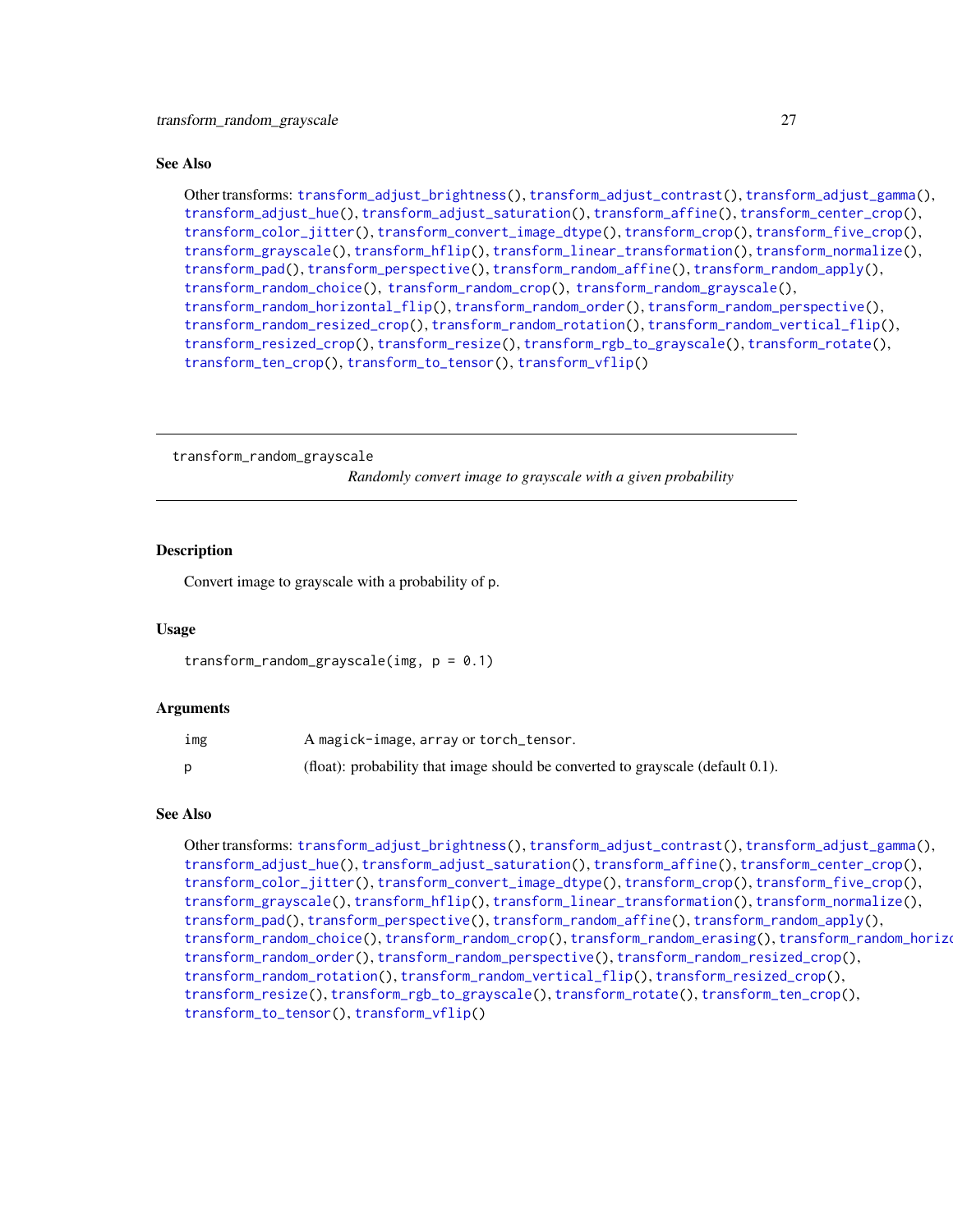<span id="page-27-1"></span><span id="page-27-0"></span>transform\_random\_horizontal\_flip

*Horizontally flip an image randomly with a given probability*

#### Description

Horizontally flip an image randomly with a given probability. The image can be a Magick Image or a torch Tensor, in which case it is expected to have [..., H, W] shape, where ... means an arbitrary number of leading dimensions

#### Usage

transform\_random\_horizontal\_flip(img,  $p = 0.5$ )

#### Arguments

| ımg | A magick-image, array or torch_tensor.                                |
|-----|-----------------------------------------------------------------------|
|     | (float): probability of the image being flipped. Default value is 0.5 |

#### See Also

Other transforms: [transform\\_adjust\\_brightness\(](#page-7-1)), [transform\\_adjust\\_contrast\(](#page-8-1)), [transform\\_adjust\\_gamma\(](#page-8-2)), [transform\\_adjust\\_hue\(](#page-9-1)), [transform\\_adjust\\_saturation\(](#page-10-1)), [transform\\_affine\(](#page-11-1)), [transform\\_center\\_crop\(](#page-12-1)), [transform\\_color\\_jitter\(](#page-13-1)), [transform\\_convert\\_image\\_dtype\(](#page-14-1)), [transform\\_crop\(](#page-14-2)), [transform\\_five\\_crop\(](#page-15-1)), [transform\\_grayscale\(](#page-16-1)), [transform\\_hflip\(](#page-17-1)), [transform\\_linear\\_transformation\(](#page-17-2)), [transform\\_normalize\(](#page-18-1)), [transform\\_pad\(](#page-19-1)), [transform\\_perspective\(](#page-20-1)), [transform\\_random\\_affine\(](#page-21-1)), [transform\\_random\\_apply\(](#page-22-1)), [transform\\_random\\_choice\(](#page-23-1)), [transform\\_random\\_crop\(](#page-24-1)), [transform\\_random\\_erasing\(](#page-25-1)), [transform\\_random\\_grayscale\(](#page-26-1)), [transform\\_random\\_order\(](#page-27-2)), [transform\\_random\\_perspective\(](#page-28-1)), [transform\\_random\\_resized\\_crop\(](#page-29-1)), [transform\\_random\\_rotation\(](#page-30-1)), [transform\\_random\\_vertical\\_flip\(](#page-31-1)), [transform\\_resized\\_crop\(](#page-33-1)), [transform\\_resize\(](#page-32-1)), [transform\\_rgb\\_to\\_grayscale\(](#page-34-1)), [transform\\_rotate\(](#page-34-2)), [transform\\_ten\\_crop\(](#page-35-1)), [transform\\_to\\_tensor\(](#page-36-1)), [transform\\_vflip\(](#page-37-1))

<span id="page-27-2"></span>transform\_random\_order

*Apply a list of transformations in a random order*

## Description

Apply a list of transformations in a random order

#### Usage

transform\_random\_order(img, transforms)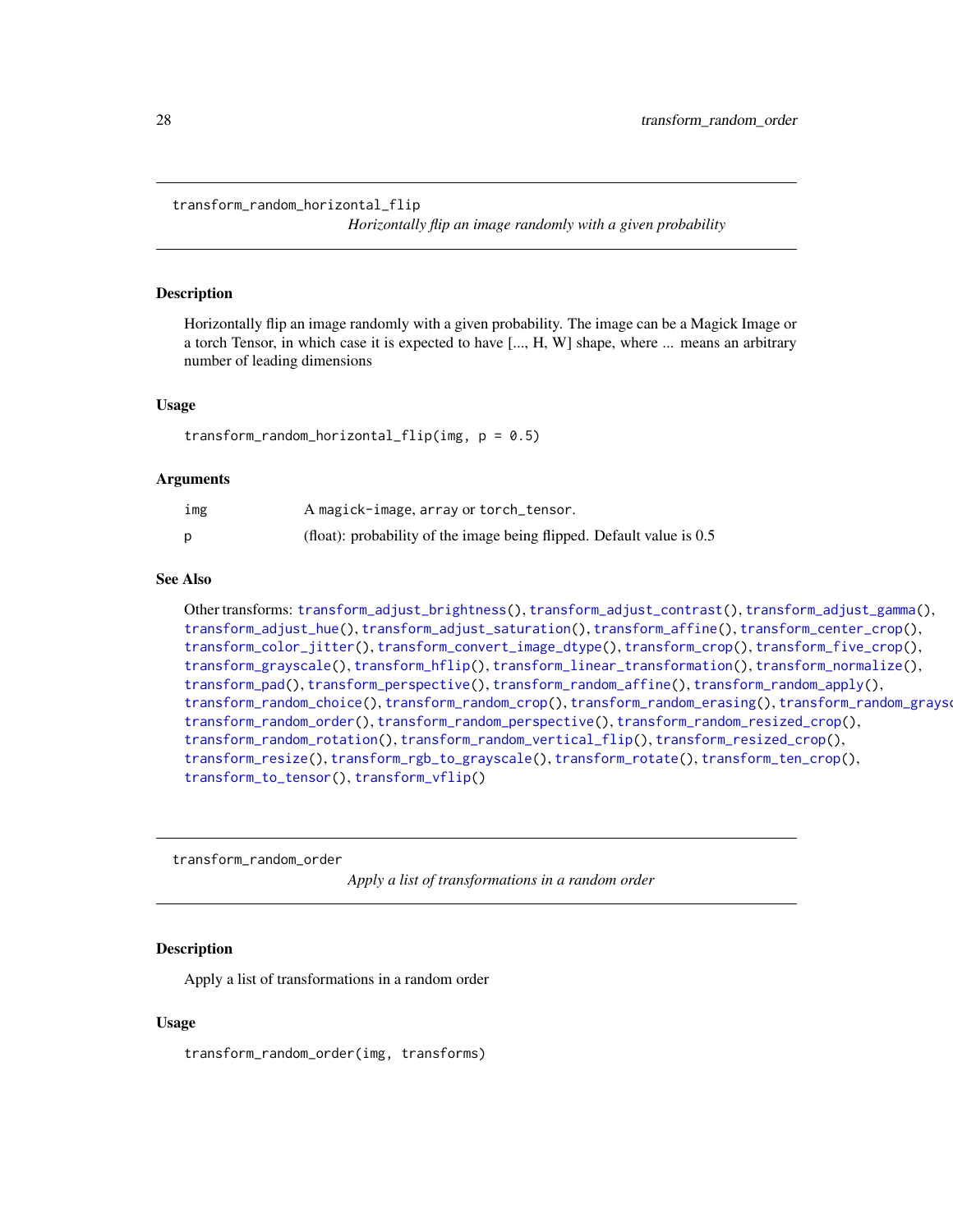#### <span id="page-28-0"></span>Arguments

| img        | A magick-image, array or torch_tensor.    |
|------------|-------------------------------------------|
| transforms | (list or tuple): list of transformations. |

#### See Also

```
Other transforms: transform_adjust_brightness(), transform_adjust_contrast(), transform_adjust_gamma(),
transform_adjust_hue(), transform_adjust_saturation(), transform_affine(), transform_center_crop(),
transform_color_jitter(), transform_convert_image_dtype(), transform_crop(), transform_five_crop(),
transform_grayscale(), transform_hflip(), transform_linear_transformation(), transform_normalize(),
transform_pad(), transform_perspective(), transform_random_affine(), transform_random_apply(),
transform_random_choice(), transform_random_crop(), transform_random_erasing(), transform_random_grayscale(),
transform_random_horizontal_flip(), transform_random_perspective(), transform_random_resized_crop(),
transform_random_rotation(), transform_random_vertical_flip(), transform_resized_crop(),
transform_resize(), transform_rgb_to_grayscale(), transform_rotate(), transform_ten_crop(),
transform_to_tensor(), transform_vflip()
```

```
transform_random_perspective
```
*Random perspective transformation of an image with a given probability*

## Description

Performs a random perspective transformation of the given image with a given probability

## Usage

```
transform_random_perspective(
  img,
  distortion_scale = 0.5,
  p = 0.5,
  interpolation = 2,
  fill = 0)
```

| img              | A magick-image, array or torch_tensor.                                                                                                           |
|------------------|--------------------------------------------------------------------------------------------------------------------------------------------------|
| distortion_scale |                                                                                                                                                  |
|                  | (float): argument to control the degree of distortion and ranges from 0 to 1.<br>Default is 0.5.                                                 |
| D                | (float): probability of the image being transformed. Default is $0.5$ .                                                                          |
| interpolation    | (int, optional) Desired interpolation. An integer $\theta$ = nearest, 2 = bilinear,<br>and $3 =$ bicubic or a name from magick:: filter_types(). |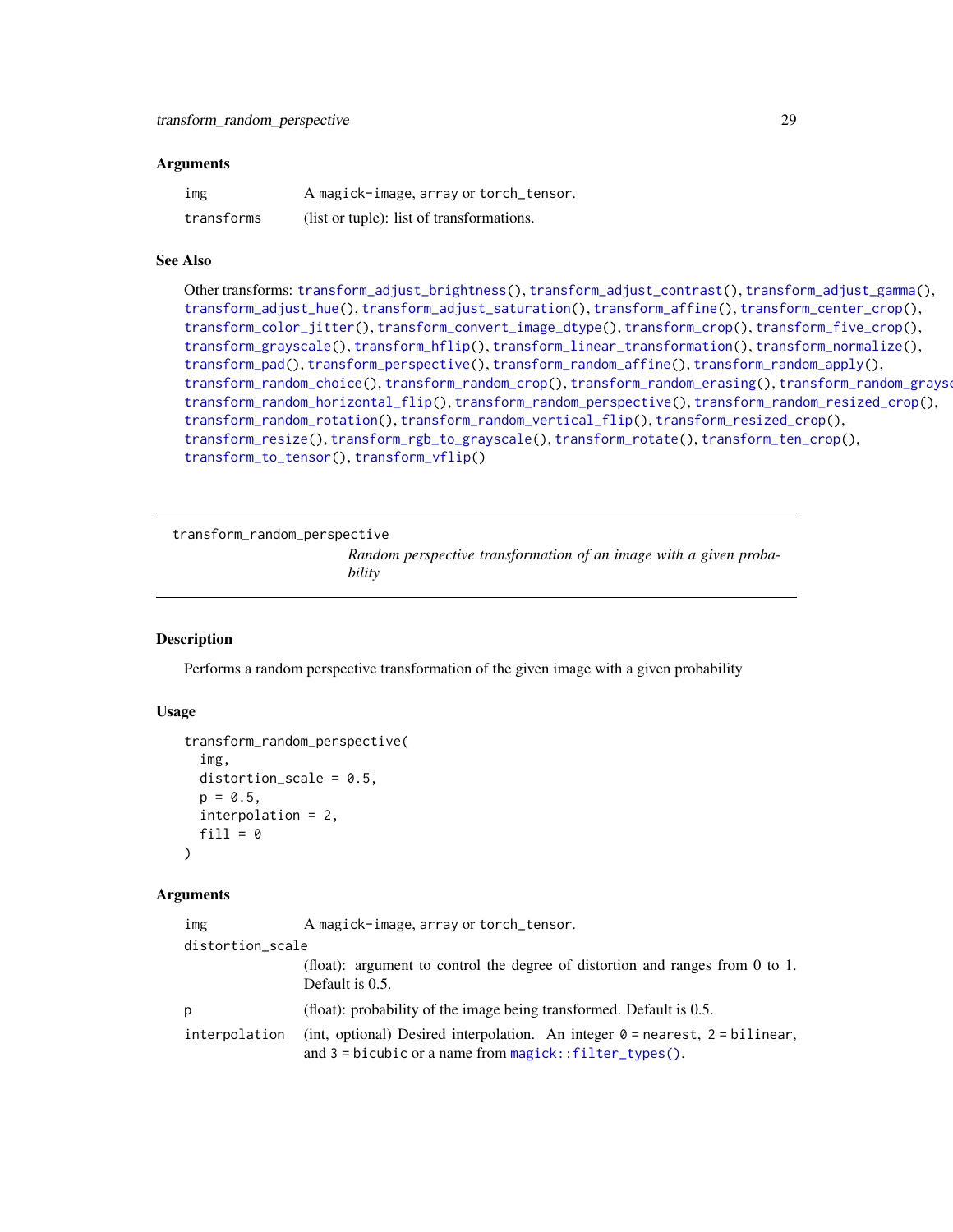<span id="page-29-0"></span>fill (int or str or tuple): Pixel fill value for constant fill. Default is 0. If a tuple of length 3, it is used to fill R, G, B channels respectively. This value is only used when the padding mode is constant. Only int value is supported for Tensors.

## See Also

```
Other transforms: transform_adjust_brightness(), transform_adjust_contrast(), transform_adjust_gamma(),
transform_adjust_hue(), transform_adjust_saturation(), transform_affine(), transform_center_crop(),
transform_color_jitter(), transform_convert_image_dtype(), transform_crop(), transform_five_crop(),
transform_grayscale(), transform_hflip(), transform_linear_transformation(), transform_normalize(),
transform_pad(), transform_perspective(), transform_random_affine(), transform_random_apply(),
transform_random_choice(), transform_random_crop(), transform_random_erasing(), transform_random_grayscale(),
transform_random_horizontal_flip(), transform_random_order(), transform_random_resized_crop(),
transform_random_rotation(), transform_random_vertical_flip(), transform_resized_crop(),
transform_resize(), transform_rgb_to_grayscale(), transform_rotate(), transform_ten_crop(),
transform_to_tensor(), transform_vflip()
```
<span id="page-29-1"></span>transform\_random\_resized\_crop

*Crop image to random size and aspect ratio*

## Description

Crop the given image to a random size and aspect ratio. The image can be a Magick Image or a Tensor, in which case it is expected to have [..., H, W] shape, where ... means an arbitrary number of leading dimensions

#### Usage

```
transform_random_resized_crop(
  img,
  size,
  scale = c(0.08, 1),ratio = c(3/4, 4/3),
  interpolation = 2
)
```

| img           | A magick-image, array or torch_tensor.                                                                                                                                                                                                                                                                                     |
|---------------|----------------------------------------------------------------------------------------------------------------------------------------------------------------------------------------------------------------------------------------------------------------------------------------------------------------------------|
| size          | (sequence or int): Desired output size. If size is a sequence like (h, w), output<br>size will be matched to this. If size is an int, smaller edge of the image will be<br>matched to this number. i.e, if height > width, then image will be rescaled to<br>$\text{(size} * \text{height} / \text{width}, \text{size})$ . |
| scale         | (tuple of float): range of size of the origin size cropped                                                                                                                                                                                                                                                                 |
| ratio         | (tuple of float): range of aspect ratio of the origin aspect ratio cropped.                                                                                                                                                                                                                                                |
| interpolation | (int, optional) Desired interpolation. An integer $0 =$ nearest, $2 =$ bilinear,<br>and $3 =$ bicubic or a name from $magic$ : $filter_types()$ .                                                                                                                                                                          |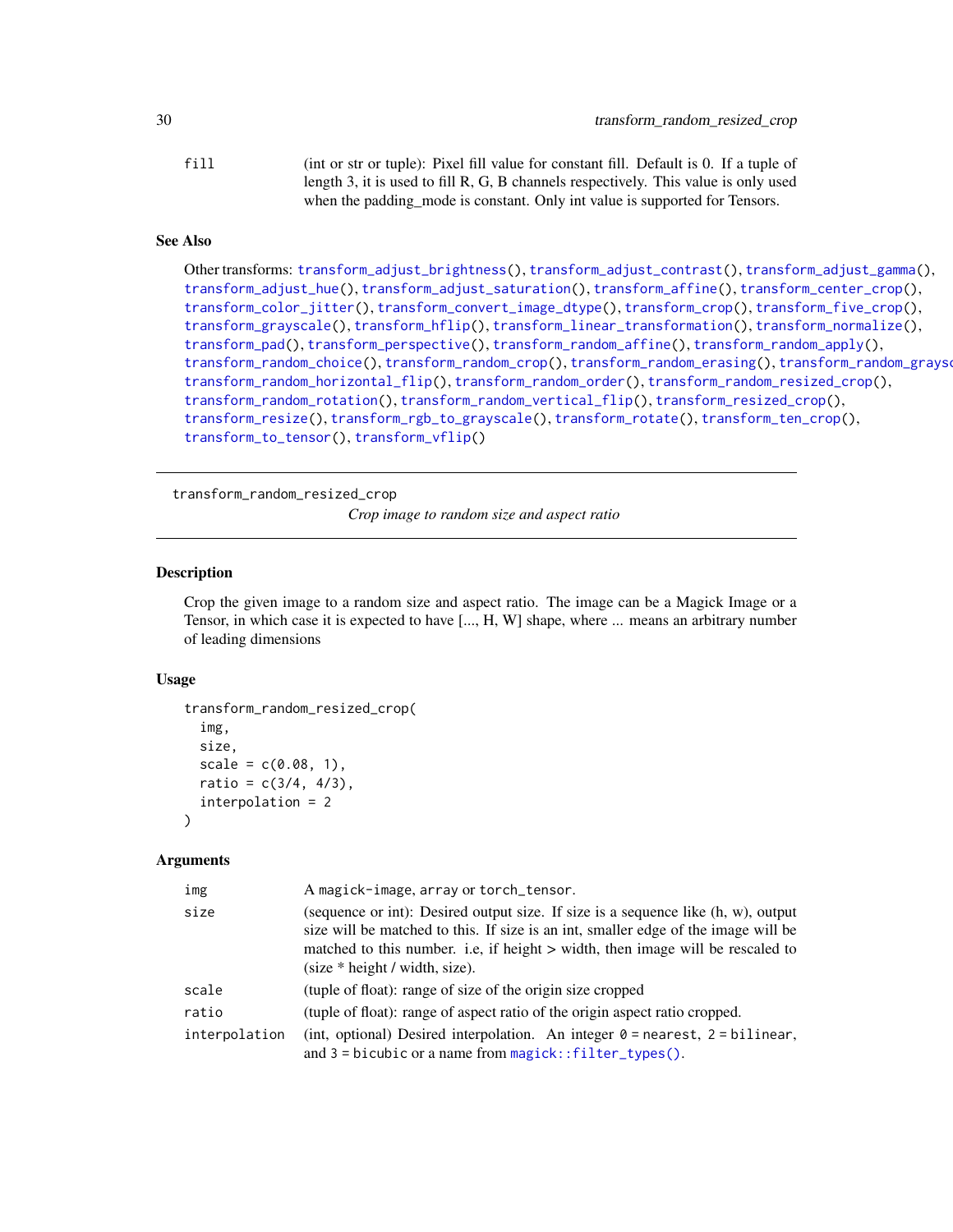## <span id="page-30-0"></span>Details

A crop of random size (default: of 0.08 to 1.0) of the original size and a random aspect ratio (default: of 3/4 to 4/3) of the original aspect ratio is made. This crop is finally resized to given size. This is popularly used to train the Inception networks.

## See Also

Other transforms: [transform\\_adjust\\_brightness\(](#page-7-1)), [transform\\_adjust\\_contrast\(](#page-8-1)), [transform\\_adjust\\_gamma\(](#page-8-2)), [transform\\_adjust\\_hue\(](#page-9-1)), [transform\\_adjust\\_saturation\(](#page-10-1)), [transform\\_affine\(](#page-11-1)), [transform\\_center\\_crop\(](#page-12-1)), [transform\\_color\\_jitter\(](#page-13-1)), [transform\\_convert\\_image\\_dtype\(](#page-14-1)), [transform\\_crop\(](#page-14-2)), [transform\\_five\\_crop\(](#page-15-1)), [transform\\_grayscale\(](#page-16-1)), [transform\\_hflip\(](#page-17-1)), [transform\\_linear\\_transformation\(](#page-17-2)), [transform\\_normalize\(](#page-18-1)), [transform\\_pad\(](#page-19-1)), [transform\\_perspective\(](#page-20-1)), [transform\\_random\\_affine\(](#page-21-1)), [transform\\_random\\_apply\(](#page-22-1)), [transform\\_random\\_choice\(](#page-23-1)), [transform\\_random\\_crop\(](#page-24-1)), [transform\\_random\\_erasing\(](#page-25-1)), [transform\\_random\\_grayscale\(](#page-26-1)), [transform\\_random\\_horizontal\\_flip\(](#page-27-1)), [transform\\_random\\_order\(](#page-27-2)), [transform\\_random\\_perspective\(](#page-28-1)), [transform\\_random\\_rotation\(](#page-30-1)), [transform\\_random\\_vertical\\_flip\(](#page-31-1)), [transform\\_resized\\_crop\(](#page-33-1)), [transform\\_resize\(](#page-32-1)), [transform\\_rgb\\_to\\_grayscale\(](#page-34-1)), [transform\\_rotate\(](#page-34-2)), [transform\\_ten\\_crop\(](#page-35-1)), [transform\\_to\\_tensor\(](#page-36-1)), [transform\\_vflip\(](#page-37-1))

<span id="page-30-1"></span>transform\_random\_rotation

*Rotate the image by angle*

## Description

Rotate the image by angle

### Usage

```
transform_random_rotation(
  img,
  degrees,
  resample = FALSE,
  expand = FALSE,center = NULL,
  fill = NULL)
```

| img      | A magick-image, array or torch_tensor.                                                                                                                                            |
|----------|-----------------------------------------------------------------------------------------------------------------------------------------------------------------------------------|
| degrees  | (sequence or float or int): Range of degrees to select from. If degrees is a number<br>instead of sequence like (min, max), the range of degrees will be (-degrees,<br>+degrees). |
| resample | (int, optional): An optional resampling filter.                                                                                                                                   |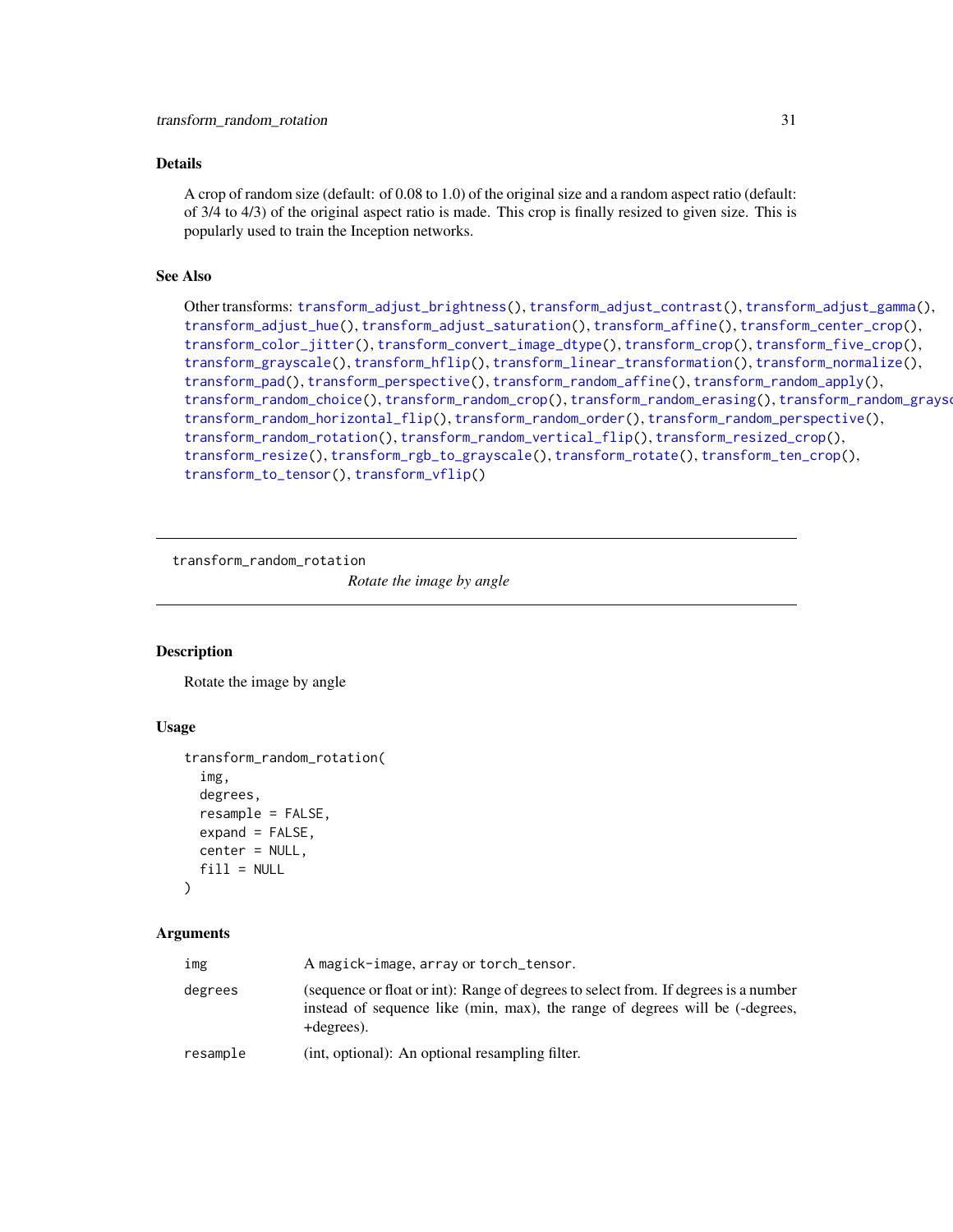<span id="page-31-0"></span>

| expand | (bool, optional): Optional expansion flag. If true, expands the output to make<br>it large enough to hold the entire rotated image. If false or omitted, make the<br>output image the same size as the input image. Note that the expand flag assumes<br>rotation around the center and no translation.                                                                    |
|--------|----------------------------------------------------------------------------------------------------------------------------------------------------------------------------------------------------------------------------------------------------------------------------------------------------------------------------------------------------------------------------|
| center | (list or tuple, optional): Optional center of rotation, $(x, y)$ . Origin is the upper<br>left corner. Default is the center of the image.                                                                                                                                                                                                                                 |
| fill   | (n-tuple or int or float): Pixel fill value for area outside the rotated image. If int<br>or float, the value is used for all bands respectively. Defaults to 0 for all bands.<br>This option is only available for Pillow $>=$ 5.2.0. This option is not supported for<br>Tensor input. Fill value for the area outside the transform in the output image is<br>always 0. |

Other transforms: [transform\\_adjust\\_brightness\(](#page-7-1)), [transform\\_adjust\\_contrast\(](#page-8-1)), [transform\\_adjust\\_gamma\(](#page-8-2)), [transform\\_adjust\\_hue\(](#page-9-1)), [transform\\_adjust\\_saturation\(](#page-10-1)), [transform\\_affine\(](#page-11-1)), [transform\\_center\\_crop\(](#page-12-1)), [transform\\_color\\_jitter\(](#page-13-1)), [transform\\_convert\\_image\\_dtype\(](#page-14-1)), [transform\\_crop\(](#page-14-2)), [transform\\_five\\_crop\(](#page-15-1)), [transform\\_grayscale\(](#page-16-1)), [transform\\_hflip\(](#page-17-1)), [transform\\_linear\\_transformation\(](#page-17-2)), [transform\\_normalize\(](#page-18-1)), [transform\\_pad\(](#page-19-1)), [transform\\_perspective\(](#page-20-1)), [transform\\_random\\_affine\(](#page-21-1)), [transform\\_random\\_apply\(](#page-22-1)), [transform\\_random\\_choice\(](#page-23-1)), [transform\\_random\\_crop\(](#page-24-1)), [transform\\_random\\_erasing\(](#page-25-1)), [transform\\_random\\_grayscale\(](#page-26-1)), [transform\\_random\\_horizontal\\_flip\(](#page-27-1)), [transform\\_random\\_order\(](#page-27-2)), [transform\\_random\\_perspective\(](#page-28-1)), [transform\\_random\\_resized\\_crop\(](#page-29-1)), [transform\\_random\\_vertical\\_flip\(](#page-31-1)), [transform\\_resized\\_crop\(](#page-33-1)), [transform\\_resize\(](#page-32-1)), [transform\\_rgb\\_to\\_grayscale\(](#page-34-1)), [transform\\_rotate\(](#page-34-2)), [transform\\_ten\\_crop\(](#page-35-1)), [transform\\_to\\_tensor\(](#page-36-1)), [transform\\_vflip\(](#page-37-1))

<span id="page-31-1"></span>transform\_random\_vertical\_flip *Vertically flip an image randomly with a given probability*

#### Description

The image can be a PIL Image or a torch Tensor, in which case it is expected to have [..., H, W] shape, where ... means an arbitrary number of leading dimensions

#### Usage

transform\_random\_vertical\_flip(img,  $p = 0.5$ )

| ımg | A magick-image, array or torch_tensor.                                  |
|-----|-------------------------------------------------------------------------|
|     | (float): probability of the image being flipped. Default value is $0.5$ |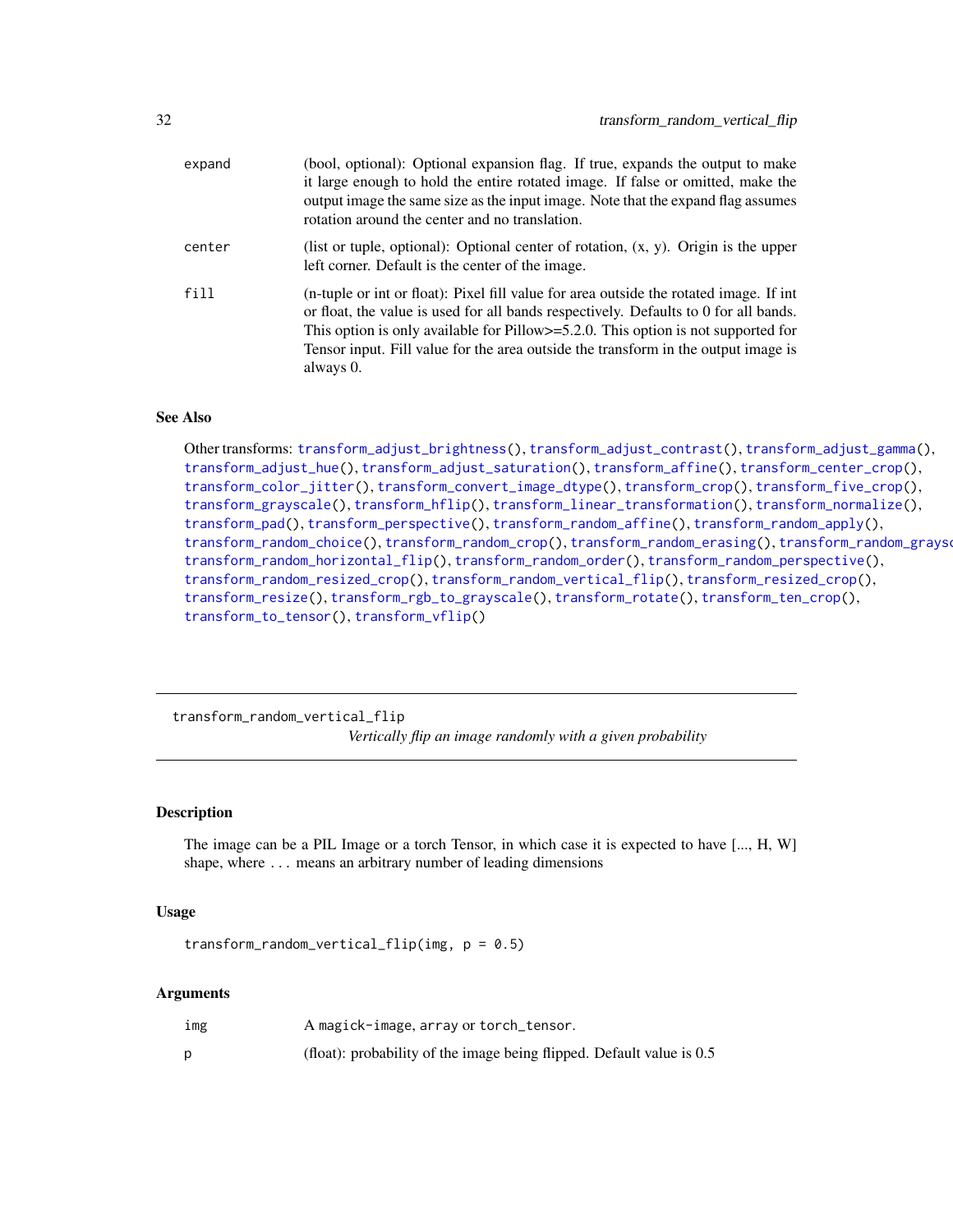<span id="page-32-0"></span>Other transforms: [transform\\_adjust\\_brightness\(](#page-7-1)), [transform\\_adjust\\_contrast\(](#page-8-1)), [transform\\_adjust\\_gamma\(](#page-8-2)), [transform\\_adjust\\_hue\(](#page-9-1)), [transform\\_adjust\\_saturation\(](#page-10-1)), [transform\\_affine\(](#page-11-1)), [transform\\_center\\_crop\(](#page-12-1)), [transform\\_color\\_jitter\(](#page-13-1)), [transform\\_convert\\_image\\_dtype\(](#page-14-1)), [transform\\_crop\(](#page-14-2)), [transform\\_five\\_crop\(](#page-15-1)), [transform\\_grayscale\(](#page-16-1)), [transform\\_hflip\(](#page-17-1)), [transform\\_linear\\_transformation\(](#page-17-2)), [transform\\_normalize\(](#page-18-1)), [transform\\_pad\(](#page-19-1)), [transform\\_perspective\(](#page-20-1)), [transform\\_random\\_affine\(](#page-21-1)), [transform\\_random\\_apply\(](#page-22-1)), [transform\\_random\\_choice\(](#page-23-1)), [transform\\_random\\_crop\(](#page-24-1)), [transform\\_random\\_erasing\(](#page-25-1)), [transform\\_random\\_grayscale\(](#page-26-1)), [transform\\_random\\_horizontal\\_flip\(](#page-27-1)), [transform\\_random\\_order\(](#page-27-2)), [transform\\_random\\_perspective\(](#page-28-1)), [transform\\_random\\_resized\\_crop\(](#page-29-1)), [transform\\_random\\_rotation\(](#page-30-1)), [transform\\_resized\\_crop\(](#page-33-1)), [transform\\_resize\(](#page-32-1)), [transform\\_rgb\\_to\\_grayscale\(](#page-34-1)), [transform\\_rotate\(](#page-34-2)), [transform\\_ten\\_crop\(](#page-35-1)), [transform\\_to\\_tensor\(](#page-36-1)), [transform\\_vflip\(](#page-37-1))

<span id="page-32-1"></span>transform\_resize *Resize the input image to the given size*

#### Description

The image can be a Magic Image or a torch Tensor, in which case it is expected to have [..., H, W] shape, where ... means an arbitrary number of leading dimensions

#### Usage

transform\_resize(img, size, interpolation = 2)

#### **Arguments**

| img           | A magick-image, array or torch_tensor.                                                                                                                                                                                                                                                                                           |
|---------------|----------------------------------------------------------------------------------------------------------------------------------------------------------------------------------------------------------------------------------------------------------------------------------------------------------------------------------|
| size          | (sequence or int): Desired output size. If size is a sequence like $(h, w)$ , output<br>size will be matched to this. If size is an int, smaller edge of the image will be<br>matched to this number. i.e., if height $>$ width, then image will be rescaled to<br>$\text{(size} * \text{height} / \text{width}, \text{size})$ . |
| interpolation | (int, optional) Desired interpolation. An integer $\theta$ = nearest, 2 = bilinear,<br>and $3 = b$ icubic or a name from magick:: filter_types().                                                                                                                                                                                |

#### See Also

Other transforms: [transform\\_adjust\\_brightness\(](#page-7-1)), [transform\\_adjust\\_contrast\(](#page-8-1)), [transform\\_adjust\\_gamma\(](#page-8-2)), [transform\\_adjust\\_hue\(](#page-9-1)), [transform\\_adjust\\_saturation\(](#page-10-1)), [transform\\_affine\(](#page-11-1)), [transform\\_center\\_crop\(](#page-12-1)), [transform\\_color\\_jitter\(](#page-13-1)), [transform\\_convert\\_image\\_dtype\(](#page-14-1)), [transform\\_crop\(](#page-14-2)), [transform\\_five\\_crop\(](#page-15-1)), [transform\\_grayscale\(](#page-16-1)), [transform\\_hflip\(](#page-17-1)), [transform\\_linear\\_transformation\(](#page-17-2)), [transform\\_normalize\(](#page-18-1)), [transform\\_pad\(](#page-19-1)), [transform\\_perspective\(](#page-20-1)), [transform\\_random\\_affine\(](#page-21-1)), [transform\\_random\\_apply\(](#page-22-1)), [transform\\_random\\_choice\(](#page-23-1)), [transform\\_random\\_crop\(](#page-24-1)), [transform\\_random\\_erasing\(](#page-25-1)), [transform\\_random\\_grayscale\(](#page-26-1)), [transform\\_random\\_horizontal\\_flip\(](#page-27-1)), [transform\\_random\\_order\(](#page-27-2)), [transform\\_random\\_perspective\(](#page-28-1)), [transform\\_random\\_resized\\_crop\(](#page-29-1)), [transform\\_random\\_rotation\(](#page-30-1)), [transform\\_random\\_vertical\\_flip\(](#page-31-1)), [transform\\_resized\\_crop\(](#page-33-1)), [transform\\_rgb\\_to\\_grayscale\(](#page-34-1)), [transform\\_rotate\(](#page-34-2)), [transform\\_ten\\_crop\(](#page-35-1)), [transform\\_to\\_tensor\(](#page-36-1)), [transform\\_vflip\(](#page-37-1))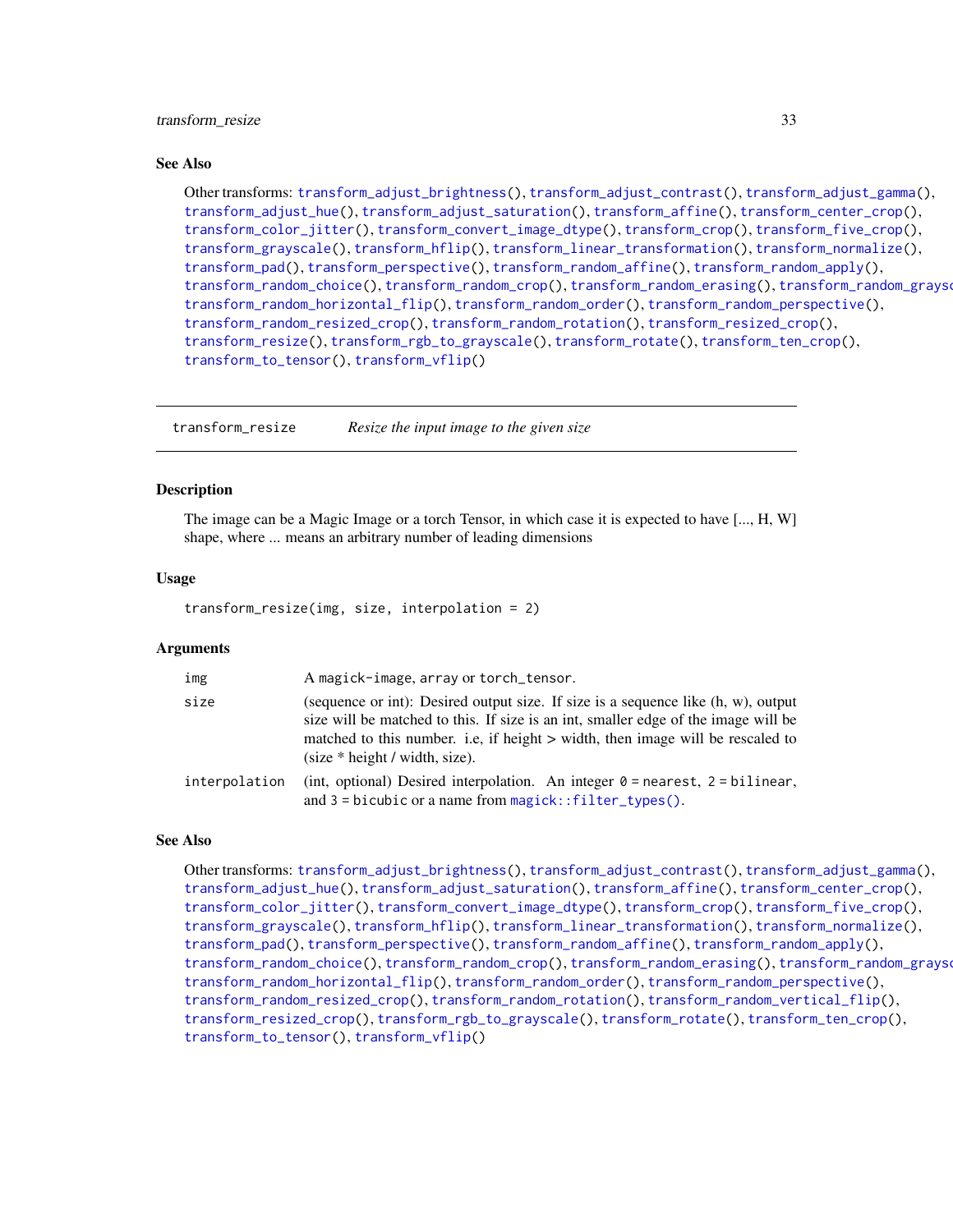```
transform_resized_crop
```
*Crop an image and resize it to a desired size*

## Description

Crop an image and resize it to a desired size

#### Usage

```
transform_resized_crop(img, top, left, height, width, size, interpolation = 2)
```
#### **Arguments**

| img           | A magick-image, array or torch_tensor.                                                                                                                                                                                                                                                                                         |
|---------------|--------------------------------------------------------------------------------------------------------------------------------------------------------------------------------------------------------------------------------------------------------------------------------------------------------------------------------|
| top           | (int): Vertical component of the top left corner of the crop box.                                                                                                                                                                                                                                                              |
| left          | (int): Horizontal component of the top left corner of the crop box.                                                                                                                                                                                                                                                            |
| height        | $(int)$ : Height of the crop box.                                                                                                                                                                                                                                                                                              |
| width         | (int): Width of the crop box.                                                                                                                                                                                                                                                                                                  |
| size          | (sequence or int): Desired output size. If size is a sequence like $(h, w)$ , output<br>size will be matched to this. If size is an int, smaller edge of the image will be<br>matched to this number. i.e., if height > width, then image will be rescaled to<br>$\text{(size} * \text{height} / \text{width}, \text{size})$ . |
| interpolation | (int, optional) Desired interpolation. An integer $0 =$ nearest, $2 =$ bilinear,<br>and $3 =$ bicubic or a name from $magic$ : $filter_types()$ .                                                                                                                                                                              |

#### See Also

Other transforms: [transform\\_adjust\\_brightness\(](#page-7-1)), [transform\\_adjust\\_contrast\(](#page-8-1)), [transform\\_adjust\\_gamma\(](#page-8-2)), [transform\\_adjust\\_hue\(](#page-9-1)), [transform\\_adjust\\_saturation\(](#page-10-1)), [transform\\_affine\(](#page-11-1)), [transform\\_center\\_crop\(](#page-12-1)), [transform\\_color\\_jitter\(](#page-13-1)), [transform\\_convert\\_image\\_dtype\(](#page-14-1)), [transform\\_crop\(](#page-14-2)), [transform\\_five\\_crop\(](#page-15-1)), [transform\\_grayscale\(](#page-16-1)), [transform\\_hflip\(](#page-17-1)), [transform\\_linear\\_transformation\(](#page-17-2)), [transform\\_normalize\(](#page-18-1)), [transform\\_pad\(](#page-19-1)), [transform\\_perspective\(](#page-20-1)), [transform\\_random\\_affine\(](#page-21-1)), [transform\\_random\\_apply\(](#page-22-1)), [transform\\_random\\_choice\(](#page-23-1)), [transform\\_random\\_crop\(](#page-24-1)), [transform\\_random\\_erasing\(](#page-25-1)), [transform\\_random\\_grayscale\(](#page-26-1)), [transform\\_random\\_horizontal\\_flip\(](#page-27-1)), [transform\\_random\\_order\(](#page-27-2)), [transform\\_random\\_perspective\(](#page-28-1)), [transform\\_random\\_resized\\_crop\(](#page-29-1)), [transform\\_random\\_rotation\(](#page-30-1)), [transform\\_random\\_vertical\\_flip\(](#page-31-1)), [transform\\_resize\(](#page-32-1)), [transform\\_rgb\\_to\\_grayscale\(](#page-34-1)), [transform\\_rotate\(](#page-34-2)), [transform\\_ten\\_crop\(](#page-35-1)), [transform\\_to\\_tensor\(](#page-36-1)), [transform\\_vflip\(](#page-37-1))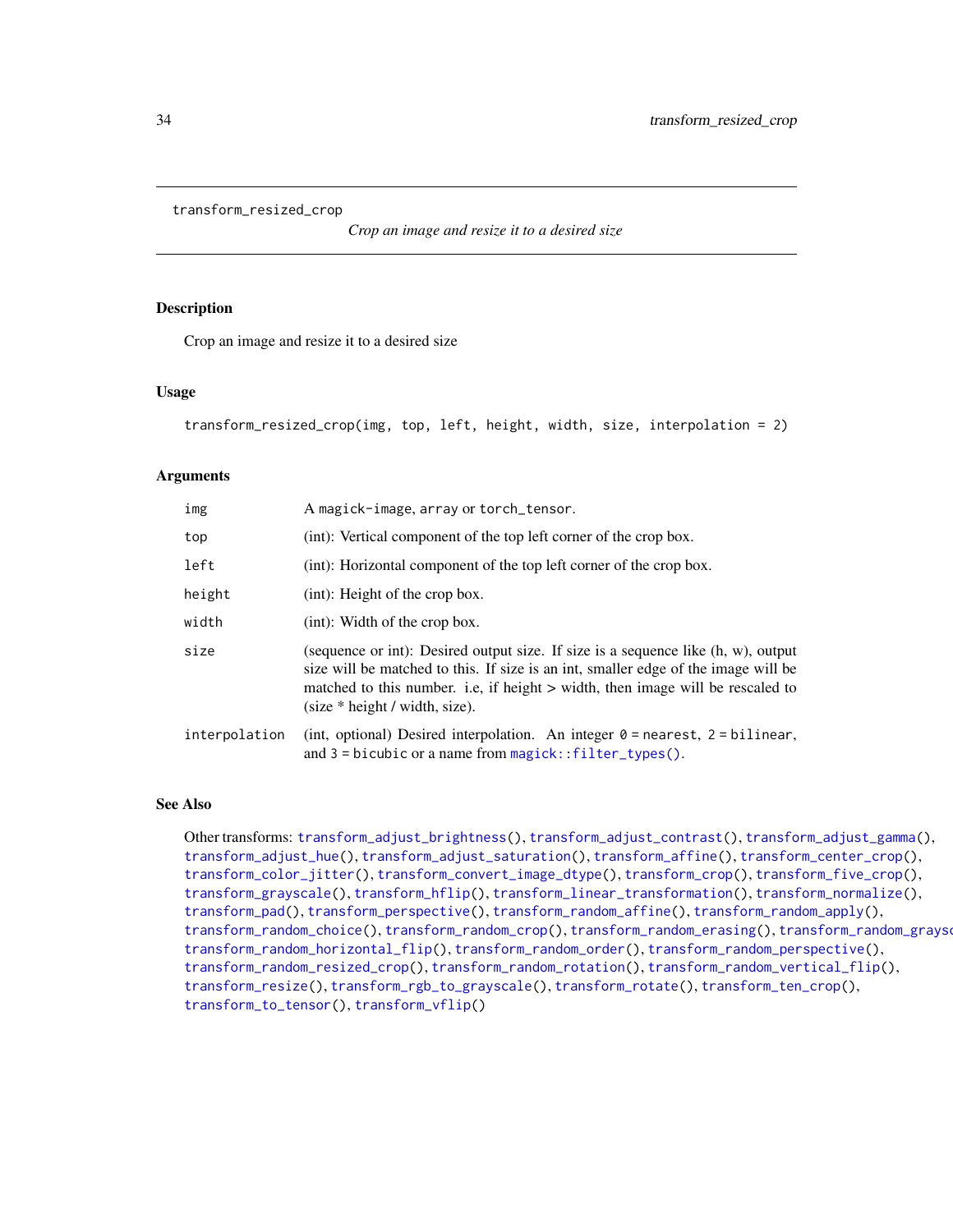<span id="page-34-1"></span><span id="page-34-0"></span>transform\_rgb\_to\_grayscale

*Convert RGB Image Tensor to Grayscale*

#### Description

For RGB to Grayscale conversion, ITU-R 601-2 luma transform is performed which is  $L = R$  \*  $0.2989 + G * 0.5870 + B * 0.1140$ 

## Usage

transform\_rgb\_to\_grayscale(img)

#### Arguments

img A magick-image, array or torch\_tensor.

## See Also

Other transforms: [transform\\_adjust\\_brightness\(](#page-7-1)), [transform\\_adjust\\_contrast\(](#page-8-1)), [transform\\_adjust\\_gamma\(](#page-8-2)), [transform\\_adjust\\_hue\(](#page-9-1)), [transform\\_adjust\\_saturation\(](#page-10-1)), [transform\\_affine\(](#page-11-1)), [transform\\_center\\_crop\(](#page-12-1)), [transform\\_color\\_jitter\(](#page-13-1)), [transform\\_convert\\_image\\_dtype\(](#page-14-1)), [transform\\_crop\(](#page-14-2)), [transform\\_five\\_crop\(](#page-15-1)), [transform\\_grayscale\(](#page-16-1)), [transform\\_hflip\(](#page-17-1)), [transform\\_linear\\_transformation\(](#page-17-2)), [transform\\_normalize\(](#page-18-1)), [transform\\_pad\(](#page-19-1)), [transform\\_perspective\(](#page-20-1)), [transform\\_random\\_affine\(](#page-21-1)), [transform\\_random\\_apply\(](#page-22-1)), [transform\\_random\\_choice\(](#page-23-1)), [transform\\_random\\_crop\(](#page-24-1)), [transform\\_random\\_erasing\(](#page-25-1)), [transform\\_random\\_grayscale\(](#page-26-1)), [transform\\_random\\_horizontal\\_flip\(](#page-27-1)), [transform\\_random\\_order\(](#page-27-2)), [transform\\_random\\_perspective\(](#page-28-1)), [transform\\_random\\_resized\\_crop\(](#page-29-1)), [transform\\_random\\_rotation\(](#page-30-1)), [transform\\_random\\_vertical\\_flip\(](#page-31-1)), [transform\\_resized\\_crop\(](#page-33-1)), [transform\\_resize\(](#page-32-1)), [transform\\_rotate\(](#page-34-2)), [transform\\_ten\\_crop\(](#page-35-1)), [transform\\_to\\_tensor\(](#page-36-1)), [transform\\_vflip\(](#page-37-1))

<span id="page-34-2"></span>transform\_rotate *Angular rotation of an image*

#### Description

Angular rotation of an image

#### Usage

```
transform_rotate(
  img,
  angle,
  resample = 0,
  expand = FALSE,
  center = NULL,
  fill = NULL)
```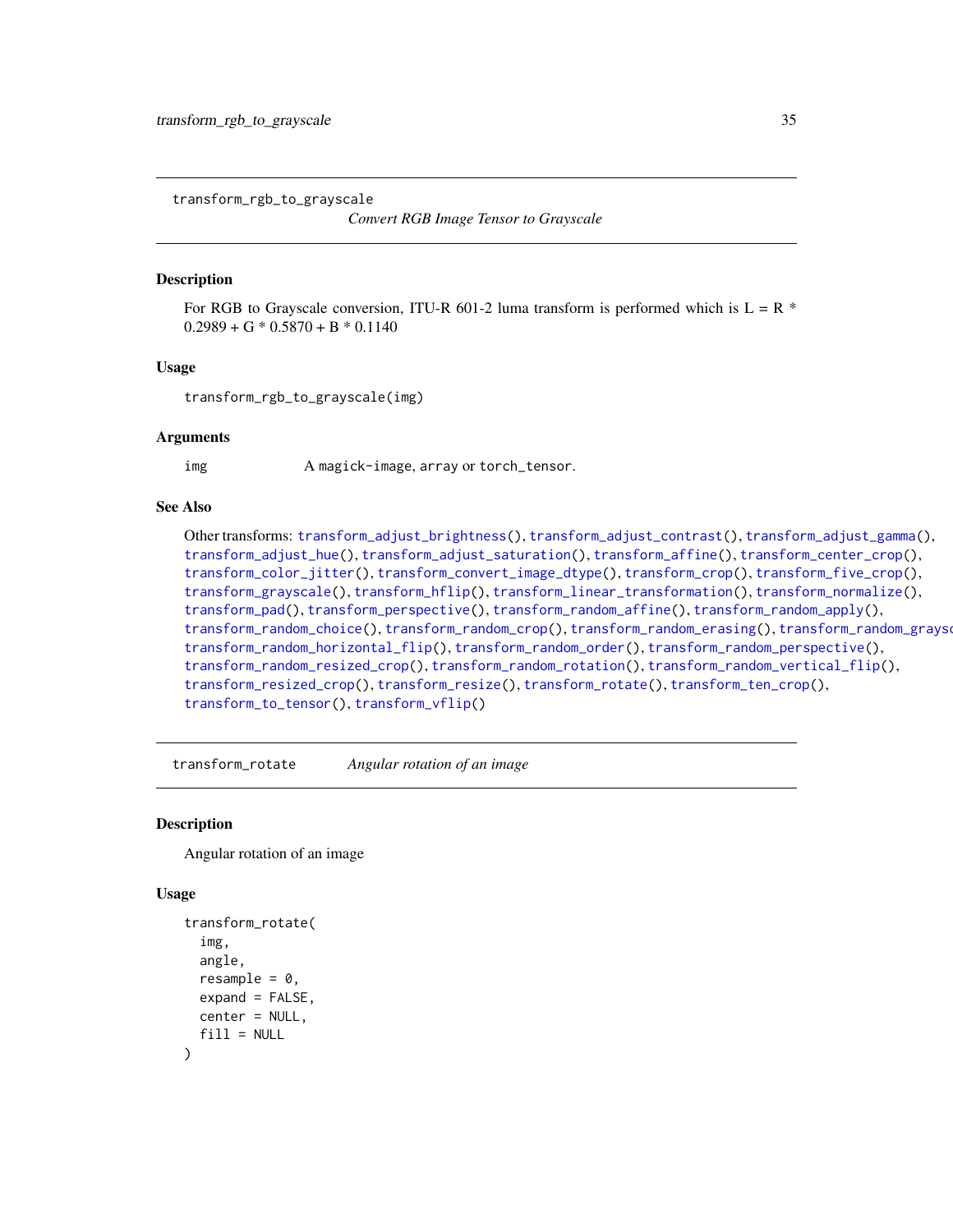#### <span id="page-35-0"></span>Arguments

| img      | A magick-image, array or torch_tensor.                                                                                                                                                                                                                                                                                                                                       |
|----------|------------------------------------------------------------------------------------------------------------------------------------------------------------------------------------------------------------------------------------------------------------------------------------------------------------------------------------------------------------------------------|
| angle    | (float or int): rotation angle value in degrees, counter-clockwise.                                                                                                                                                                                                                                                                                                          |
| resample | (int, optional): An optional resampling filter.                                                                                                                                                                                                                                                                                                                              |
| expand   | (bool, optional): Optional expansion flag. If true, expands the output to make<br>it large enough to hold the entire rotated image. If false or omitted, make the<br>output image the same size as the input image. Note that the expand flag assumes<br>rotation around the center and no translation.                                                                      |
| center   | (list or tuple, optional): Optional center of rotation, $(x, y)$ . Origin is the upper<br>left corner. Default is the center of the image.                                                                                                                                                                                                                                   |
| fill     | (n-tuple or int or float): Pixel fill value for area outside the rotated image. If int<br>or float, the value is used for all bands respectively. Defaults to 0 for all bands.<br>This option is only available for Pillow $\ge$ =5.2.0. This option is not supported for<br>Tensor input. Fill value for the area outside the transform in the output image is<br>always 0. |

#### See Also

Other transforms: [transform\\_adjust\\_brightness\(](#page-7-1)), [transform\\_adjust\\_contrast\(](#page-8-1)), [transform\\_adjust\\_gamma\(](#page-8-2)), [transform\\_adjust\\_hue\(](#page-9-1)), [transform\\_adjust\\_saturation\(](#page-10-1)), [transform\\_affine\(](#page-11-1)), [transform\\_center\\_crop\(](#page-12-1)), [transform\\_color\\_jitter\(](#page-13-1)), [transform\\_convert\\_image\\_dtype\(](#page-14-1)), [transform\\_crop\(](#page-14-2)), [transform\\_five\\_crop\(](#page-15-1)), [transform\\_grayscale\(](#page-16-1)), [transform\\_hflip\(](#page-17-1)), [transform\\_linear\\_transformation\(](#page-17-2)), [transform\\_normalize\(](#page-18-1)), [transform\\_pad\(](#page-19-1)), [transform\\_perspective\(](#page-20-1)), [transform\\_random\\_affine\(](#page-21-1)), [transform\\_random\\_apply\(](#page-22-1)), [transform\\_random\\_choice\(](#page-23-1)), [transform\\_random\\_crop\(](#page-24-1)), [transform\\_random\\_erasing\(](#page-25-1)), [transform\\_random\\_grayscale\(](#page-26-1)), [transform\\_random\\_horizontal\\_flip\(](#page-27-1)), [transform\\_random\\_order\(](#page-27-2)), [transform\\_random\\_perspective\(](#page-28-1)), [transform\\_random\\_resized\\_crop\(](#page-29-1)), [transform\\_random\\_rotation\(](#page-30-1)), [transform\\_random\\_vertical\\_flip\(](#page-31-1)), [transform\\_resized\\_crop\(](#page-33-1)), [transform\\_resize\(](#page-32-1)), [transform\\_rgb\\_to\\_grayscale\(](#page-34-1)), [transform\\_ten\\_crop\(](#page-35-1)), [transform\\_to\\_tensor\(](#page-36-1)), [transform\\_vflip\(](#page-37-1))

<span id="page-35-1"></span>transform\_ten\_crop *Crop an image and the flipped image each into four corners and a central crop*

## Description

Crop the given image into four corners and the central crop, plus the flipped version of these (horizontal flipping is used by default). This transform returns a tuple of images and there may be a mismatch in the number of inputs and targets your Dataset returns.

#### Usage

```
transform_ten_crop(img, size, vertical_flip = FALSE)
```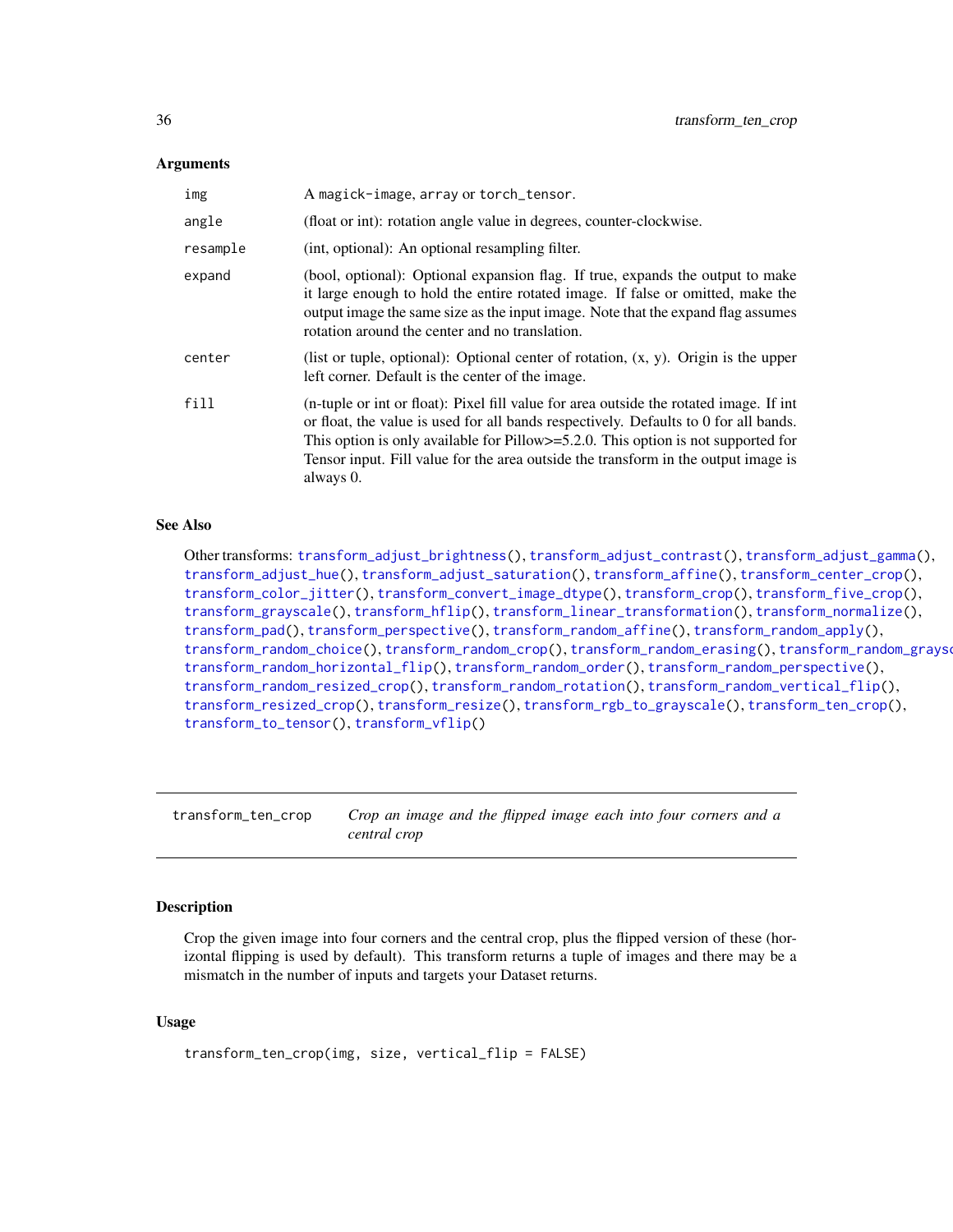#### <span id="page-36-0"></span>**Arguments**

| img           | A magick-image, array or torch_tensor.                                                                                                                                                                                                                                                                                           |
|---------------|----------------------------------------------------------------------------------------------------------------------------------------------------------------------------------------------------------------------------------------------------------------------------------------------------------------------------------|
| size          | (sequence or int): Desired output size. If size is a sequence like $(h, w)$ , output<br>size will be matched to this. If size is an int, smaller edge of the image will be<br>matched to this number. i.e., if height $>$ width, then image will be rescaled to<br>$\text{(size} * \text{height} / \text{width}, \text{size})$ . |
| vertical_flip | (bool): Use vertical flipping instead of horizontal                                                                                                                                                                                                                                                                              |

#### See Also

Other transforms: [transform\\_adjust\\_brightness\(](#page-7-1)), [transform\\_adjust\\_contrast\(](#page-8-1)), [transform\\_adjust\\_gamma\(](#page-8-2)), [transform\\_adjust\\_hue\(](#page-9-1)), [transform\\_adjust\\_saturation\(](#page-10-1)), [transform\\_affine\(](#page-11-1)), [transform\\_center\\_crop\(](#page-12-1)), [transform\\_color\\_jitter\(](#page-13-1)), [transform\\_convert\\_image\\_dtype\(](#page-14-1)), [transform\\_crop\(](#page-14-2)), [transform\\_five\\_crop\(](#page-15-1)), [transform\\_grayscale\(](#page-16-1)), [transform\\_hflip\(](#page-17-1)), [transform\\_linear\\_transformation\(](#page-17-2)), [transform\\_normalize\(](#page-18-1)), [transform\\_pad\(](#page-19-1)), [transform\\_perspective\(](#page-20-1)), [transform\\_random\\_affine\(](#page-21-1)), [transform\\_random\\_apply\(](#page-22-1)), [transform\\_random\\_choice\(](#page-23-1)), [transform\\_random\\_crop\(](#page-24-1)), [transform\\_random\\_erasing\(](#page-25-1)), [transform\\_random\\_grayscale\(](#page-26-1)), [transform\\_random\\_horizontal\\_flip\(](#page-27-1)), [transform\\_random\\_order\(](#page-27-2)), [transform\\_random\\_perspective\(](#page-28-1)), [transform\\_random\\_resized\\_crop\(](#page-29-1)), [transform\\_random\\_rotation\(](#page-30-1)), [transform\\_random\\_vertical\\_flip\(](#page-31-1)), [transform\\_resized\\_crop\(](#page-33-1)), [transform\\_resize\(](#page-32-1)), [transform\\_rgb\\_to\\_grayscale\(](#page-34-1)), [transform\\_rotate\(](#page-34-2)), [transform\\_to\\_tensor\(](#page-36-1)), [transform\\_vflip\(](#page-37-1))

<span id="page-36-1"></span>transform\_to\_tensor *Convert an image to a tensor*

## **Description**

Converts a Magick Image or array (H x W x C) in the range  $[0, 255]$  to a torch\_tensor of shape  $(C \times H \times W)$  in the range [0.0, 1.0]. In the other cases, tensors are returned without scaling.

#### Usage

transform\_to\_tensor(img)

#### Arguments

img A magick-image, array or torch\_tensor.

#### Note

Because the input image is scaled to [0.0, 1.0], this transformation should not be used when transforming target image masks.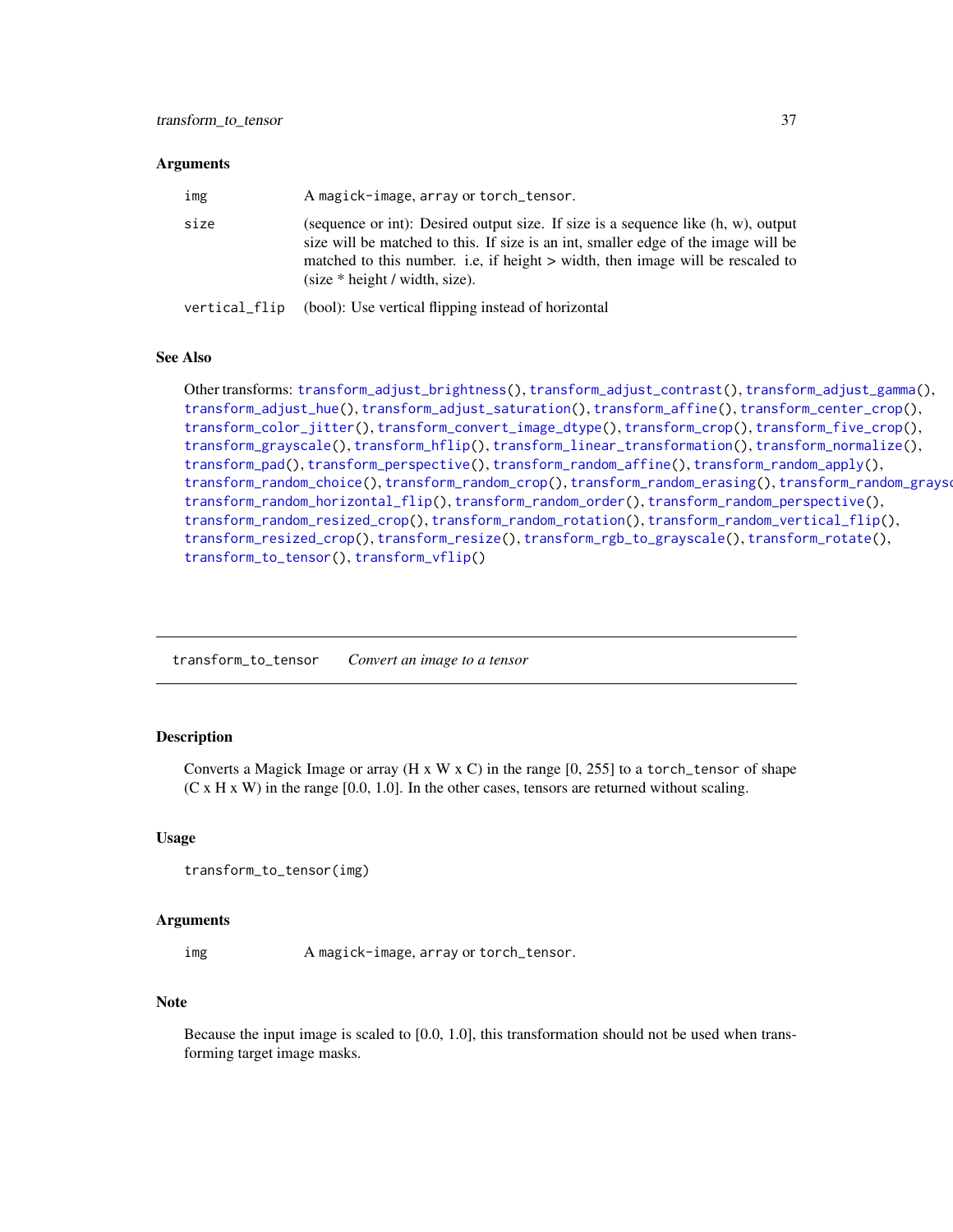Other transforms: [transform\\_adjust\\_brightness\(](#page-7-1)), [transform\\_adjust\\_contrast\(](#page-8-1)), [transform\\_adjust\\_gamma\(](#page-8-2)), [transform\\_adjust\\_hue\(](#page-9-1)), [transform\\_adjust\\_saturation\(](#page-10-1)), [transform\\_affine\(](#page-11-1)), [transform\\_center\\_crop\(](#page-12-1)), [transform\\_color\\_jitter\(](#page-13-1)), [transform\\_convert\\_image\\_dtype\(](#page-14-1)), [transform\\_crop\(](#page-14-2)), [transform\\_five\\_crop\(](#page-15-1)), [transform\\_grayscale\(](#page-16-1)), [transform\\_hflip\(](#page-17-1)), [transform\\_linear\\_transformation\(](#page-17-2)), [transform\\_normalize\(](#page-18-1)), [transform\\_pad\(](#page-19-1)), [transform\\_perspective\(](#page-20-1)), [transform\\_random\\_affine\(](#page-21-1)), [transform\\_random\\_apply\(](#page-22-1)), [transform\\_random\\_choice\(](#page-23-1)), [transform\\_random\\_crop\(](#page-24-1)), [transform\\_random\\_erasing\(](#page-25-1)), [transform\\_random\\_grayscale\(](#page-26-1)), [transform\\_random\\_horizontal\\_flip\(](#page-27-1)), [transform\\_random\\_order\(](#page-27-2)), [transform\\_random\\_perspective\(](#page-28-1)), [transform\\_random\\_resized\\_crop\(](#page-29-1)), [transform\\_random\\_rotation\(](#page-30-1)), [transform\\_random\\_vertical\\_flip\(](#page-31-1)), [transform\\_resized\\_crop\(](#page-33-1)), [transform\\_resize\(](#page-32-1)), [transform\\_rgb\\_to\\_grayscale\(](#page-34-1)), [transform\\_rotate\(](#page-34-2)), [transform\\_ten\\_crop\(](#page-35-1)), [transform\\_vflip\(](#page-37-1))

<span id="page-37-1"></span>transform\_vflip *Vertically flip a PIL Image or Tensor*

## **Description**

Vertically flip a PIL Image or Tensor

#### Usage

transform\_vflip(img)

## Arguments

img A magick-image, array or torch\_tensor.

#### See Also

Other transforms: [transform\\_adjust\\_brightness\(](#page-7-1)), [transform\\_adjust\\_contrast\(](#page-8-1)), [transform\\_adjust\\_gamma\(](#page-8-2)), [transform\\_adjust\\_hue\(](#page-9-1)), [transform\\_adjust\\_saturation\(](#page-10-1)), [transform\\_affine\(](#page-11-1)), [transform\\_center\\_crop\(](#page-12-1)), [transform\\_color\\_jitter\(](#page-13-1)), [transform\\_convert\\_image\\_dtype\(](#page-14-1)), [transform\\_crop\(](#page-14-2)), [transform\\_five\\_crop\(](#page-15-1)), [transform\\_grayscale\(](#page-16-1)), [transform\\_hflip\(](#page-17-1)), [transform\\_linear\\_transformation\(](#page-17-2)), [transform\\_normalize\(](#page-18-1)), [transform\\_pad\(](#page-19-1)), [transform\\_perspective\(](#page-20-1)), [transform\\_random\\_affine\(](#page-21-1)), [transform\\_random\\_apply\(](#page-22-1)), [transform\\_random\\_choice\(](#page-23-1)), [transform\\_random\\_crop\(](#page-24-1)), [transform\\_random\\_erasing\(](#page-25-1)), [transform\\_random\\_grayscale\(](#page-26-1)), [transform\\_random\\_horizontal\\_flip\(](#page-27-1)), [transform\\_random\\_order\(](#page-27-2)), [transform\\_random\\_perspective\(](#page-28-1)), [transform\\_random\\_resized\\_crop\(](#page-29-1)), [transform\\_random\\_rotation\(](#page-30-1)), [transform\\_random\\_vertical\\_flip\(](#page-31-1)), [transform\\_resized\\_crop\(](#page-33-1)), [transform\\_resize\(](#page-32-1)), [transform\\_rgb\\_to\\_grayscale\(](#page-34-1)), [transform\\_rotate\(](#page-34-2)), [transform\\_ten\\_crop\(](#page-35-1)), [transform\\_to\\_tensor\(](#page-36-1))

<span id="page-37-0"></span>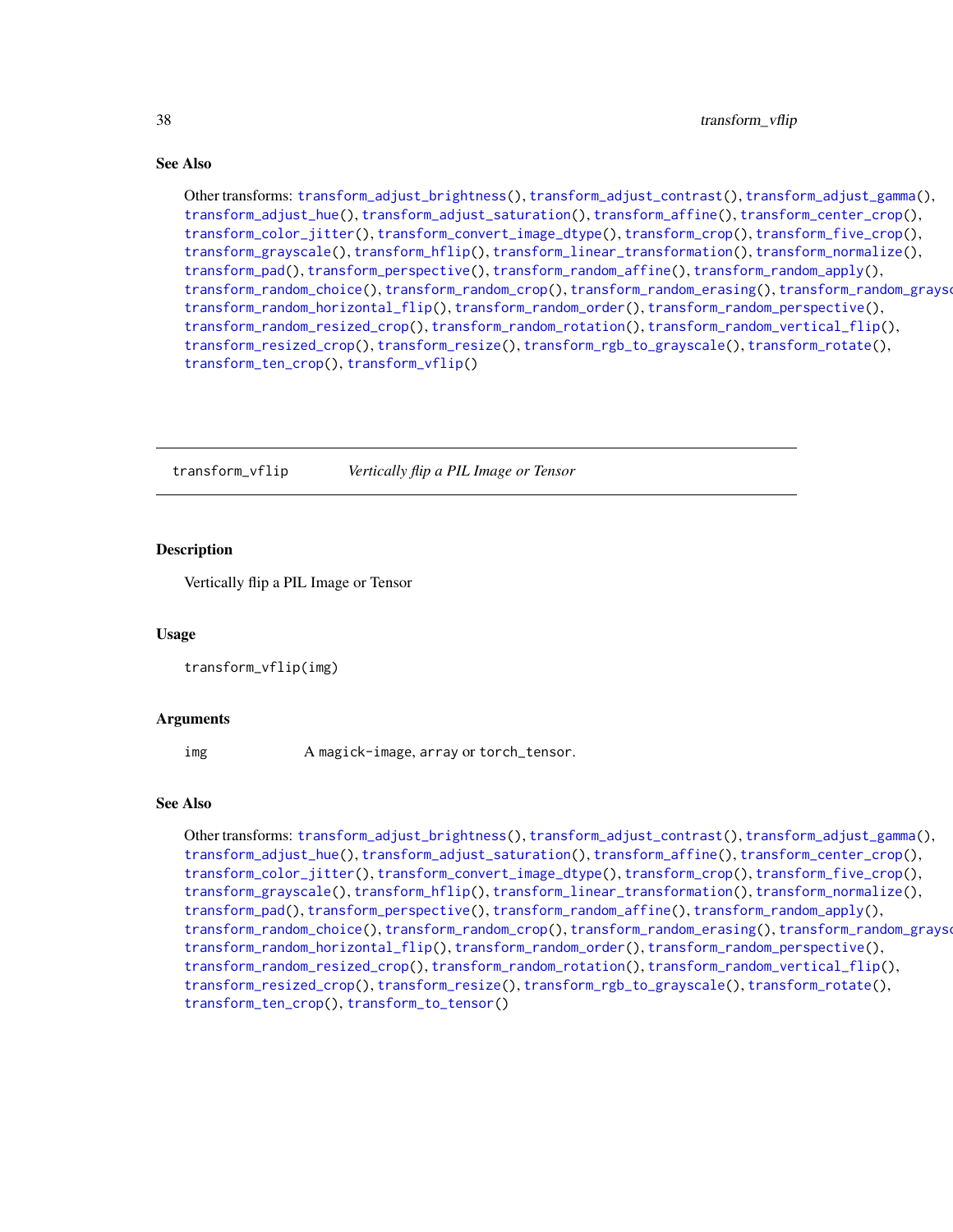<span id="page-38-0"></span>vision\_make\_grid *A simplified version of torchvision.utils.make\_grid*

## Description

Arranges a batch of (image) tensors in a grid, with optional padding between images. Expects a 4d mini-batch tensor of shape (B x C x H x W).

## Usage

```
vision_make_grid(
  tensor,
  scale = TRUE,
  num\_rows = 8,
  padding = 2,
  pad_value = 0
\mathcal{L}
```

| tensor    | tensor to arrange in grid.                             |
|-----------|--------------------------------------------------------|
| scale     | whether to normalize (min-max-scale) the input tensor. |
| num_rows  | number of rows making up the grid (default 8).         |
| padding   | amount of padding between batch images (default 2).    |
| pad_value | pixel value to use for padding.                        |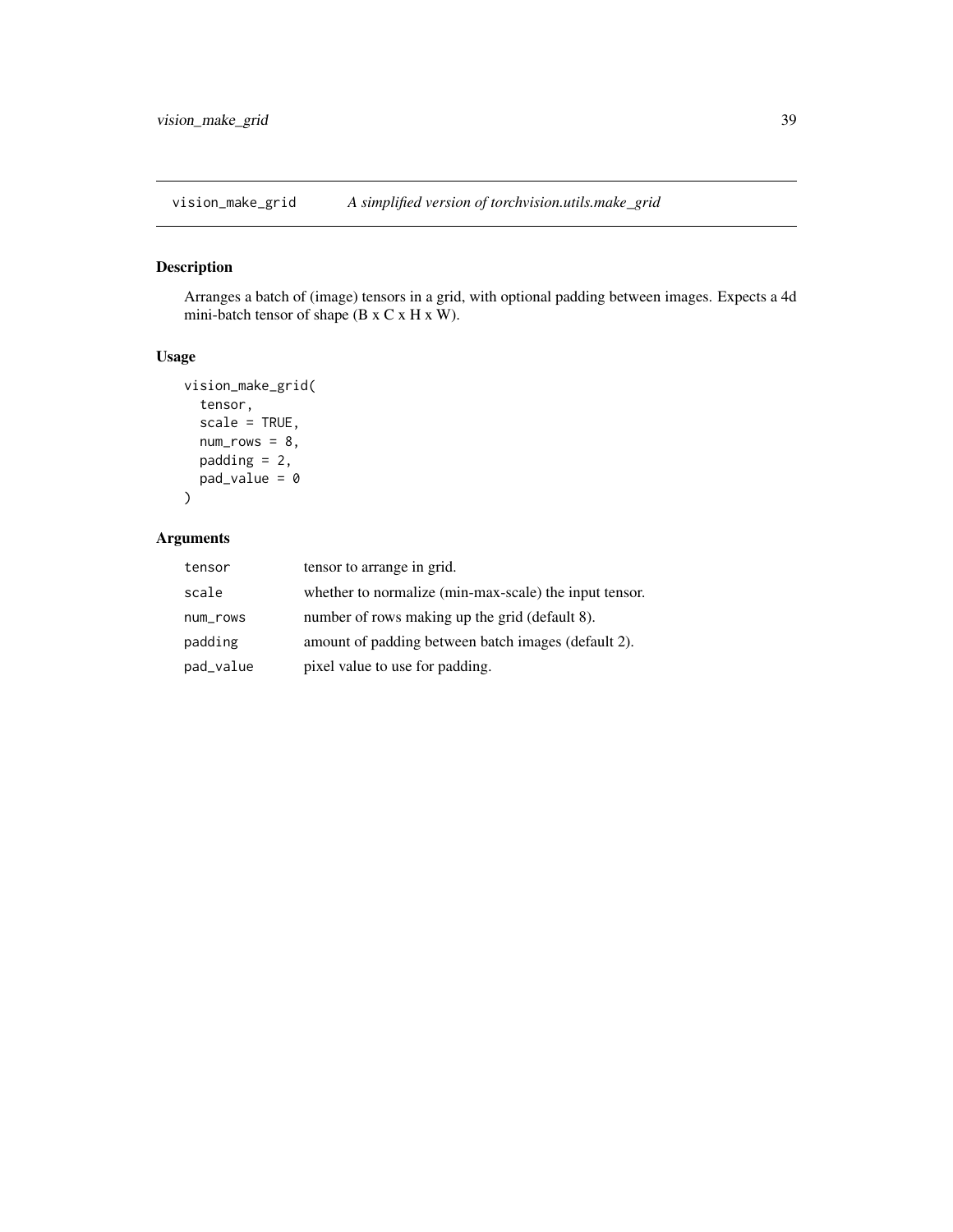# <span id="page-39-0"></span>**Index**

```
∗ datasets
    image_folder_dataset, 4
∗ dataset
    tiny_imagenet_dataset, 7
∗ models
    model_alexnet, 6
    model_resnet18, 7
∗ transforms
    transform_adjust_brightness, 8
    transform_adjust_contrast, 9
    transform_adjust_gamma, 9
    transform_adjust_hue, 10
    transform_adjust_saturation, 11
    transform_affine, 12
    transform_center_crop, 13
    transform_color_jitter, 14
    transform_convert_image_dtype, 15
    transform_crop, 15
    transform_five_crop, 16
    transform_grayscale, 17
    transform_hflip, 18
    transform_linear_transformation,
        18
    transform_normalize, 19
    transform_pad, 20
    transform_perspective, 21
    transform_random_affine, 22
    transform_random_apply, 23
    transform_random_choice, 24
    transform_random_crop, 25
    transform_random_erasing, 26
    transform_random_grayscale, 27
    transform_random_horizontal_flip,
        28
    transform_random_order, 28
    transform_random_perspective, 29
    transform_random_resized_crop, 30
    transform_random_rotation, 31
    transform_random_vertical_flip, 32
```
transform\_resize, [33](#page-32-0) transform\_resized\_crop, [34](#page-33-0) transform\_rgb\_to\_grayscale, [35](#page-34-0) transform\_rotate, [35](#page-34-0) transform\_ten\_crop, [36](#page-35-0) transform\_to\_tensor, [37](#page-36-0) transform\_vflip, [38](#page-37-0)

## base\_loader, [2](#page-1-0)

cifar100\_dataset *(*cifar10\_dataset*)*, [3](#page-2-0) cifar10 dataset. [3](#page-2-0)

#### D, *[19](#page-18-0)*

image\_folder\_dataset, [4](#page-3-0) image\_folder\_dataset(), *[8](#page-7-0)*

```
kmnist_dataset, 5
```
magick::filter\_types(), *[21](#page-20-0)*, *[29,](#page-28-0) [30](#page-29-0)*, *[33,](#page-32-0) [34](#page-33-0)* magick\_loader, [5](#page-4-0) mnist\_dataset, [6](#page-5-0) model\_alexnet, [6,](#page-5-0) *[7](#page-6-0)* model\_resnet18, *[7](#page-6-0)*, [7](#page-6-0)

```
tiny_imagenet_dataset, 7
transform_adjust_brightness, 8, 9–11,
        13–24, 26–38
transform_adjust_contrast, 8, 9, 10, 11,
        13–24, 26–38
transform_adjust_gamma, 8, 9, 9, 11, 13–24,
        26–38
transform_adjust_hue, 8–10, 10, 11, 13–24,
        26–38
transform_adjust_saturation, 8–11, 11,
        13–24, 26–38
transform_affine, 8–11, 12, 13–24, 26–38
transform_center_crop, 8–11, 13, 13,
        14–24, 26–38
```